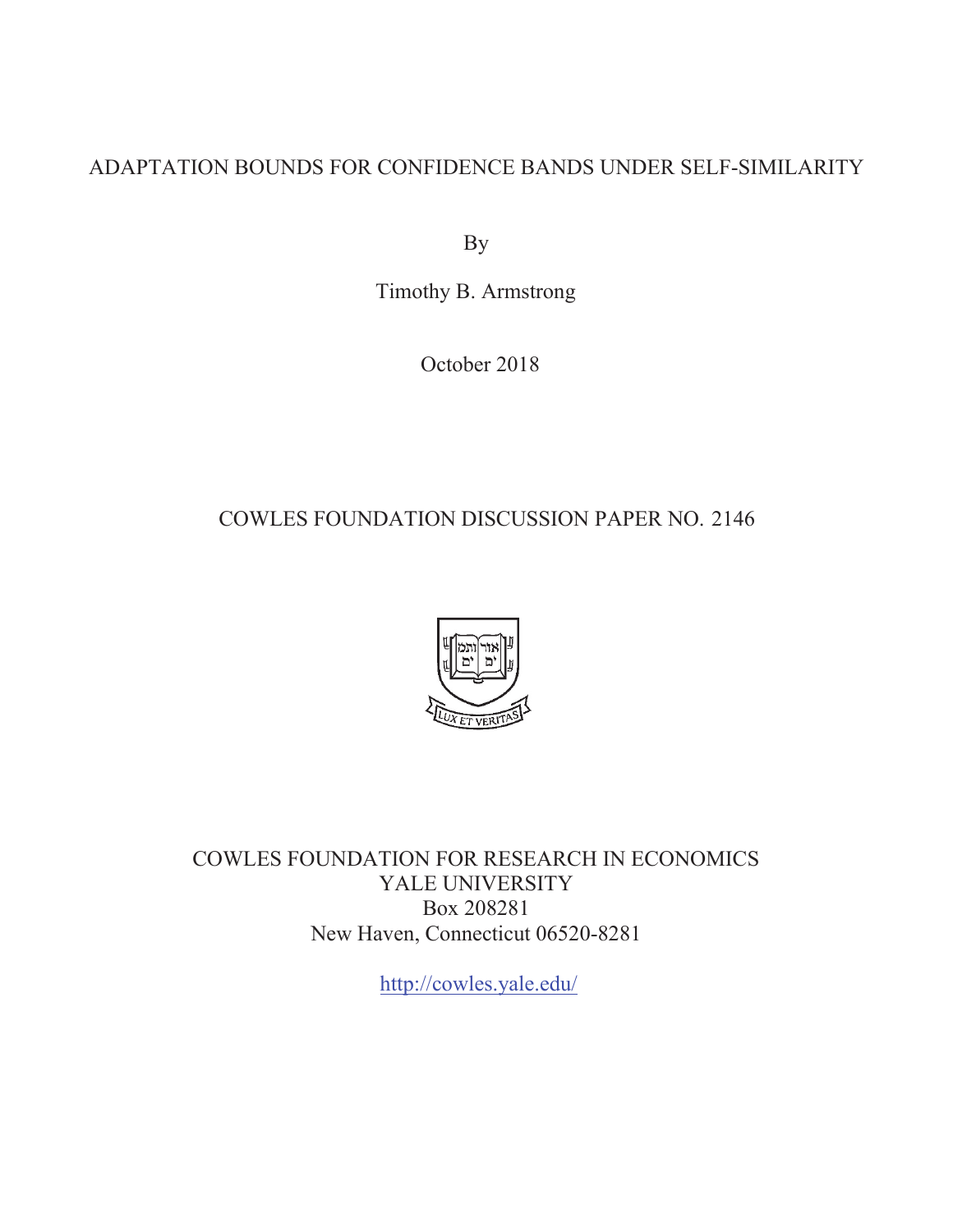# Adaptation Bounds for Confidence Bands under Self-Similarity

Timothy B. Armstrong<sup>∗</sup> Yale University

October 23, 2018

#### Abstract

We derive bounds on the scope for a confidence band to adapt to the unknown regularity of a nonparametric function that is observed with noise, such as a regression function or density, under the self-similarity condition proposed by Giné and Nickl (2010). We find that adaptation can only be achieved up to a term that depends on the choice of the constant used to define self-similarity, and that this term becomes arbitrarily large for conservative choices of the self-similarity constant. We construct a confidence band that achieves this bound, up to a constant term that does not depend on the self-similarity constant. Our results suggest that care must be taken in choosing and interpreting the constant that defines self-similarity, since the dependence of adaptive confidence bands on this constant cannot be made to disappear asymptotically.

# 1 Introduction

Consider the problem of constructing a confidence band for a function that is observed with noise, such as a regression function or density. It will be convenient to state our results in the white noise model

$$
Y(t) = \int_0^t f(s) \, ds + \sigma_n W(t), \quad \sigma_n = \sigma / \sqrt{n}
$$

<sup>∗</sup> email: timothy.armstrong@yale.edu.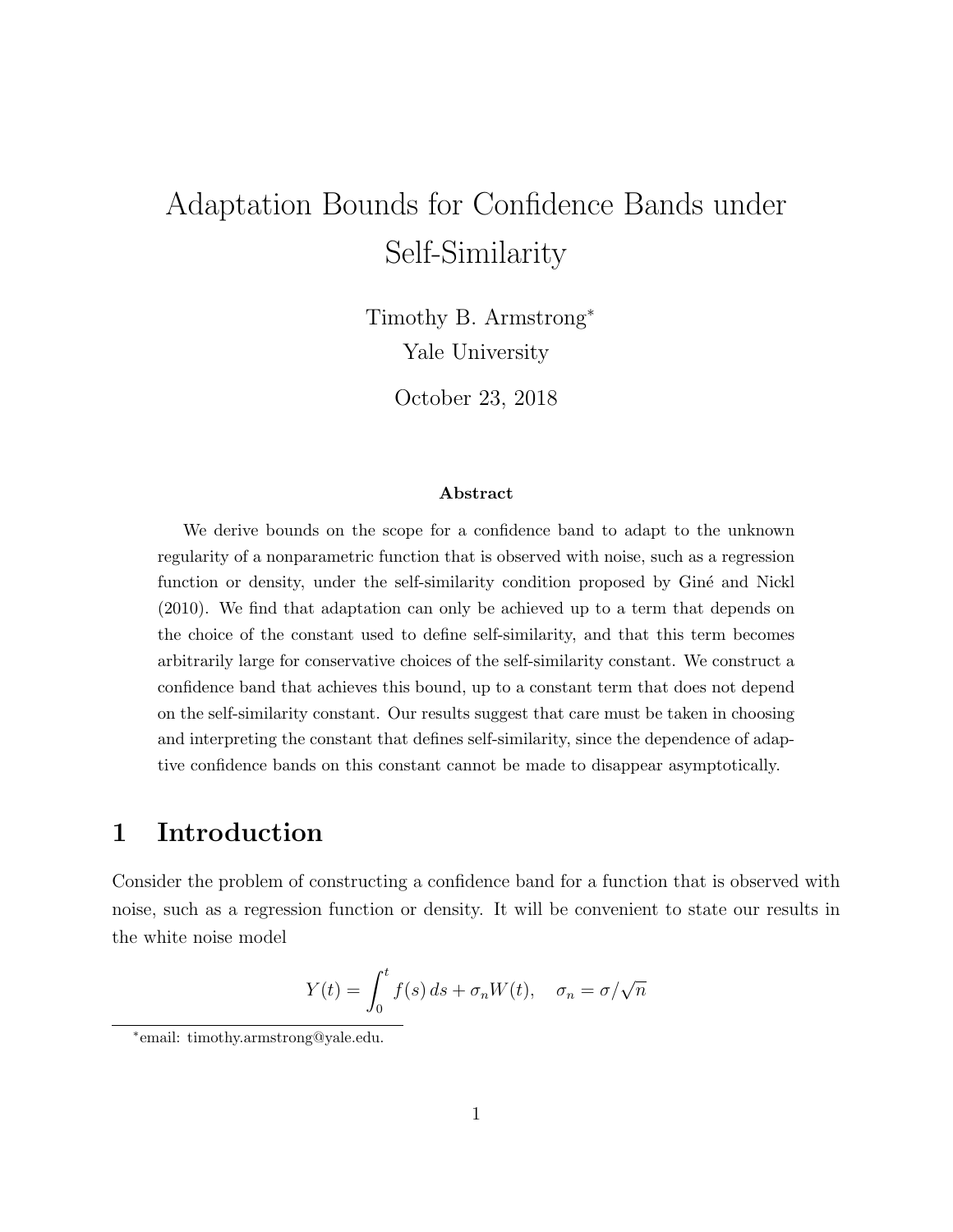which maps to the regression or density setting with  $n$  playing the role of sample size (Brown and Low, 1996; Nussbaum, 1996). Here  $f : \mathbb{R} \to \mathbb{R}$  is an unknown function,  $W(t)$  is a standard Brownian motion and  $Y(t)$  is observed with  $\sigma_n$  treated as known. To obtain good estimates and confidence bands, one must impose some regularity on the function  $f$ . This is typically done by assuming that f is in a derivative smoothness class, such as the Hölder class  $\mathcal{F}_{\text{H\"ol}}(\gamma, B)$ , which formalizes the notion that the  $\gamma$ th derivative is bounded by B:

$$
\mathcal{F}_{\text{H\"{o}l}}(\gamma, B) = \{ f: \text{ for all } t, t' \in \mathbb{R}, |f^{(\lfloor \gamma \rfloor)}(t) - f^{(\lfloor \gamma \rfloor)}(t')| \leq B|t - t'|^{\gamma - \lfloor \gamma \rfloor} \}
$$

where  $|\gamma|$  denotes the greatest integer strictly less than  $\gamma$ . We are interested in constructing a confidence band for f on an interval, which we take to be  $[0, 1]$ . A confidence band is a collection of random intervals  $\mathcal{C}_n(x) = \mathcal{C}_n(x; Y)$  for  $x \in [0, 1]$  that depend on the data Y observed at noise level  $\sigma_n = \sigma/\sqrt{n}$ . Following the standard definition, we say that  $\mathcal{C}_n(\cdot)$  is a confidence band with coverage  $1 - \alpha$  over the class F if

$$
\inf_{f \in \mathcal{F}} P_f \text{ (for all } x \in [0, 1], f(x) \in C_n(x) \ge 1 - \alpha \tag{1}
$$

where  $P_f$  denotes probability when  $Y(t)$  is drawn according to f. Although we focus on the interval  $[0, 1]$ , to avoid boundary issues, we will assume that  $Y(t)$  is observed on the entire real line (our results will also hold if  $Y(t)$  is observed on an open set containing  $[0, 1]$ ).

Using knowledge of the class  $\mathcal{F}_{\text{H\"ol}}(\gamma, B)$ , one can construct estimators and confidence bands that are near-optimal in a minimax sense. In practice, however, it can be difficult to specify  $\gamma$  and B a priori. This has lead to the paradigm of adaptation: one seeks estimators and confidence bands that are nearly optimal for all  $\gamma$  and B in some range without a priori knowledge of  $\gamma$  or B. Such procedures are called "adaptive." Unfortunately, while it is possible to construct estimators that adapt to the unknown value of  $\gamma$  and B, (see Tsybakov, 1998, and references therein), it follows from Low (1997) that adaptive confidence band construction over derivative smoothness classes is impossible.

To recover the possibility of adaptive confidence band construction, Giné and Nickl (2010) propose an additional condition known as "self-similarity" (see also Picard and Tribouley, 2000), which uses a constant  $\varepsilon > 0$  to rule out functions such that the level of regularity is statistically difficult to detect. Imposing these additional conditions leads to a class  $\mathcal{F}_{\text{self-sim}}(\gamma, B, \varepsilon) \subsetneq \mathcal{F}_{\text{H\"ol}}(\gamma, B)$ . Giné and Nickl (2010) derive confidence bands that are rateadaptive to the unknown parameter  $\gamma$  over these smaller classes, and they show that the set  $\mathcal{F}_{\text{H\"ol}}(\gamma, B) \setminus \cup_{\varepsilon > 0} \mathcal{F}_{\text{self-sim}}(\gamma, B, \varepsilon)$  of functions ruled out by this assumption (as  $\varepsilon \to 0$ ) is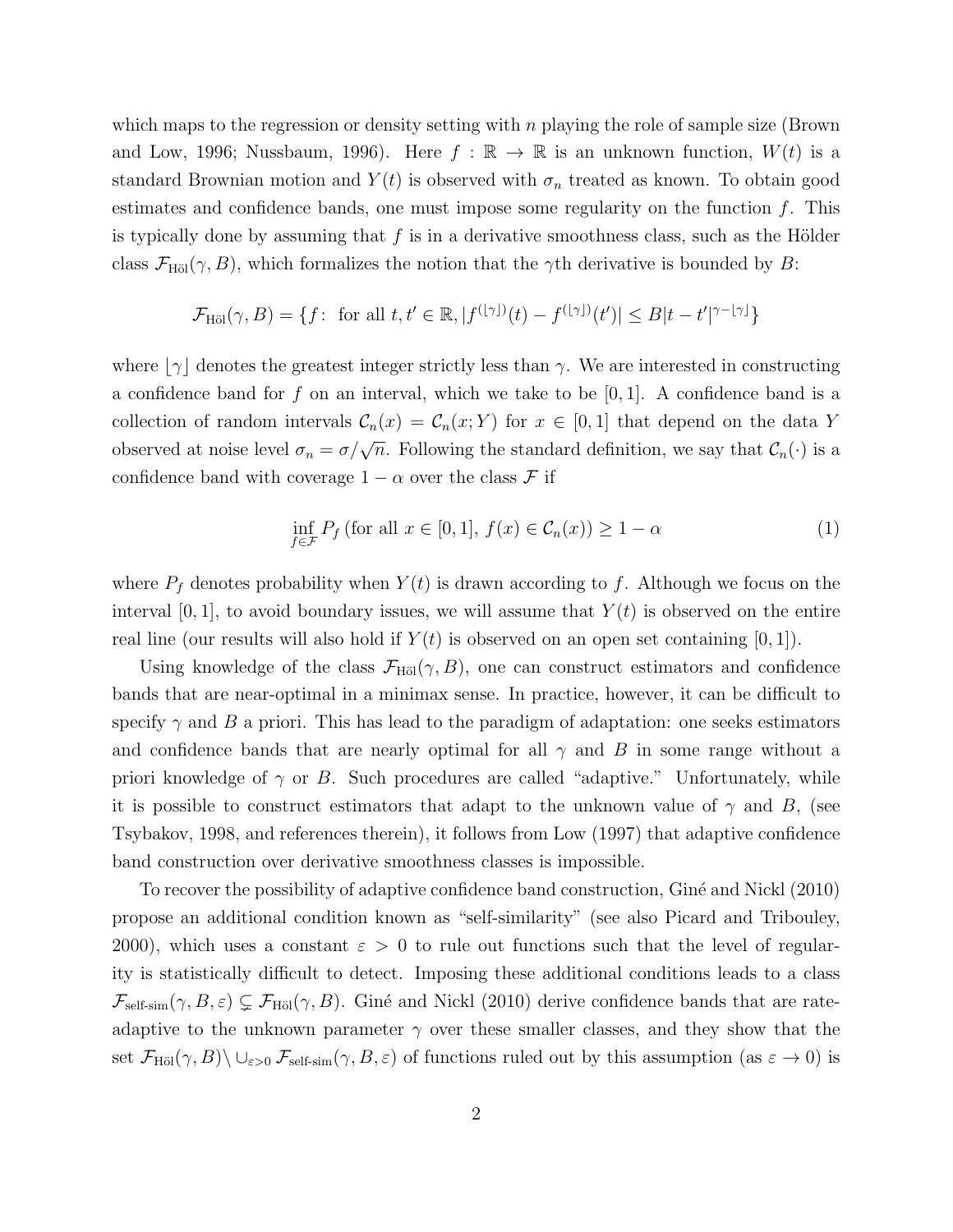small in a certain topological sense. A subsequent literature has further examined the use of self-similarity and related assumptions in forming adaptive confidence bands (see references below).

These results provide a promising approach to constructing a confidence band such that the width reflects the unknown regularity  $\gamma$  of the function f. However, these confidence bands require a priori knowledge of other regularity parameters, including  $\varepsilon$ , either explicitly or through unspecified constants and sequences that must be chosen in a way that depends on  $\varepsilon$  in order to guarantee coverage for a given sample size or noise level. Furthermore, these choices have a first order asymptotic effect on the width of the confidence band, and making an asymptotically conservative choice by taking  $\varepsilon = \varepsilon_n \to 0$  leads to a slightly slower rate of convergence. This has led to some concern about whether self-similarity assumptions can lead to a "practical" approach to confidence band construction (see, for example, the discussion on pp. 2388-2389 of Hoffmann and Nickl, 2011): while self-similarity removes the need to specify the order  $\gamma$  of the derivative, currently available methods still require specifying other regularity parameters. Can one construct a confidence band that is fully adaptive without specifying any of the regularity parameters  $\gamma$ , B or  $\varepsilon$ ?

An implication of the results in this paper is that it is impossible to achieve such a goal. In particular, we show that a confidence band that is adaptive over classes  $\mathcal{F}_{\text{self-sim}}(\gamma, B, \varepsilon)$  over a range of  $\gamma$  or B must necessarily pay an adaptation penalty proportional to  $\varepsilon^{-1/(2\gamma+1)}$ . As a consequence, adaptive confidence bands in self-similarity classes require explicit specification of the self-similarity constant  $\varepsilon$ , and taking  $\varepsilon = \varepsilon_n \to 0$  requires paying a penalty in the rate. On the other hand, once  $\varepsilon$  is given, one can construct a confidence band that is "practical" in the sense that it is valid for a fixed sample size or noise level in Gaussian settings, and it does not depend on additional unspecified constants or sequences once  $\varepsilon$  is given.

To describe these results formally, let  $\mathcal{I}_{n,\alpha,\mathcal{F}}$  denote the set of confidence bands that satisfy the coverage requirement (1). Subject to this coverage requirement, we compare worst-case length of  $\mathcal{C}_n$  over a possibly smaller class G. Letting length( $\mathcal{A}$ ) = sup  $\mathcal{A}$  – inf  $\mathcal{A}$  denote the length of a set  $\mathcal{A}$ , let

$$
R_{\beta}(\mathcal{C}_n; \mathcal{G}) = \sup_{f \in \mathcal{G}} q_{\beta, f} \left( \sup_{x \in [0,1]} \text{length}(\mathcal{C}_n(x)) \right)
$$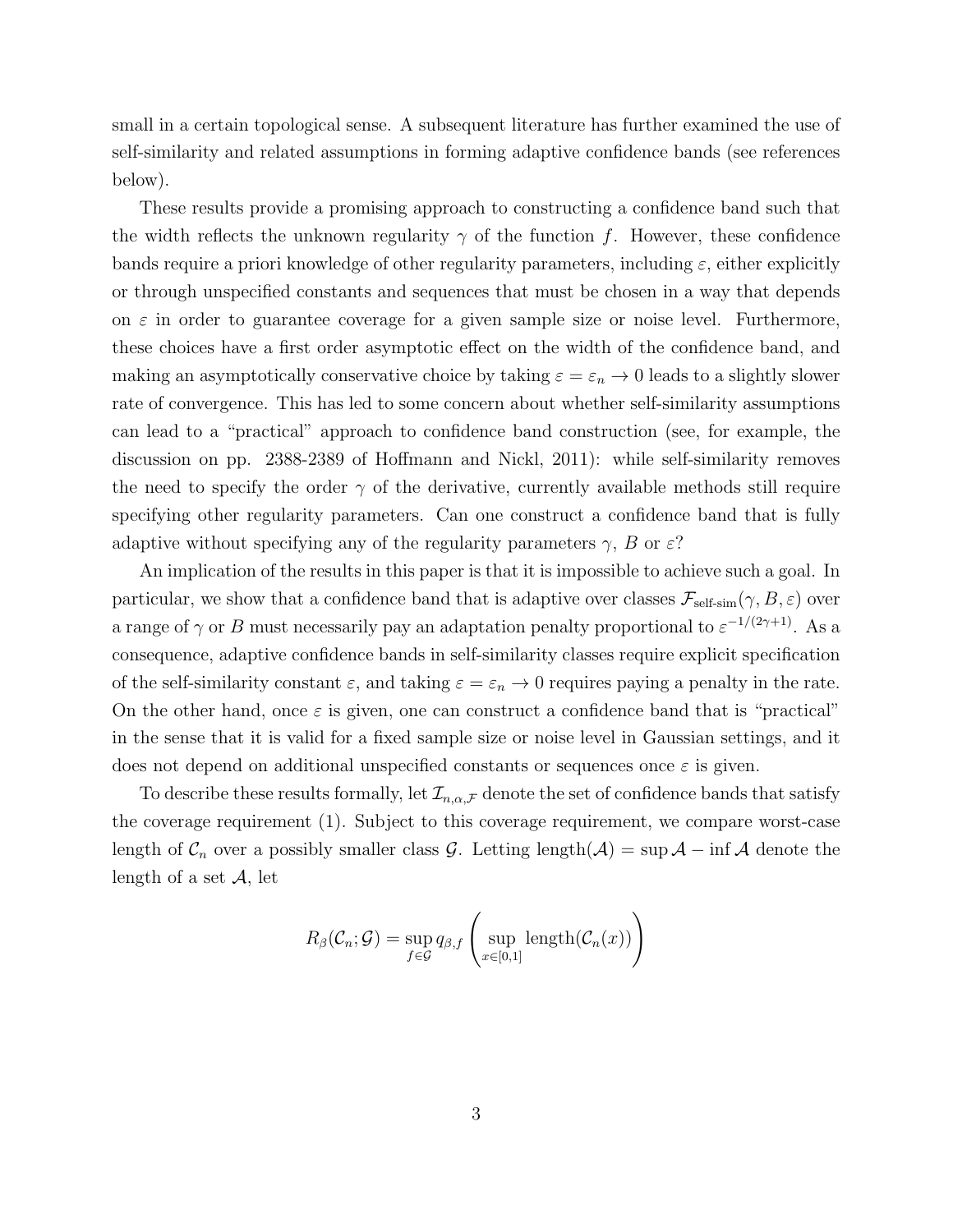where  $q_{\beta,f}$  denotes the  $\beta$  quantile when  $Y \sim f$ . Following Cai and Low (2004), define

$$
R_{n,\alpha,\beta}^*(\mathcal{G},\mathcal{F})=\inf_{\mathcal{C}_n(\cdot)\in\mathcal{I}_{n,\alpha,\mathcal{F}}}R_\beta(\mathcal{C}_n;\mathcal{G})
$$

to be the optimal worst-case length over G of a band with coverage over F, where  $\mathcal{G} \subset \mathcal{F}$ . A minimax confidence band over the set F is one that achieves the bound  $R^*_{n,\alpha,\beta}(\mathcal{F},\mathcal{F})$ . Given a family  $\mathcal{F}(j)$  of function classes indexed by a regularity parameter  $j \in \mathcal{J}$ , the goal of adaptive confidence band construction is to find a single confidence band  $\mathcal{C}_n(\cdot)$  that is close to achieving this bound for each  $\mathcal{F}(j)$ , while also maintaining coverage  $1 - \alpha$  for each  $\mathcal{F}(j)$ (so that  $\mathcal{C}_n(\cdot) \in \mathcal{I}_{n,\alpha,\cup_{j\in\mathcal{J}}\mathcal{F}(j)}$ ). Suppose that a confidence band  $\mathcal{C}_n(\cdot)$  achieves this goal up to a factor  $A_n(j)$ :

$$
\mathcal{C}_n(\cdot) \in \mathcal{I}_{n,\alpha,\cup_{j\in\mathcal{J}}\mathcal{F}(j)}
$$
 and  $R_\beta(\mathcal{C}_n;\mathcal{F}(j)) \leq A_n(j)R_{n,\alpha,\beta}^*(\mathcal{F}(j),\mathcal{F}(j))$  all  $j \in \mathcal{J}$ .

We will call such a band *adaptive* to j up to the *adaptation penalty*  $A_n(j)$ . If the adaptation penalty is bounded as a function of  $n$ , we will say that the confidence band is (rate) adaptive (this corresponds to what Cai and Low (2004) call "strongly adaptive"). Note that  $R^*_{n,\alpha,\beta}(\mathcal{F}(j),\cup_{j\in\mathcal{J}}\mathcal{F}(j))/R^*_{n,\alpha,\beta}(\mathcal{F}(j),\mathcal{F}(j))$  provides a lower bound for the adaptation penalty of any confidence band  $\mathcal{C}_n(\cdot)$ .

For Hölder classes,  $R_{n,\alpha,\beta}^*(\mathcal{F}_{\text{H\"ol}}(\gamma,B),\mathcal{F}_{\text{H\"ol}}(\gamma,B))$  decreases at the rate  $(n/\log n)^{-\gamma/(2\gamma+1)}$ . A confidence band that is rate adaptive to  $\gamma$  would achieve this rate simultaneously for all  $\gamma$  in some set  $[\gamma, \overline{\gamma}]$  while maintaining coverage over  $\cup_{\gamma \in [\gamma, \overline{\gamma}]} \mathcal{F}_{\text{H\"ol}}(\gamma, B)$ . However, as noted above, the results of Low (1997) imply that this is impossible. Indeed,  $R^*_{n,\alpha,\beta}(\mathcal{F}_{\text{H\"ol}}(\gamma,B), \cup_{\gamma' \in [\gamma,\overline{\gamma}]} \mathcal{F}_{\text{H\"ol}}(\gamma',B))$ decreases at the rate  $(n/\log n)^{-\gamma/(2\gamma+1)}$  for each  $\gamma \in [\gamma,\overline{\gamma}]$ , so the adaptation penalty for Hölder classes is of order  $(n/\log n)^{\gamma/(2\gamma+1)-\gamma/(2\gamma+1)}$ , which is quite severe.

To salvage the possibility of adaptation, Giné and Nickl (2010) proposed augmenting the Hölder condition with an auxiliary condition. We will focus here on the version of this condition based on convolution kernels. Let  $r = |\gamma|$ , and let K be a convolution kernel with finite support, satisfying Condition  $1(a)$  in Giné and Nickl (2010):

K is symmetric, integrable of bounded variation with finite support and  
\n
$$
\int_{\mathbb{R}} K(u) du = 1, \int_{\mathbb{R}} u^{\ell} K(u) du = 0 \text{ all } \ell = 1, ..., r.
$$
\n(2)

The last condition means that K is a kernel of order (at least) r. The kernel estimate of  $f(x_0)$  with bandwidth h, given by  $\hat{f}(x_0, h) = \int \frac{1}{h} K((x - x_0)/h) dY(x_0)$ , has bias  $\int \frac{1}{h} K((x - x_0)/h) dY(x_0)$  $x_0$ /h) $f(x) dx - f(x_0)$ . An upper bound on this bias for functions in  $\mathcal{F}_{\text{H\"ol}}(\gamma, B)$  follows from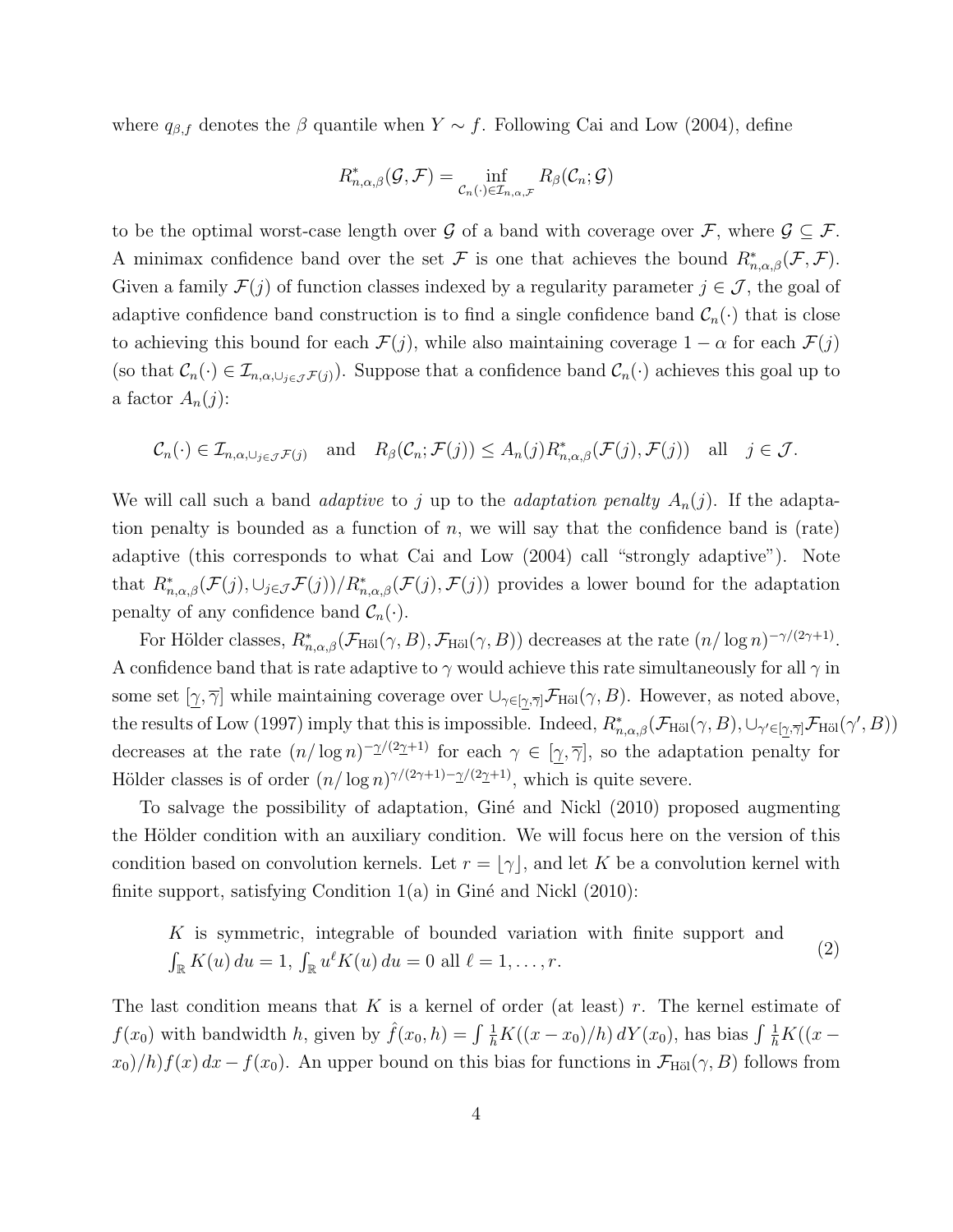standard calculations (see Lemma 3.4):

 $\boldsymbol{x}$ 

$$
\sup_{0 \in [0,1]} \left| \int \frac{1}{h} K((x - x_0)/h) f(x) dx - f(x_0) \right| \le \overline{C}_{K,\gamma} B h^{\gamma}
$$
 (3)

where  $\overline{C}_{K,\gamma} = \frac{1}{(r-1)^{n}}$  $\frac{1}{(r-1)!}$   $\int |K(u)| \int_{s=0}^1 |u|^\gamma s^{\gamma-r} (1-s)^{r-1} ds du$  for  $r ≥ 1$  and  $\overline{C}_{K,\gamma} = \int |K(u)| |u|^\gamma du$ for  $r = 0$ . Giné and Nickl (2010) impose such a bound on bias directly, along with an analogous lower bound. For K satisfying (2) with  $r = \lfloor \gamma \rfloor$  and  $\bar{h}, b_1, b_2 > 0$ , let  $\mathcal{F}_{GN}(\gamma, b_1, b_2) = \mathcal{F}_{GN}(\gamma, b_1, b_2; K, \overline{h})$  denote the set of functions f satisfying Condition 3 of Giné and Nickl (2010): for all  $h \leq \overline{h}$ ,

$$
b_1 h^{\gamma} \le \sup_{x_0 \in [0,1]} \left| \int \frac{1}{h} K((x-x_0)/h) f(x) \, dx - f(x_0) \right| \le b_2 h^{\gamma}.
$$
 (4)

Since we will also be imposing Hölder conditions, which, as noted above, satisfy the upper bound with  $b_2 = \overline{C}_{K,\gamma}B$ , it is natural to make the lower bound proportional to B as well, by taking  $b_1 = \varepsilon B$  for some  $\varepsilon > 0$ . To this end, let  $\mathcal{F}_{\text{self-sim}}(\gamma, B, \varepsilon) = \mathcal{F}_{\text{self-sim}}(\gamma, B, \varepsilon; K, \overline{h})$ be the set of functions in  $\mathcal{F}_{H\ddot{o}l}(\gamma, B)$  such that the lower bound in (4) holds with  $b_1 = \varepsilon B$ for all  $h \leq \overline{h}$ . By the discussion above, this is equivalent to defining  $\mathcal{F}_{\text{self-sim}}(\gamma, B, \varepsilon; K, \overline{h}) =$  $\mathcal{F}_{\text{H\"ol}}(\gamma, B) \cap \mathcal{F}_{\text{GN}}(\gamma, \varepsilon B, CB; K, \overline{h})$  for any  $C \geq \overline{C}_{K,\gamma}$ . We will refer to  $\varepsilon$  as a "self-similarity constant," and we will call the class  $\mathcal{F}_{\text{self-sim}}$  a "self-similarity class." Note that, by defining  $\varepsilon$  to be (up to a constant) the ratio of the upper and lower bounds on the bias, we are separating the role of self-similarity and the smoothness constant. In particular, the selfsimilarity constant is scale invariant. See Section 2.3 for alternative formulations of the notion of a "self-similarity constant."

Our main results are efficiency bounds that have implications for the adaptation penalty  $A_n(\gamma, B)$  for confidence bands that adapt to the regularity parameters  $(\gamma, B)$  over a rich enough set  $\mathcal J$  in the self-similarity class  $\mathcal F_{\text{self-sim}}(\varepsilon,\gamma,B)$ . In particular, our results imply the existence of a constant  $C_* > 0$  such that, for large enough n, the adaptation penalty for any confidence band must satisfy the lower bound  $C_* \varepsilon^{-1/(2\gamma+1)} < A_n(\gamma, B)$ . Furthermore, we construct a confidence band with adaptation penalty  $A_n(\gamma, B) < C^* \varepsilon^{-1/(2\gamma+1)}$ , where  $C^* < \infty$  (the constants  $C_*$  and  $C^*$  do not depend on  $\varepsilon$  but may depend on the set  $\mathcal J$  over which adaptation is required). For the lower bounds, we consider separately the cases of adaptation to B with  $\gamma$  known (i.e.  $\mathcal{J} = \gamma \times [\underline{B}, \overline{B}]$ ) and adaptation to  $\gamma$  with B known (i.e.  $\mathcal{J} = [\gamma, \overline{\gamma}] \times B$ ). In both cases, the lower bound gives the same  $\varepsilon^{-1/(2\gamma+1)}$  term. We also consider the possibility of "adapting to the self-similarity constant" and find that that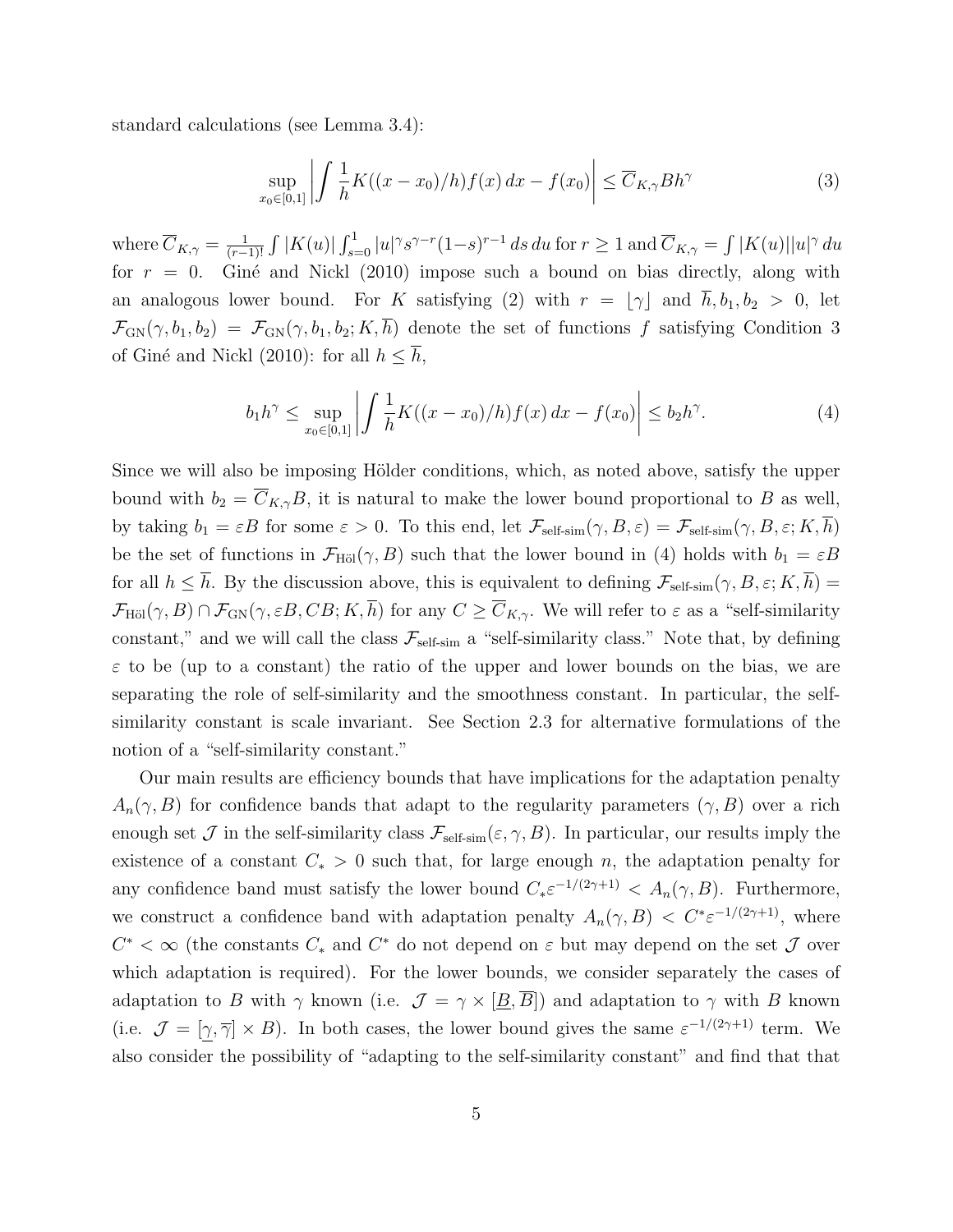this is not possible: if we allow  $\varepsilon$  to be in some set  $[\underline{\varepsilon}, \overline{\varepsilon}]$ , then we obtain a lower bound proportional to  $\underline{\varepsilon}^{-1/(2\gamma+1)}$ .

To our knowledge, this paper is the first to derive lower bounds for adaptative confidence bands under self-similarity conditions. A related question, addressed by Hoffmann and Nickl (2011) and Bull (2012), is whether the self-similarity conditions themselves can be weakened. Regarding upper bounds, our results relate to the literature deriving confidence bands under self-similarity conditions. Giné and Nickl (2010) propose a confidence band that has coverage over  $f \in \mathcal{F}_{\text{self-sim}}(\varepsilon_n, \gamma, B)$  for a range of  $(\gamma, B)$ , where  $\varepsilon_n \to 0$  with the sample size, and they show that it is adaptive up to a penalty  $A_n(\gamma, B)$  where  $A_n(\gamma, B) \to \infty$  slowly with the sample size  $n$ . Our lower bounds show that a penalty of this form is unavoidable if one takes  $\varepsilon_n \to 0$ . Bull (2012) and Chernozhukov et al. (2014) propose confidence bands have coverage over self-similarity classes with  $\varepsilon$  fixed, and they show that these confidence bands are fully rate adaptive (i.e. the adaptation penalty  $A_n(\gamma, B)$  is bounded as n increases). Checking whether the adaptation penalty for these confidence bands takes the optimal form  $C^* \varepsilon^{-1/(2\gamma+1)}$  for small  $\varepsilon$  appears to be difficult, and we derive upper bounds using a different confidence band (although the confidence band we propose builds on ideas in these papers; see Section 2.4).

# 2 Adaptation Bounds for Self-Similar Functions

This section states our main results. We first give lower bounds for adaptation, separating the role of adaptation to the constant B and the exponent  $\gamma$ . We then construct a confidence band that achieves these bounds, up to a constant that does not depend on the self-similarity constant  $\varepsilon$ , simultaneously for all  $\gamma$  and B on bounded intervals. Finally, we provide lower bounds for an alternative formulation of the problem, and a discussion of our results.

### 2.1 Lower Bounds

We now give bounds for adaptation over the classes  $\mathcal{F}_{\text{self-sim}}(\gamma, B, \varepsilon)$ . Proofs of the lower bounds in this section are given in Section 3. We first consider adaptation to the constant B.

**Theorem 2.1.** Let  $\gamma > 0$ ,  $0 < \underline{B} \leq B \leq \overline{B}$  and let  $0 < 2\alpha < \beta < 1$ . Let K be a kernel that satisfies  $\int K(u)|u|^\gamma\,du \neq 0$  as well as (2). There exist  $\overline{h}_K$  depending only on the kernel K as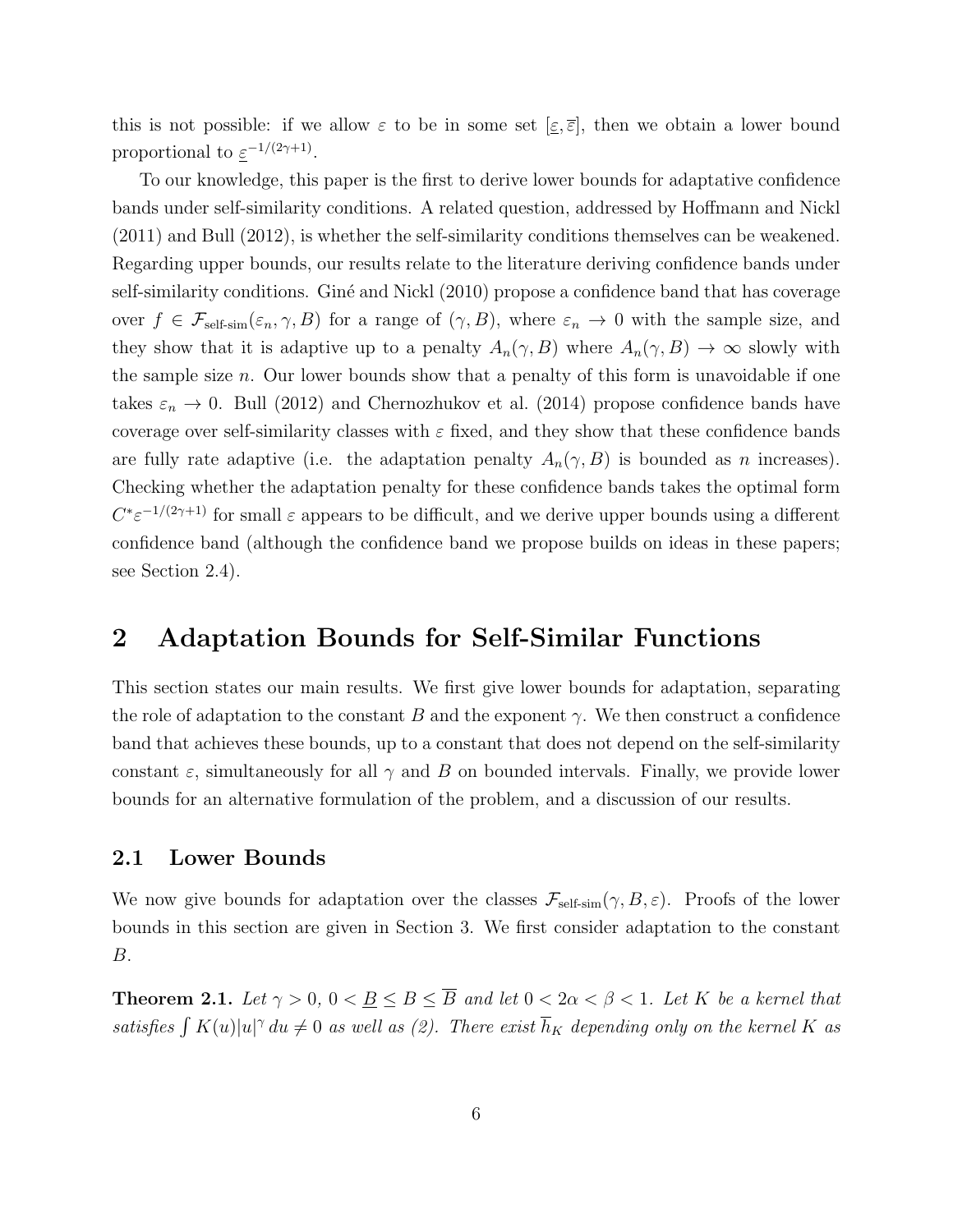well as  $C_{K,\gamma,*} > 0$  and  $\eta_{K,\gamma} > 0$  depending only on K and  $\gamma$  such that, for any  $\varepsilon \leq \varepsilon' < \eta_{K,\gamma}$ ,

$$
R_{n,\alpha,\beta}^{*}\left(\mathcal{F}_{\text{self-sim}}(\gamma,B,\varepsilon';K,\overline{h}_{K}),\cup_{B'\in[\underline{B},\overline{B}]}\mathcal{F}_{\text{self-sim}}(\gamma,B',\varepsilon;K,\overline{h}_{K})\right) \geq (1+o(1))C_{K,\gamma,*}\min\{\varepsilon^{-1}B,\overline{B}\}^{\frac{1}{2\gamma+1}}\left(\sigma_{n}^{2}\log(1/\sigma_{n})\right)^{\gamma/(2\gamma+1)}.
$$

We now consider adaptation to  $\gamma$  with B known. To avoid notational clutter, we normalize  $B$  to one.

**Theorem 2.2.** Let  $0 < \gamma < \gamma \leq \overline{\gamma} \leq 1$  and let  $0 < 2\alpha < \beta < 1$ . Let K be a nonnegative kernel that satisfies (2). There exist  $C_{K,*} > 0$ ,  $\overline{h}_K > 0$  and  $\eta_K > 0$  depending only on the kernel K such that, for all  $0 < \varepsilon \leq \varepsilon' \leq \eta_K$ ,

$$
R_{n,\alpha,\beta}^{*}\left(\mathcal{F}_{\text{self-sim}}(\gamma,1,\varepsilon';K,\overline{h}_{K}),\cup_{\gamma'\in[\underline{\gamma},\overline{\gamma}]}\mathcal{F}_{\text{self-sim}}(\gamma',1,\varepsilon;K,\overline{h}_{K})\right) \geq (1+o(1))C_{K,*}\varepsilon^{\frac{-1}{2\gamma+1}}\left(\sigma_{n}^{2}\log(1/\sigma_{n})\right)^{\gamma/(2\gamma+1)}.
$$

It follows from Theorems 2.1 and 2.2 that adaptive confidence bands must pay an adaptation penalty proportional to  $\varepsilon^{-1/(2\gamma+1)}$ . Furthermore, these results show that one cannot "adapt to the self-similarity constant:" if we require coverage for  $\varepsilon$ -self-similarity, then the adaptation penalty is proportional to  $\varepsilon^{-1/(2\gamma+1)}$ , even for functions that are  $\varepsilon'$ -self-similar with  $\varepsilon' > \varepsilon$ .

Note that both of these results place additional on the kernel  $K$ . Theorem 2.1 imposes the condition  $\int K(u)|u|^\gamma du \neq 0$ . Theorem 2.2 requires a positive kernel, and restricts attention to  $\gamma \leq 1$ . Such assumptions are helpful in constructing functions that satisfy the lower bound in (4), since they guarantee that functions that behave like  $x \mapsto |x - x_0|^\gamma$  for some  $x_0$  satisfy this bound. Given that the lower bound in (4) depends heavily on the kernel K (see the discussion on pp. 1134-1135 of Giné and Nickl, 2010), it appears difficult to proceed without some conditions along these lines.

### 2.2 Achieving the Bound

We now turn to upper bounds. Both of these bounds can be achieved simultaneously for all  $\gamma \in [\gamma, \overline{\gamma}]$  and  $B \in [\underline{B}, \overline{B}]$  by a single confidence band, up to an additional term that depends only on K and the range  $[\gamma, \overline{\gamma}]$ . We first state the upper bound, and then describe the confidence band that achieves it. Let  $||K|| = \sqrt{\int K(t)^2 dt}$  denote the  $L_2$  norm of K.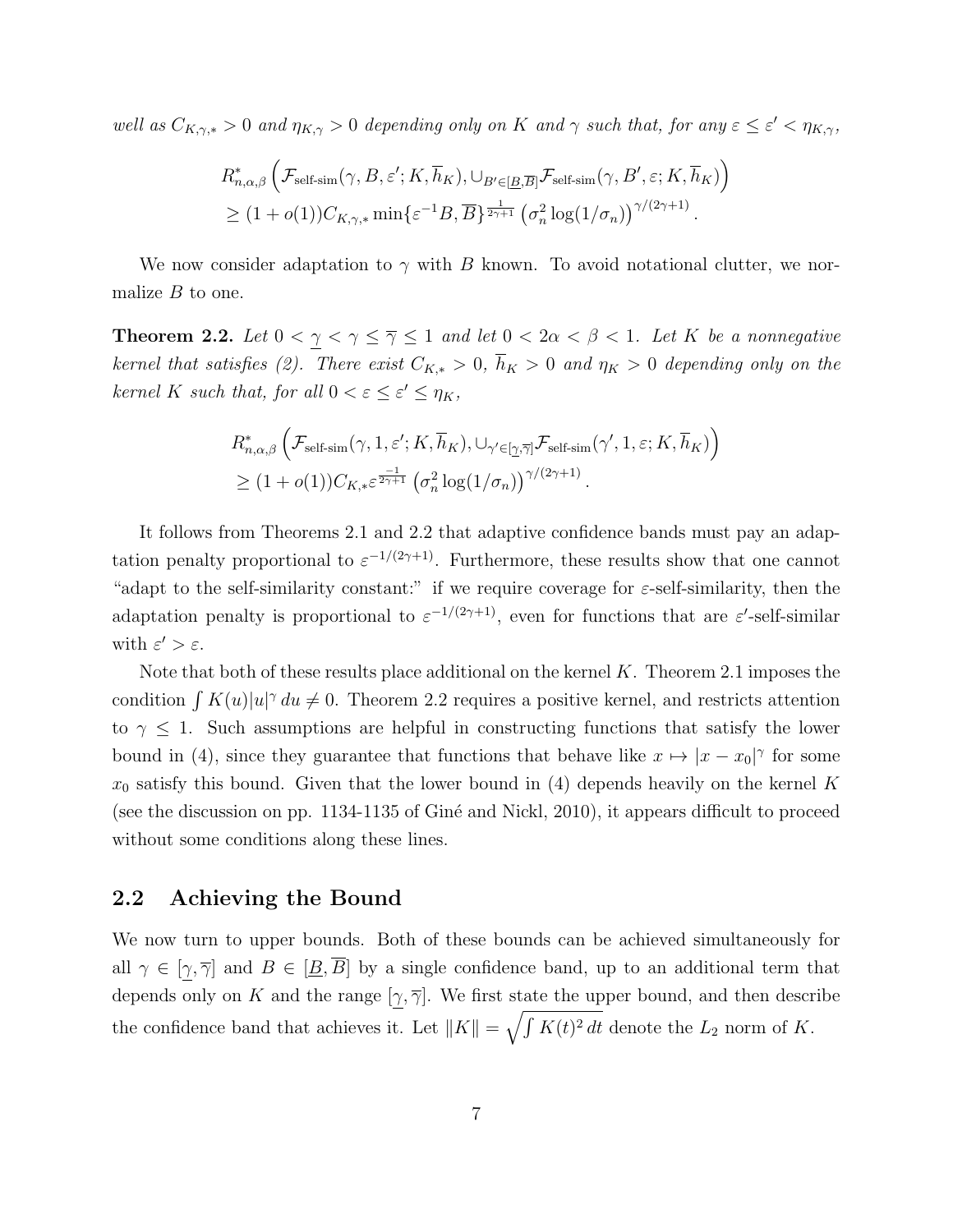**Theorem 2.3.** Let  $0 < \underline{B} < \overline{B}$  and  $0 < \underline{\gamma} < \overline{\gamma}$  be given, and let K be a kernel that satisfies (4). Let  $\overline{C}_K = \sup_{\gamma \in (0,\infty)} \overline{C}_{K,\gamma}$  where  $\overline{C}_{K,\gamma}$  is the constant defined after (3) (note that  $\overline{C}_K$  is finite). There exists a confidence band  $C_n(\cdot)$  and a sequence  $\delta_n \to 0$  such that, with probability converging to one uniformly over  $\cup_{\gamma \in [\gamma, \overline{\gamma}]} \cup_{B \in [B, \overline{B}]} \mathcal{F}_{\text{self-sim}}(\varepsilon, \gamma, B)$ ,  $\sup_{x \in [0,1]} \text{length}(\mathcal{C}_n(x))$  is bounded by  $(1 + \delta_n)$  times

$$
2\left(\frac{\log n}{n}\right)^{\gamma/(2\gamma+1)} \left(\frac{2\sigma^2 \|K\|^2}{2\gamma+1}\right)^{\gamma/(2\gamma+1)} \left(\overline{C}_K^2 B/\varepsilon\right)^{1/(2\gamma+1)} \left[(2\gamma)^{1/(2\gamma+1)} + (2\gamma)^{-2\gamma/(2\gamma+1)}\right]
$$

and  $f(x) \in \mathcal{C}_n(x)$  all  $x \in [0,1]$ .

We will construct a confidence band such that the conclusions of this theorem hold with  $\mathcal{F}_{\text{self-sim}}(\gamma, B, \varepsilon)$  replaced by  $\mathcal{F}_{\text{GN}}(\gamma, \varepsilon B, \overline{C}_K B)$ . Since  $\mathcal{F}_{\text{self-sim}}(\gamma, B, \varepsilon) \subseteq \mathcal{F}_{\text{GN}}(\gamma, \varepsilon B, \overline{C}_K B)$ for each  $\gamma$  and B, this gives a stronger result.

Let  $\hat{f}(x,h) = \int \frac{1}{h} K((t-x)/h) dY(t)$  and let  $K_h f(x) = \int \frac{1}{h} K((t-x)/h) f(t) dt$ . Let  $\Delta(h, h'; f) = \sup_{x \in [0,1]} |K_h f(x) - K_{h'} f(x)|$  and  $\hat{\Delta}(h, h') = \sup_{x \in [0,1]} |\hat{f}(x, h) - \hat{f}(x, h')|$ . For  $f \in \mathcal{F}_{GN}(\gamma, \varepsilon B, \overline{C}_K B)$ , we can obtain a bound on the bias using  $\Delta(h_1, h_2)$ . First, note that

$$
\overline{C}_{K}B[(\varepsilon/\overline{C}_{K})h_{1}^{\gamma}-h_{2}^{\gamma}] \leq \sup_{x\in[0,1]}|K_{h_{1}}f(x)-f(x)| - \sup_{x\in[0,1]}|K_{h_{2}}f(x)-f(x)| \leq \Delta(h_{1}, h_{2}; f)
$$
\n
$$
\leq \sup_{x\in[0,1]}|K_{h_{1}}f(x)-f(x)| + \sup_{x\in[0,1]}|K_{h_{2}}f(x)-f(x)| \leq \overline{C}_{K}B[h_{1}^{\gamma}+h_{2}^{\gamma}] \tag{5}
$$

where the second and third inequalities are applications of the triangle inequality. For  $0 < \gamma_{\ell} < \gamma_{u}$ , define

$$
a(\varepsilon,h_1,h_2,h,\gamma_\ell,\gamma_u)=\max\left\{(\varepsilon/\overline{C}_K)\min\{(h_1/h)^{\gamma_u},(h_1/h)^{\gamma_\ell}\}-\max\{(h_2/h)^{\gamma_u},(h_2/h)^{\gamma_\ell}\},0\right\}.
$$

If  $\gamma_{\ell} \leq \gamma \leq \gamma_u$  and  $a(\varepsilon, h_1, h_2, h, \gamma_{\ell}, \gamma_u) > 0$ , then  $a(\varepsilon, h_1, h_2, h, \gamma_{\ell}, \gamma_u) \leq \frac{(\varepsilon/\overline{C_K})h_1^{\gamma} - h_2^{\gamma}}{h^{\gamma}}$  so that, for any  $f \in \mathcal{F}_{GN}(\gamma, \varepsilon B, \overline{C}_K B),$ 

$$
|K_h f(x) - f(x)| \le \overline{C}_K B h^{\gamma} \le \overline{C}_K B \frac{(\varepsilon/\overline{C}_K) h_1^{\gamma} - h_2^{\gamma}}{a(\varepsilon, h_1, h_2, h, \gamma_{\ell}, \gamma_u)} \le \frac{\Delta(h_1, h_2; f)}{a(\varepsilon, h_1, h_2, h, \gamma_{\ell}, \gamma_u)}
$$
(6)

where the last inequality uses (5).

The upper bound on the bias in Equation (6) allows the construction of a confidence band for f from a confidence interval  $[\hat{\gamma}_{\ell}, \hat{\gamma}_{u}]$  for  $\gamma$  along with confidence bands for  $K_h f(x)$ and  $\Delta(h_1, h_2)$ . If these confidence bands are uniform over the bandwidths h,  $h_1$  and  $h_2$  as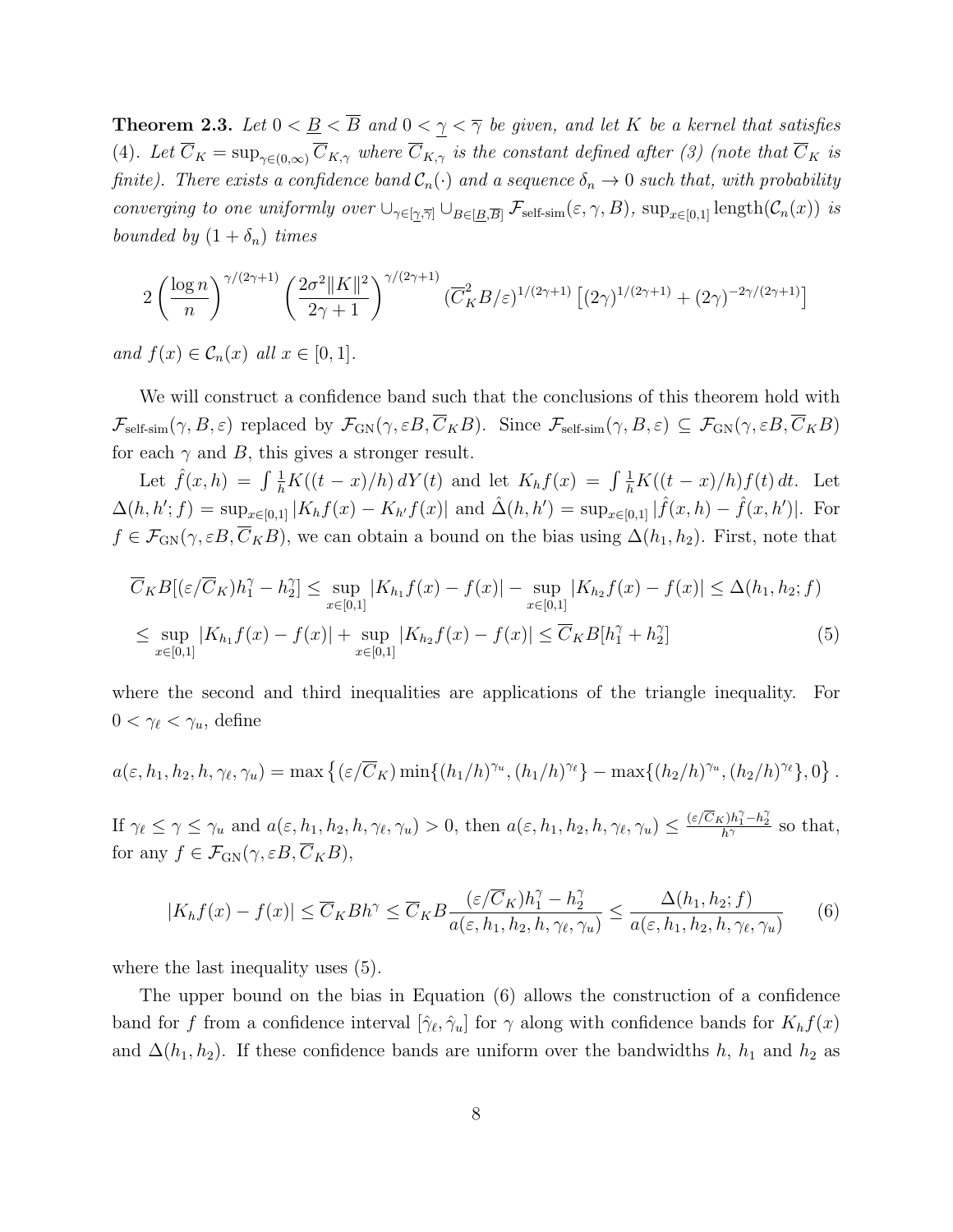well, then we can minimize the width of the band over these bandwidths. Let  $c(h)$  and  $c(h, h')$  be critical values satisfying

$$
|\hat{f}(x,h) - K_h f(x)| \le c(h) \text{ all } x \in [0,1], h \in (0,\overline{h}]
$$
 (7)

and

$$
|\hat{\Delta}(h, h') - \Delta(h, h'; f)| \le \tilde{c}(h, h') \text{ all } h, h' \in (0, \overline{h}]
$$
\n(8)

with some prespecified probability for all  $f \in \bigcup_{\gamma \in [\underline{\gamma}, \overline{\gamma}]} \bigcup_{B \in [\underline{B}, \overline{B}]} \mathcal{F}_{GN}(\gamma, \varepsilon B, \overline{C}_K B)$ . Let  $\hat{h}, \hat{h}_1$ and  $\hat{h}_2$  be data dependent bandwidths that are contained in  $(0, \overline{h}]$  with probability one. It follows from (6) that, on the event that  $\gamma \in [\hat{\gamma}_{\ell}, \hat{\gamma}_u]$  and (7) and (8) both hold, the band

$$
\hat{f}(x,\hat{h}) \pm \left[c(\hat{h}) + \frac{\hat{\Delta}(\hat{h}_1, \hat{h}_2) + \tilde{c}(\hat{h}_1, \hat{h}_2)}{a(\varepsilon, \hat{h}_1, \hat{h}_2, \hat{h}, \hat{\gamma}_{\ell}, \hat{\gamma}_{u})}\right]
$$

contains  $f(x)$  for all  $x \in [0, 1]$ . Since the bandwidths can be data dependent, we can simply choose them to be approximate minimizers of the length of this band. Let  $\hat{h}$ ,  $\hat{h}_1$  and  $\hat{h}_2$  be chosen so that

$$
c(\hat{h}) + \frac{\hat{\Delta}(\hat{h}_1, \hat{h}_2) + \tilde{c}(\hat{h}_1, \hat{h}_2)}{a(\varepsilon, \hat{h}_1, \hat{h}_2, \hat{h}, \hat{\gamma}_{\ell}, \hat{\gamma}_u)} \le (1 + \eta_n) \inf_{h, h_1, h_2 \in (0, \overline{h}]} \left[ c(h) + \frac{\hat{\Delta}(h_1, h_2) + \tilde{c}(h_1, h_2)}{a(\varepsilon, h_1, h_2, h, \hat{\gamma}_{\ell}, \hat{\gamma}_u)} \right],
$$

where  $\eta_n$  is a sequence of positive constants converging to zero, and we use the convention that  $\frac{\hat{\Delta}(h_1,h_2)+\tilde{c}(h_1,h_2)}{a(\varepsilon,h_1,h_2,h,\hat{\gamma}_\ell,\hat{\gamma}_u)}$  is equal to  $+\infty$  if  $a(\varepsilon,h_1,h_2,h,\hat{\gamma}_\ell,\hat{\gamma}_u)=0$ , so that the infimum is only over  $h, h_1, h_2$  such that  $a(\varepsilon, h_1, h_2, h, \hat{\gamma}_\ell, \hat{\gamma}_u) > 0$ . The half-length of this band is then bounded by

$$
(1+\eta_n)\inf_{h,h_1,h_2\in(0,\overline{h}]}\left[c(h)+\frac{\overline{C}_KB(h_1^{\gamma}+h_2^{\gamma})+2\tilde{c}(h_1,h_2)}{a(\varepsilon,h_1,h_2,h,\hat{\gamma}_{\ell},\hat{\gamma}_{u})}\right]
$$
(9)

on the event that  $\gamma \in [\hat{\gamma}_{\ell}, \hat{\gamma}_{u}]$  and (7) and (8) both hold (here we use the upper bound in  $(5)$ ).

It remains to choose  $c(h)$ ,  $\tilde{c}(h, h')$ ,  $\hat{\gamma}_{\ell}$  and  $\hat{\gamma}_{u}$ . By Theorem 2.1 of Dumbgen and Spokoiny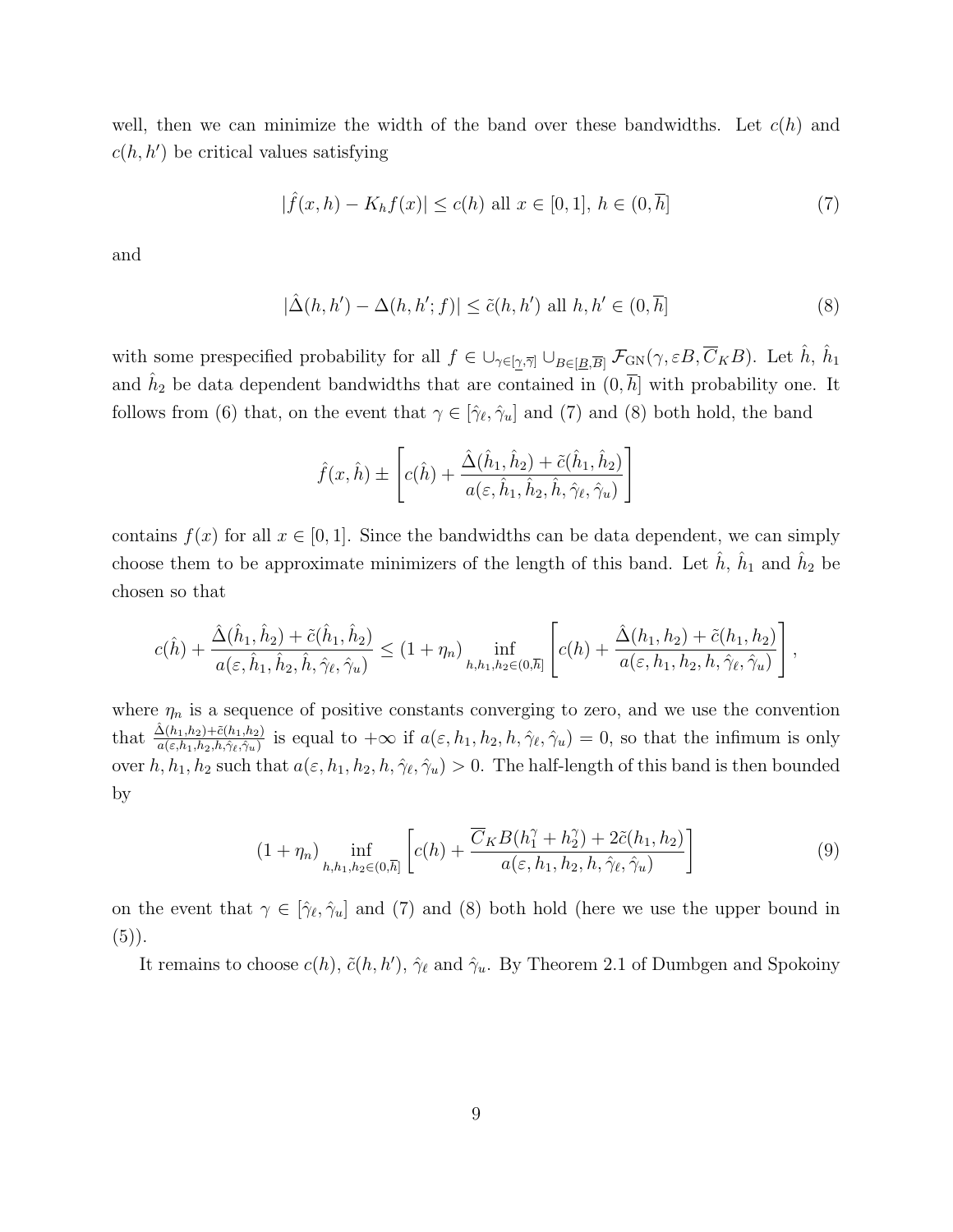$(2001)$ , there exists a random variable Z (which is finite almost surely) such that

$$
|\hat{f}(x,h) - K_h f(x)|
$$
  
\$\leq \{Z(\log e/(2Rh))^{-1/2}[\log \log(e^e/(2Rh))] + (2 \log(1/(2Rh)))^{1/2}\} / [\sqrt{nh}/(\sigma ||K||)]\$

for all  $x \in [0,1]$  and  $h \in (0,\overline{h}]$  almost surely, where  $[-R, R]$  is the support of the kernel K. Since the distribution of  $Z$  does not depend on  $f$ , we can use it to form a critical value. Let  $\tilde{\alpha}_n$  be a given sequence and let  $q_n$  denote the  $1 - \tilde{\alpha}_n$  quantile of Z. Let  $c(h)$  be given by the right hand side of the above display with  $Z$  replaced by  $q_n$ . For the confidence band for  $\Delta(h, h'; f)$ , let  $\tilde{c}(h, h') = c(h) + c(h')$ . It then follows from simple arguments using the triangle inequality that the event (7) implies (8).

To form a confidence interval for  $\gamma$ , let  $\tilde{h}_{1,n}$ ,  $\tilde{h}_{2,n}$  and  $\tilde{b}_n$  satisfy the conditions of Theorem A.1 in Appendix A (for example, we can take  $\tilde{h}_{1,n} = 1/\log n$ ,  $\tilde{h}_{2,n} = 1/(\log n)^2$  and  $\tilde{b}_n =$  $\log \log \log n$ .). Let  $\hat{\gamma} = -\hat{\Delta}(\tilde{h}_{1,n}, \tilde{h}_{2,n})/\log \tilde{h}_{1,n}^{-1}$ . Let  $\hat{\gamma}_\ell = \hat{\gamma} - \tilde{b}_n/\log \tilde{h}_{1,n}^{-1}$  and let  $\hat{\gamma}_u =$  $\hat{\gamma} + \tilde{b}_n / \log \tilde{h}_{1,n}^{-1}$ . Then  $[\hat{\gamma}_u, \hat{\gamma}_l]$  contains  $\gamma$  with probability approaching one uniformly over  $f \in \bigcup_{B \in [\underline{B},\overline{B}], \gamma \in [\gamma,\overline{\gamma}]} \mathcal{F}_{\text{GN}}(\gamma, \varepsilon B, \overline{C}_K B)$ . Furthermore, if  $q_n$  increases slowly enough, it can be shown using the upper bound (9) for the width of this confidence band that the bound in Theorem 2.3 holds for this band. We provide details of the calculations in Appendix A, as well as a proof that  $[\hat{\gamma}_{\ell}, \hat{\gamma}_{u}]$  is a valid confidence band.

## 2.3 Alternative Definition of Self-Similarity Constant

We have defined  $\mathcal{F}_{\text{self-sim}}(\gamma, B, \varepsilon; K, \overline{h}) = \mathcal{F}_{\text{H\"ol}}(\gamma, B) \cap \mathcal{F}_{\text{GN}}(\gamma, \varepsilon B, \overline{C}_{K,\gamma}B; K, \overline{h})$ , where  $\overline{C}_{K,\gamma}$ is a constant that is large enough so that the upper bound in  $(4)$  is implied by the Hölder condition. With this definition, the self-similarity constant  $\varepsilon$  gives the ratio between the upper and lower bounds in (4). The coverage condition takes the union of these classes with  $\varepsilon$  fixed, so that large values of the Hölder constant require proportionally large values of the lower bound.

Alternatively, one could fix the lower bound  $b_1 = \varepsilon B$  when taking the union of these classes. This leads to the class  $\overline{\mathcal{F}}_{\text{self-sim}}(\gamma, B, b_1) = \mathcal{F}_{\text{Höl}}(\gamma, B) \cap \mathcal{F}_{\text{GN}}(\gamma, b_1, \overline{C}_{K,\gamma}B; K, \overline{h}) =$  $\mathcal{F}_{\text{self-sim}}(\gamma, B, b_1/B)$ . Of course, this does not change the conclusion of Theorem 2.2 (adaptation to  $\gamma$  with B fixed) since the formulation of this problem remains the same. For adaptation to  $B$ , however, we obtain a different formulation, with coverage required over the class  $\cup_{B\in[\underline{B},\overline{B}]} \overline{\mathcal{F}}_{\text{self-sim}}(\gamma,B,b_1) = \mathcal{F}_{\text{H\"ol}}(\gamma,\overline{B}) \cap \mathcal{F}_{\text{GN}}(\gamma,b_1,\overline{C}_{K,\gamma}B;K,\overline{h}) = \overline{\mathcal{F}}_{\text{self-sim}}(\gamma,\overline{B},b_1) =$  $\mathcal{F}_{\text{self-sim}}(\gamma, \overline{B}, b_1/\overline{B})$ . As the next theorem shows, this leads to a much more negative result: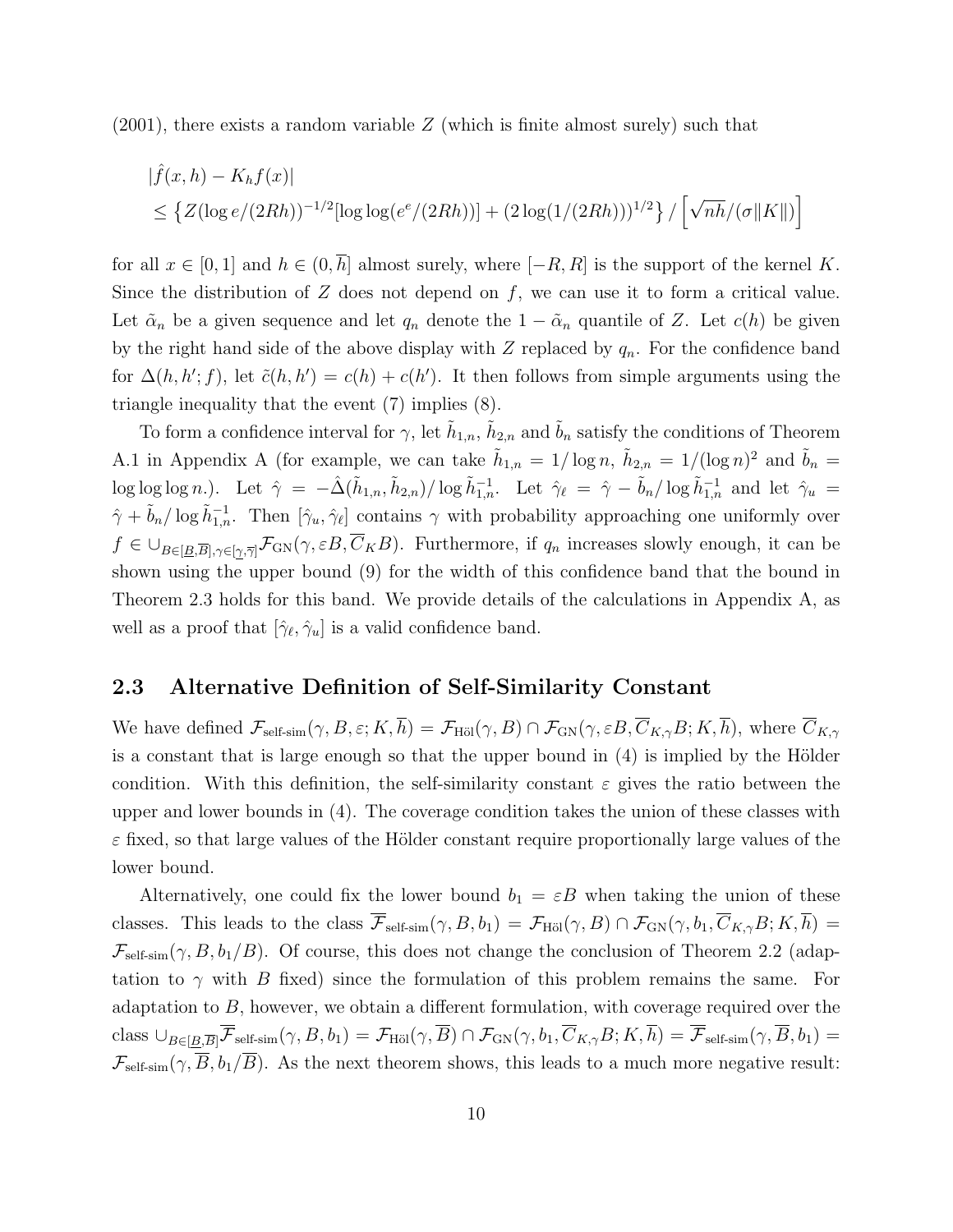adaptation to the Hölder constant is completely impossible.

**Theorem 2.4.** Under the conditions of Theorem 2.1, there exist  $\overline{h}_K$  depending only on the kernel K as well as  $C_{K,\gamma,*} > 0$  and  $\eta_{K,\gamma} > 0$  depending only on K and  $\gamma$  such that, for any  $b_1 < \eta_{K,\gamma} B$ ,

$$
R_{n,\alpha,\beta}^{*}\left(\mathcal{F}_{\mathrm{H\ddot{o}l}}(\gamma,B)\cap\mathcal{F}_{\mathrm{GN}}(\gamma,b_{1},\overline{C}_{K,\gamma}B;K,\overline{h}_{K}),\mathcal{F}_{\mathrm{H\ddot{o}l}}(\gamma,\overline{B})\cap\mathcal{F}_{\mathrm{GN}}(\gamma,b_{1},\overline{C}_{K,\gamma}\overline{B};K,\overline{h}_{K})\right) \geq (1+o(1))C_{K,\gamma,*}\overline{B}^{\frac{1}{2\gamma+1}}\left(\sigma_{n}^{2}\log(1/\sigma_{n})\right)^{\gamma/(2\gamma+1)}.
$$

### 2.4 Discussion

The confidence band in Section 2.2 follows Bull (2012) and Chernozhukov et al. (2014) in constructing an upper bound on bias and using this to widen the confidence interval (see also Donoho (1994) and Schennach (2015) for applications of this idea in other settings). Our approach builds on this important work. In contrast to these papers, which derive bounds on the bias of an estimator with bandwidth selected using Lepski's method, we bound the bias directly for each bandwidth and use the width of the resulting confidence band to choose the bandwidth (although the two approaches are related, since the bound on the bias ultimately comes from comparisons of estimates at different bandwidths, either explicitly in our approach, or implicitly through the use of Lepski's method to choose the bandwidth). This makes it easier to derive explicit bounds, and it may be needed to get the optimal form  $C\varepsilon^{-1/(2\gamma+1)}$  of the adaptation penalty (Bull (2012) and Chernozhukov et al. (2014) show that their procedures are adaptive up to a constant, but do not derive how this constant depends on  $\varepsilon$ ).

An alternative approach to ensuring coverage, used by Giné and Nickl (2010), is undersmoothing, which uses a bandwidth sequence for which variance slightly dominates bias. As noted by Bull (2012) and Chernozhukov et al. (2014), this leads to a slightly slower rate of convergence, so that the confidence band is not fully adaptive. Our lower bounds shed some light on this question: one must always pay an adaptation penalty of order  $\varepsilon^{-1/(2\gamma+1)}$ when  $\varepsilon$  is fixed, which means that letting  $\varepsilon = \varepsilon_n \to 0$  requires paying a penalty in the rate. In practice, however, for any given finite sample size  $n$ , one only achieves coverage over a class  $\mathcal{F}_{\text{self-sim}}$  corresponding to some  $\varepsilon_n > 0$ ; undersmoothed confidence bands choose such a sequence implicitly. To make this transparent, one can explicitly specify  $\varepsilon_n$ , and report a confidence band that is valid for the given self-similarity constant and noise level, even if the "asymptotic promise" states that  $\varepsilon_n \to 0$  (while our arguments do not formally cover the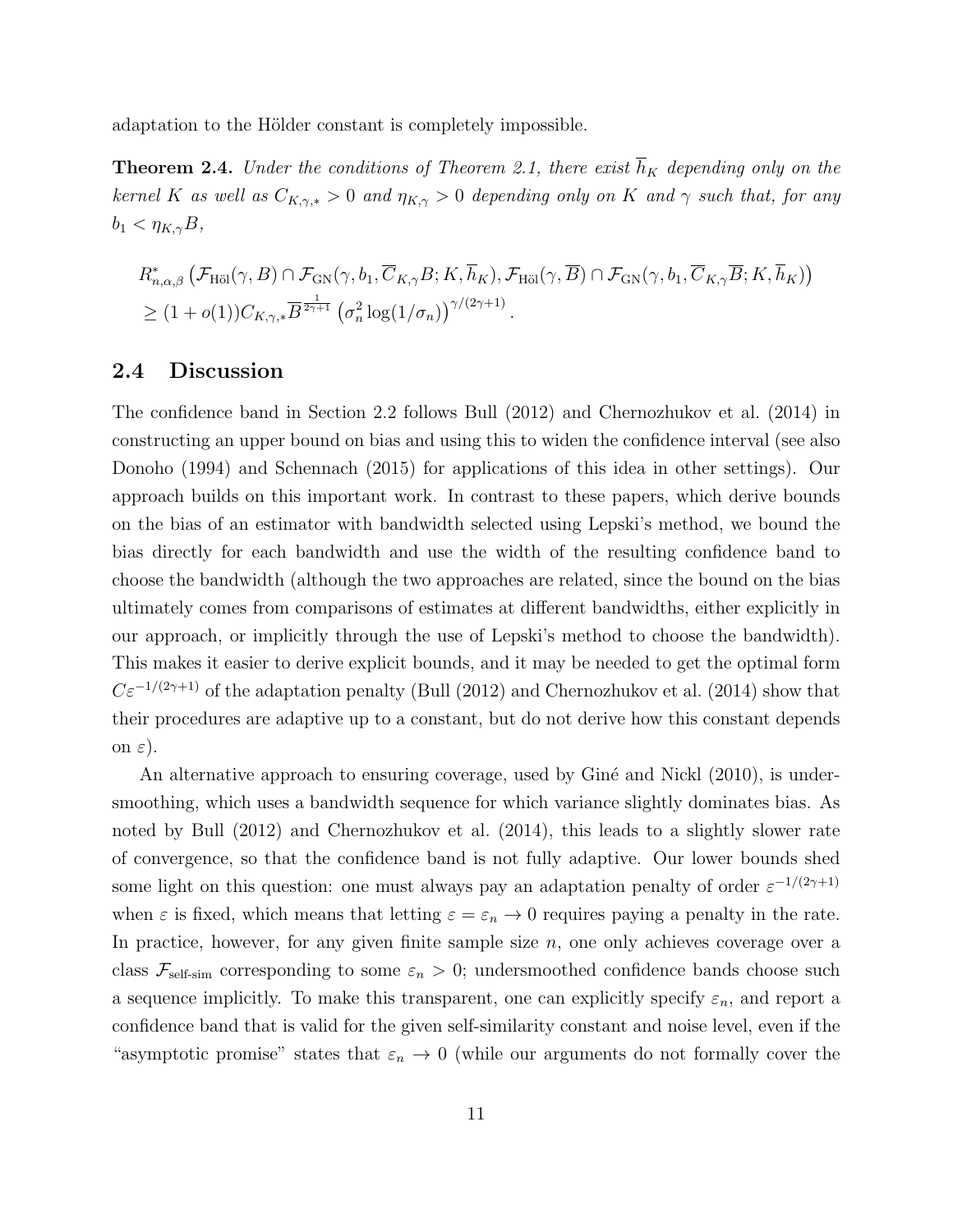case where  $\varepsilon = \varepsilon_n \to 0$ , it appears that they could be extended to allow  $\varepsilon_n \to 0$  at a slow enough rate).

There has been some discussion in the literature of whether or how self-similarity conditions can lead to a practical approach to constructing confidence bands. If "practical" means that the confidence band should not require the user to choose any regularity constants a priori, then our results show that the answer is "no." On the other hand, if one sees the selfsimilarity constant as an interpretable object, then we need not be so pessimistic. Indeed, the confidence band we construct is "practical" in the sense that it has valid coverage for a given noise level without relying on conservative constants or sequences (except, perhaps, in forming an initial confidence interval for  $\gamma$ ; this can be replaced with a priori bounds  $[\gamma, \overline{\gamma}]$ , although it appears that a consistent estimate is needed to get the optimal form of the adaptation penalty).

It is helpful to contrast the role of self-similarity conditions in our setting with regularity conditions used to construct confidence intervals for the mean of a univariate random variable. To form a non-trivial confidence interval for the mean of a univariate random variable, one must place some conditions on the tails of the distribution (Bahadur and Savage, 1956). One approach is to choose some  $\delta > 0$ , and assume that the  $2 + \delta$  moment is bounded by  $1/\delta$ . Subject to this coverage requirement, the optimal width of the confidence interval does not depend on  $\delta$  asymptotically: adding and subtracting the  $1 - \alpha/2$  quantile of a normal distribution times the sample standard deviation leads to an asymptotically valid confidence interval regardless of the particular choice of  $\delta > 0$ . Thus, one can state that this confidence interval is asymptotically valid and optimal under a bounded  $2 + \delta$  moment, without worrying about the exact choice of  $\delta$ . Our results show that this is not the case with self-similarity constants: no single confidence band is asymptotically valid and optimal under  $\varepsilon$ -self-similarity for all  $\varepsilon$ .

# 3 Proofs of Lower Bounds

This section proves Theorems 2.1, 2.2 and 2.4. To obtain these results, we begin with bounds on minimax testing.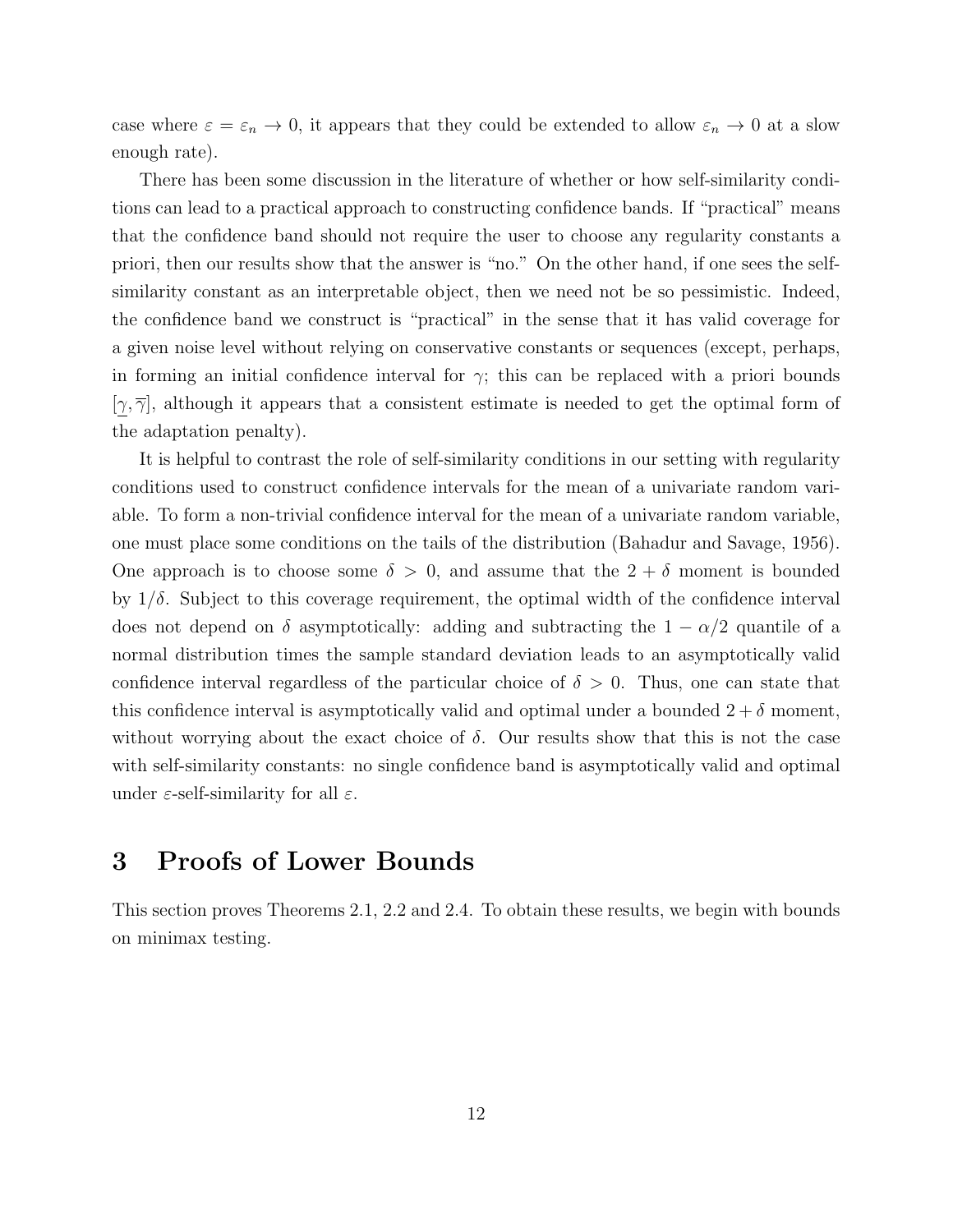### 3.1 Bounds Based on Minimax Testing

For sets F and G, let  $d_{test}(\mathcal{F}, \mathcal{G})$  denote the maximum difference between minimax power and size of a test of  $H_0 : \mathcal{F}$  vs  $H_1 : \mathcal{G}$ :

$$
d_{\text{test}}(\mathcal{F}, \mathcal{G}) = \sup_{\phi} \inf_{f \in \mathcal{F}, g \in \mathcal{G}} |E_g \phi(Y) - E_f \phi(Y)|
$$

where  $E_f$  denotes expectation under the function f, and the supremum is over all tests  $\phi$ based on Y observed at noise level  $\sigma_n$  (i.e. all measurable functions with range [0, 1]). The following lemma allows us to obtain bounds on  $R^*_{n,\alpha,\beta}$  using bounds on  $d_{\text{test}}$ . The lemma is essentially Lemma 6.1 in Robins and van der Vaart (2006), with the conclusion of the argument stated nonasymptotically.

**Lemma 3.1.** Let  $\alpha, \beta$  and R be given and let  $\mathcal{G} \subseteq \mathcal{F}$ . Suppose that

for some 
$$
f_0 \in \mathcal{G}
$$
,  $d_{\text{test}}\left(\{f_0\}, \mathcal{F} \cap \{f : \sup_{x \in [0,1]} |f(x) - f_0(x)| \ge \tilde{R}\}\right) < \beta - 2\alpha$ .

Then  $R^*_{n,\alpha,\beta}(\mathcal{G},\mathcal{F}) \geq R^*_{n,\alpha,\beta}(\lbrace f_0 \rbrace,\mathcal{F}) \geq \tilde{R}.$ 

*Proof.* Suppose, to get a contradiction, that  $R^*_{n,\alpha,\beta}(\lbrace f_0 \rbrace,\mathcal{F}) < \tilde{R}$ . Then there exists a confidence band  $\mathcal{C}_n(\cdot) \in \mathcal{I}_{n,\alpha,\mathcal{F}}$  with  $R = R_\beta(\mathcal{C}_n; \{f_0\}) = q_{\beta,f_0}(\sup_{x \in [0,1]} \text{length}(\mathcal{C}_n(x))) < \tilde{R}$ , so that

$$
P_{f_0}\left(\sup_{x\in[0,1]}\text{length}\left(\mathcal{C}_n(x)\right) > R\right) = 1 - P_{f_0}\left(\sup_{x\in[0,1]}\text{length}\left(\mathcal{C}_n(x)\right) \le R\right) \le 1 - \beta. \tag{10}
$$

Let us abuse notation slightly and let  $\mathcal{C}_n$  denote the set of functions f contained in the confidence band  $\mathcal{C}_n(\cdot)$ , so that  $f \in \mathcal{C}_n$  iff.  $f(t) \in \mathcal{C}_n(t)$  all  $t \in [0,1]$ . Let  $\phi = 1$  if there exists a function f satisfying  $f \in \mathcal{F} \cap \{f : \sup_{x \in [0,1]} |f(x) - f_0(x)| \geq \tilde{R}\}\$  with  $f \in \mathcal{C}_n$ . It is immediate from the definition of this test and the assumption that  $\mathcal{C}_n(\cdot) \in \mathcal{I}_{n,\alpha,\mathcal{F}}$  that

$$
\inf_{f \in \mathcal{F} \cap \{f:\sup_{x \in [0,1]} |f(x) - f_0(x)| \ge \tilde{R}\}} E_f \phi \ge 1 - \alpha \tag{11}
$$

(i.e. the test has minimax power at least  $1-\alpha$  for  $H_1 : \mathcal{F} \cap \{f : \sup_{x \in [0,1]} |f(x)-f_0(x)| \geq \tilde{R}\}\)$ .

Now consider the level of the test for  $H_0: \{f_0\}$ . We have

$$
E_{f_0}\phi(Y) = E_{f_0}\phi(Y)I(f_0 \in C_n) + E_{f_0}\phi(Y)I(f_0 \notin C_n) \le E_{f_0}\phi(Y)I(f_0 \in C_n) + \alpha
$$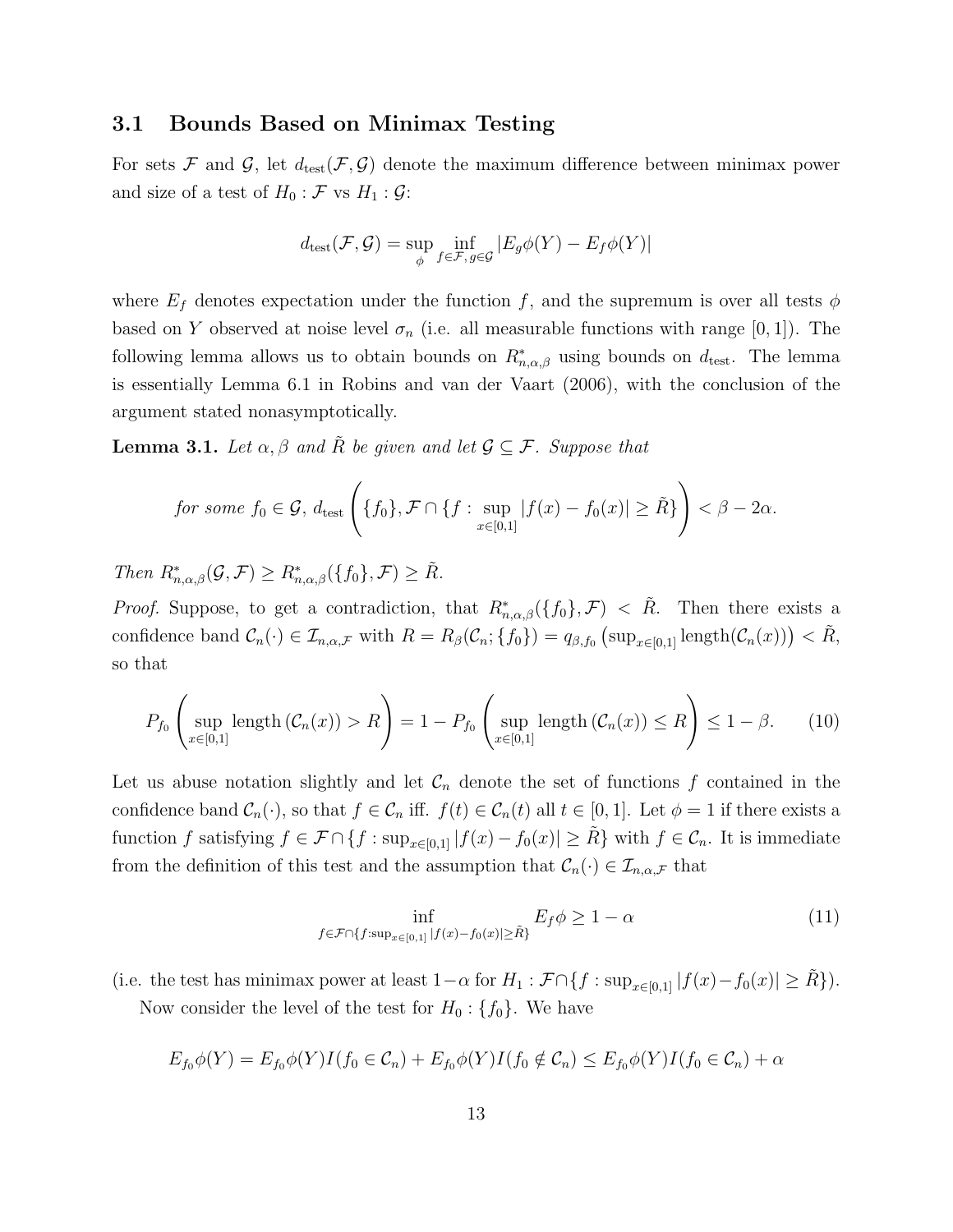by the converage condition. The event  $\phi(Y)I(f_0 \in \mathcal{C}_n)$  implies that  $\mathcal{C}_n$  contains both  $f_0$  and a function  $f_1$  with  $f_1 \in \mathcal{F}$  and  $\sup_{x \in [0,1]} |f_1(x) - f_0(x)| \geq \tilde{R}$ . This, in turn, implies that  $\sup_{x\in[0,1]} \text{length}(\mathcal{C}_n(x)) \geq \tilde{R} > R$  on this event so that, by (10), the probability of this event under  $f_0$  is bounded by  $1 - \beta$ . Thus, by the above display,  $E_{f_0} \phi(Y) \leq 1 - \beta + \alpha$ . Combining this with (11), it follows that  $\inf_{f \in \mathcal{F} \cap \{f:\sup_{x \in [0,1]} |f(x)-f_0(x)| \geq \tilde{R}\}} E_f \phi - E_{f_0} \phi \geq 1-\alpha-1+\beta-\alpha=$  $\beta - 2\alpha$ , which contradicts the assumptions of the theorem.  $\Box$ 

We will use bounds in this testing problem where, for some interval  $[a, b] \subseteq [0, 1]$ ,  $f_0$  and a set of alternative functions  $f_{n,1}, \ldots, f_{n,M_n}$  are constructed on [a, b] so that  $f_0(x) = 0$  for  $x \in [a, b]$  and, for each k,  $f_{n,k}$  is in the Hölder class with larger constant or smaller exponent, and  $\sup_{x \in [a,b]} |f_{n,k}(x)| = c_n$ , where  $c_n$  is a sequence converging to zero. This follows arguments in Lepski and Tsybakov (2000). We then extend these functions so that their behavior on another interval ensures self-similarity. For adaptation to the Hölder constant  $B$ , we can take the functions to be equal outside of the interval  $[a, b]$ , so that the result follows immediately.

For the first step, we use the following result, which is immediate from slight modifications of arguments in Lepski and Tsybakov (2000).

**Lemma 3.2.** Let a, b,  $\gamma$ ,  $\overline{\gamma}$ , <u>B</u> and  $\overline{B}$  be given with  $a < b$ ,  $0 < \gamma \leq \overline{\gamma} < \infty$  and  $0 < \underline{B} \leq \overline{B} < \overline{B}$  $\infty$ , and let  $\kappa$  be a function with  $\kappa \in \mathcal{F}_{\text{H\"ol}}(1,\gamma)$  for all  $\gamma \in [\gamma,\overline{\gamma}]$ , with  $\kappa(0) > 0$  and with finite support. Let  $\widetilde{\mathcal{F}}(\gamma, B, a, b)$  denote the class of functions in  $\mathcal{F}_{\text{H\"ol}}(\gamma, B)$  that are equal to zero outside of [a, b]. Let  $\eta > 0$  be given and let  $c_n(\gamma, B) = (1 - \eta)C(\gamma, B, \kappa) (\sigma_n^2 \log(1/\sigma_n))^{\gamma/(2\gamma+1)}$ where  $C(\gamma, B, \kappa) = \left[\frac{4}{2\gamma+1}B^{1/\gamma}\left(\int \kappa(u)^2 du\right)^{-1}\right]^{\frac{\gamma}{2\gamma+1}}\kappa(0)$ . Then

$$
\lim_{n \to \infty} \sup_{\gamma \in [\underline{\gamma}, \overline{\gamma}], B \in [\underline{B}, \overline{B}]} d_{\text{test}}(\{0\}, \widetilde{\mathcal{F}}(\gamma, B, a, b) \cap \{f : \sup_{x \in [a, b]} |f(x)| = c_n(\gamma, B)\}) = 0.
$$

*Proof.* Let  $[-A_{\kappa}, A_{\kappa}]$  denote a set containing the support of  $\kappa$ . Following p. 34 of Lepski and Tsybakov (2000), let  $C = (1 - \eta)C(\gamma, B, \kappa)$ , and let

$$
h_n = \left(\frac{(1-\eta)C(\gamma, B, \kappa)}{B\kappa(0)}\right)^{1/\gamma} \left(\sigma_n^2 \log(1/\sigma_n)\right)^{1/(2\gamma+1)},
$$
  
\n
$$
M_n = \left\lfloor \frac{b-a}{2A_\kappa h_n} \right\rfloor - 1, \quad x_{n,k} = a + (2k-1)A_\kappa h_n, \quad k = 1, \dots, M_n
$$
  
\n
$$
f_{k,n}(x) = Bh_n^{\gamma} \kappa\left(\frac{x - x_{n,k}}{h_n}\right).
$$

By construction, the support of each  $f_{k,n}$  is nonoverlapping with and contained in [a, b].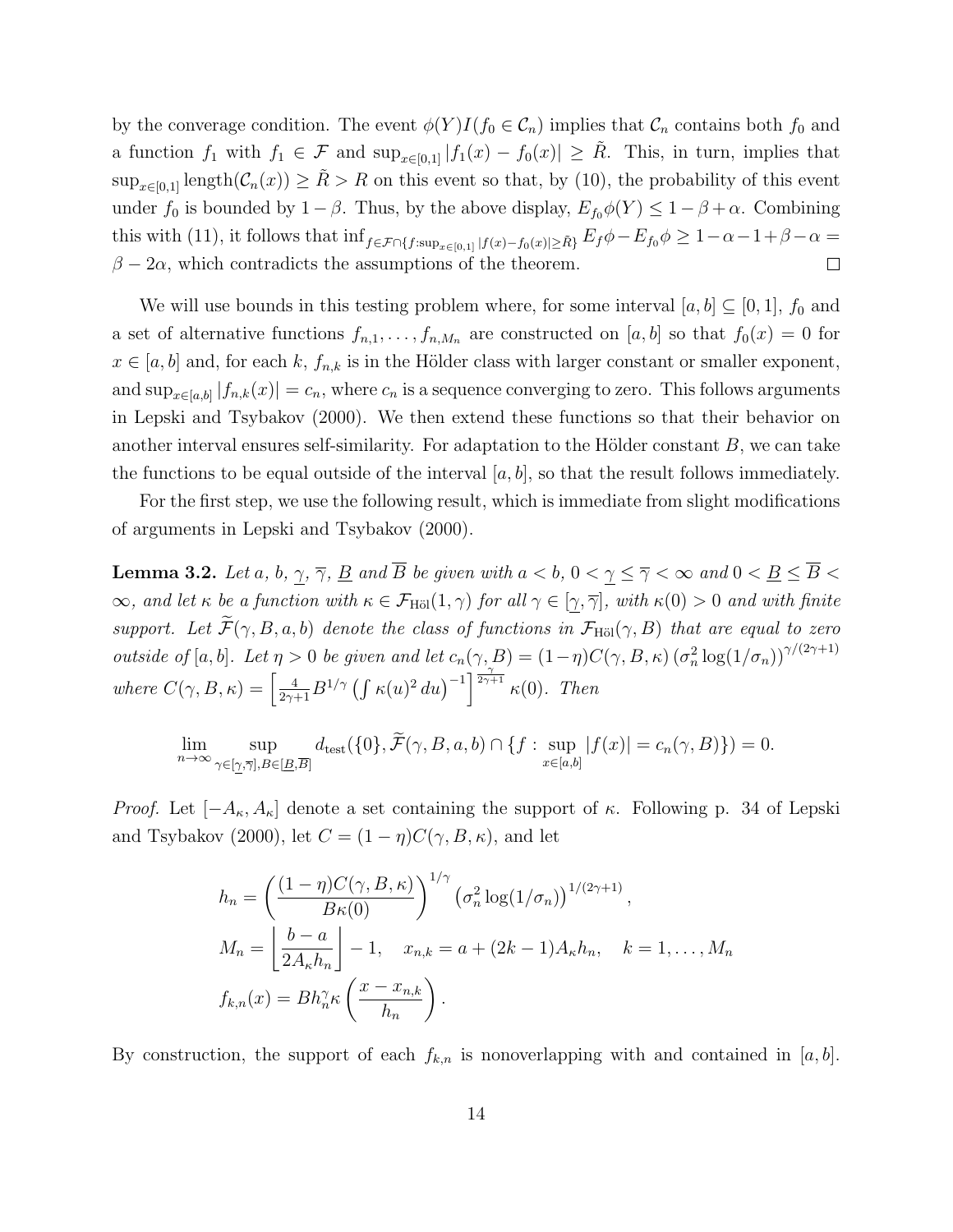Also, the variance of  $\int_a^b f_{k,n}(x) dY(x)$  is

$$
B^{2}h_{n}^{2\gamma}\int \kappa\left(\frac{x-x_{n,k}}{h_{n}}\right) dx = B^{2}h_{n}^{2\gamma+1}\int \kappa(u)^{2} du =: s_{n}^{2}.
$$

The problem of testing between  $H_0: f = 0$  and  $H_1: f \in \{f_{n,1}, f_{n,2}, \ldots, f_{n,M_n}\}$  is therefore equivalent to the problem of testing

$$
H_0: \mu = 0_{M_n} \text{ vs } H_1: \mu \in \{(s_n/\sigma_n)e_1, \dots, (s_n/\sigma_n)e_{M_n}\}\
$$
 (12)

where  $e_k$  is the kth basis vector in  $\mathbb{R}^{M_n}$ . Since each  $f_{k,n}$  is contained in the set  $\widetilde{\mathcal{F}}(\gamma, B, a, b) \cap$  ${f : \sup_{x \in [a,b]} |f(x)| = c_n(\gamma, B)}$ , bounds in this testing problem translate to bounds on  $d_{\text{test}}(\{0\}, \mathcal{F}(\gamma, B, a, b) \cap \{f : \sup_{x \in [a,b]} |f(x)| = c_n(\gamma, B)).$ 

For n larger than a constant that depends only on  $(b-a)/(2A_kh_n)$ , we have  $M_n \ge$  $(b-a)/(3A_{\kappa}h_n)$  so that

$$
2\log M_n \ge 2\log h_n^{-1} - 2\log[(b-a)/(3A_\kappa)] = \left(\frac{4}{2\gamma+1} + \tilde{K}_n(\gamma, B, \kappa, a, b)\right) \log(1/\sigma_n)
$$

where  $\tilde{K}_n(\gamma, B, \kappa, a, b)$  is a term with  $\sup_{\gamma \in [\gamma, \overline{\gamma}], B \in [\underline{B}, \overline{B}]} \tilde{K}_n(\gamma, B, \kappa, a, b) \to 0$ . We have

$$
\frac{s_n^2}{\sigma_n^2} = \left[B^2 \int \kappa(u)^2 du\right] h_n^{2\gamma+1} \sigma_n^{-2} = \left[B^2 \int \kappa(u)^2 du\right] \left(\frac{(1-\eta)C(\gamma, B, \kappa)}{B\kappa(0)}\right)^{(2\gamma+1)/\gamma} \log(1/\sigma_n)
$$

$$
= (1-\eta)^{(2\gamma+1)/\gamma} \frac{4}{2\gamma+1} \log(1/\sigma_n).
$$

Thus, for  $\delta$  smaller than a constant that depends only on  $\overline{\gamma}$  and  $\gamma$ , we have, for n greater than some constant that depends only on  $\overline{\gamma}$ ,  $\gamma$ ,  $\overline{B}$ ,  $\underline{B}$ ,  $\kappa$ , a and b,  $(s_n^2/\sigma_n^2)/(2 \log M_n) \leq (1 - \delta)$ . Once this holds,  $\sup_{\gamma \in [\underline{\gamma}, \overline{\gamma}], B \in [\underline{B}, \overline{B}]} d_{\text{test}}(\{0\}, \mathcal{F}(\gamma, B, a, b) \cap \{f : \sup_{x \in [a,b]} |f(x)| = c_n(\gamma, B)\}\)$  is bounded by the largest possible difference between level and minimax power for the testing problem (12) with  $s_n^2/\sigma_n^2$  given by  $2(1-\delta)\log M_n$ . This converges to zero by arguments on pp. 35-36 of Lepski and Tsybakov (2000).  $\Box$ 

Note that optimizing the function  $\kappa$  for a given  $\gamma$  gives the sharp asymptotic testing constant in Lepski and Tsybakov (2000). In particular, when applying the lemma with a fixed  $\gamma$ , we can let  $\kappa = \kappa^*_{\gamma}$  be the function that solves the optimal recovery problem (4) in Lepski and Tsybakov (2000). (Note that this simplifies the expression since  $\int \kappa^*_{\gamma}(u)^2 du = 1$ by definition.)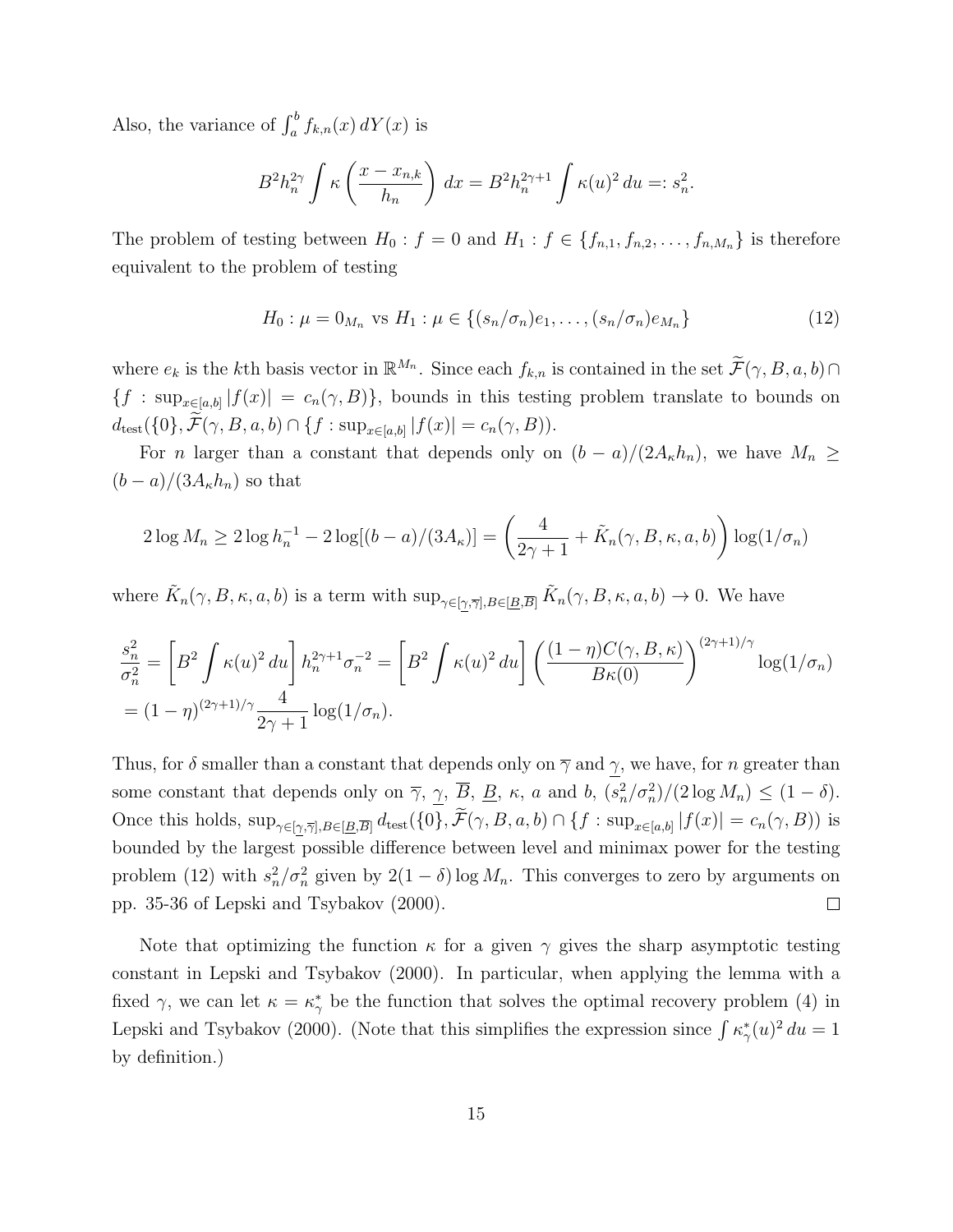Lemma 3.2 gives a bound for testing {0} (the singleton set with the zero function) vs  $\mathcal{F}(\gamma, B, a, b) \cap \{f : \sup_{x \in [a,b]} |f(x)| = c\}.$  This is not immediately useful for our purposes, since these sets contain functions that do not satisfy the lower bound required for inclusion in  $\mathcal{F}_{GN}(\gamma, b_1, b_2; K, \overline{h})$  for any  $\overline{h}, \gamma, b_1$  and  $b_2$ . Instead, we will consider testing problems in which a function that is zero on  $[a, b]$  but sufficiently nonsmooth outside of  $[a, b]$  is added to each of these sets. For this, the following lemma will be useful. For a function  $f : \mathbb{R} \to \mathbb{R}$ , let  $||f|| = \sqrt{\int f(t)^2 dt}$  denote the  $L_2$  norm of the function f.

**Lemma 3.3.** For any functions  $f_0$  and  $g_0$  and sets  $\mathcal F$  and  $\mathcal G$ ,

$$
d_{\text{test}}(\mathcal{F} + \{f_0\}, \mathcal{G} + \{g_0\}) = d_{\text{test}}(\mathcal{F}, \mathcal{G} + \{g_0 - f_0\})
$$
  
\$\leq d\_{\text{test}}(\mathcal{F}, \mathcal{G}) + \sup\_{\alpha} \left[ \Phi\left( ||f\_0 - g\_0|| / \sigma\_n - z\_{1-\alpha} \right) - \alpha \right] \leq d\_{\text{test}}(\mathcal{F}, \mathcal{G}) + ||f\_0 - g\_0|| / \sigma\_n\$.

*Proof.* The first equality follows since  $f_0$  can be added or subtracted from Y before performing any test, so that the supremum over tests  $\phi(Y)$  is the same as the supremum over tests  $\phi(Y - f_0)$ . For the first inequality, note that

$$
d_{\text{test}}(\mathcal{F}, \mathcal{G} + \{g_0 - f_0\}) = \sup_{\phi} \inf_{f \in \mathcal{F}, g \in \mathcal{G}} |E_{g + f_0 - g_0} \phi(Y) - E_f \phi(Y)|
$$
  

$$
\leq \sup_{\phi} \inf_{f \in \mathcal{F}, g \in \mathcal{G}} |[E_{g + f_0 - g_0} \phi(Y) - E_g \phi(Y)| + |E_g \phi(Y) - E_f \phi(Y)|].
$$

For any g, the first term is bounded by  $\sup_{\phi} |E_{g+f_0-g_0} \phi(Y) - E_g \phi(Y)|$  which, using the Neyman-Pearson lemma and some calculations (see Example 2.1 in Ingster and Suslina, 2003), can be seen to be equal to

$$
\sup_{\alpha} [\Phi (||f_0 - g_0||/\sigma_n - z_{1-\alpha}) - \Phi(z_{1-\alpha})] \le ||f_0 - g_0||/\sigma_n,
$$

where the inequality follows from Taylor's theorem, since the derivative of the standard √ normal cdf is bounded by 1/  $2\pi \leq 1$ .  $\Box$ 

### 3.2 Constructing Functions in Self-Similarity Classes

We now construct functions contained in the classes  $\mathcal{F}_{GN}(\gamma, b_1, b_2; K, \overline{h})$ . Let  $\tilde{g}_{0,\gamma,1}(t)$  denote the function that is zero  $(-\infty, 0]$  and has  $[\gamma]$ th derivative equal to  $t^{\gamma-[\gamma]}$  on [0, 1], and  $[\gamma]$ th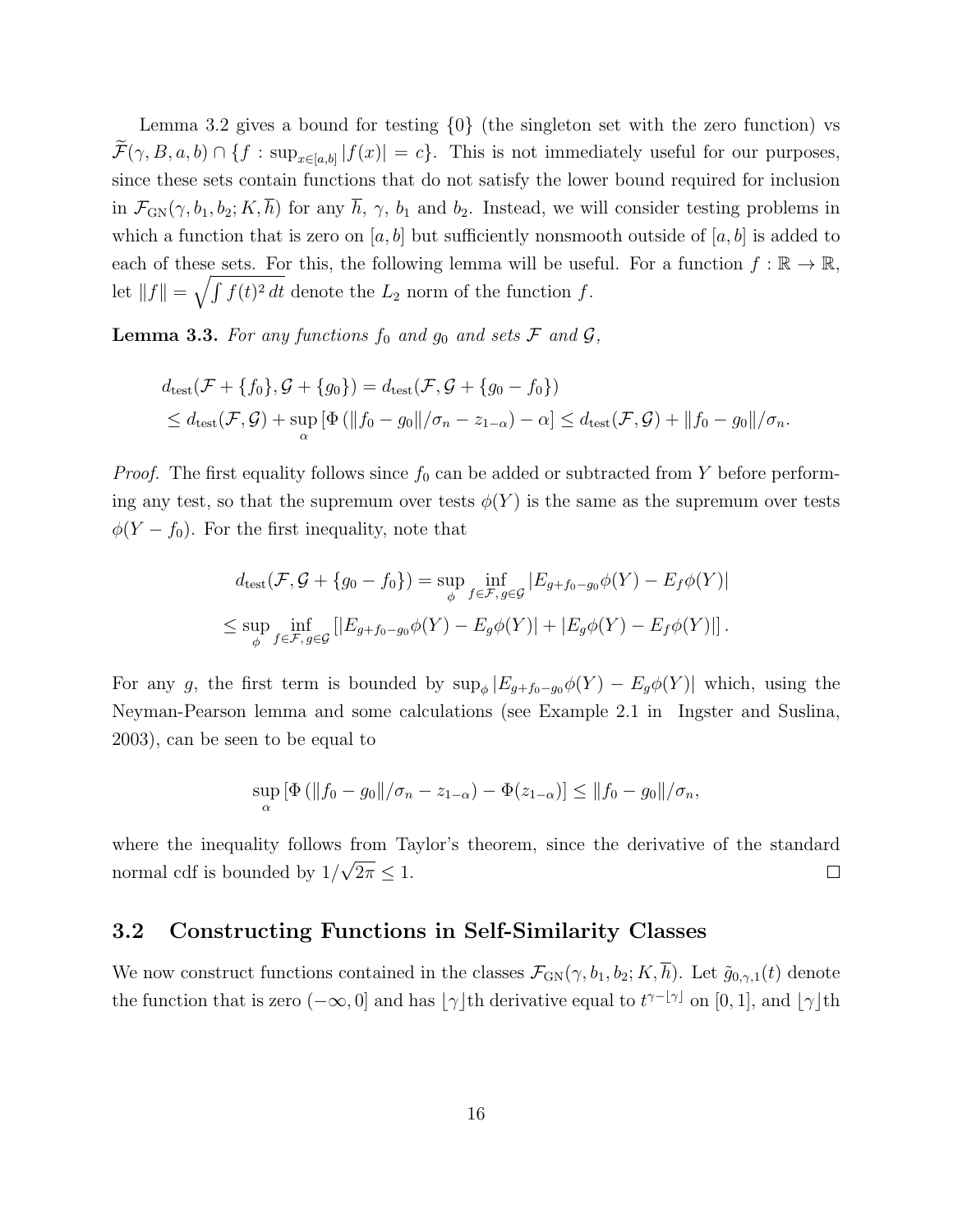derivative equal to 1 on  $[1, \infty)$ :

$$
\tilde{g}_{0,\gamma,1}(t) = \begin{cases}\n0 & t < 0 \\
\frac{1}{\gamma(\gamma-1)\dots(\gamma-1)\gamma+1}t^{\gamma} & 0 \le t < 1 \\
\frac{1}{\gamma(\gamma-1)\dots(\gamma-1)\gamma+1}t^{1/\gamma} & t \ge 1\n\end{cases}
$$

(we define  $\gamma(\gamma - 1) \ldots (\gamma - \lfloor \gamma \rfloor + 1)$  to be equal to 1 when  $\lfloor \gamma \rfloor = 0$ ). For  $t_0 \in \mathbb{R}$  and  $A > 0$ , let  $\tilde{g}_{t_0,\gamma,A}(t) = A\tilde{g}_{0,\gamma,1}(t-t_0)$ . Given  $\gamma, \delta, \varepsilon$  and A with  $0 < \delta < \gamma \leq 1$  and  $0 < \varepsilon \leq 1$ , let

$$
\tilde{f}_{0,\gamma,\delta,\varepsilon,1}(t) = \begin{cases}\n0 & t < 0 \\
\max\{t^{\gamma}, \varepsilon t^{\gamma-\delta}\} & 0 \le t < 1 \\
1 & t \ge 1\n\end{cases} = \begin{cases}\n0 & t < 0 \\
\varepsilon t^{\gamma-\delta} & 0 < t < \tilde{t} \\
t^{\gamma} & \tilde{t} \le t < 1 \\
1 & t \ge 1\n\end{cases}
$$

where  $\tilde{t} = \tilde{t}(\varepsilon, \delta) = \varepsilon^{1/\delta}$  and let  $\tilde{f}_{t_0, \gamma, \delta, \varepsilon, A}(t) = A \tilde{f}_{0, \gamma, \delta, \varepsilon, 1}(t - t_0)$  for any  $t_0 \in \mathbb{R}$  and  $A > 0$ . Note that  $\tilde{g}_{t_0,\gamma,A} \in \mathcal{F}_{H\ddot{o}l}(\gamma,A)$  and, for  $0 < \gamma \leq 1$ ,  $\tilde{f}_{t_0,\gamma,\delta,\varepsilon,1} \in \mathcal{F}_{H\ddot{o}l}(\gamma-\delta,A)$ . For  $\gamma \leq 1$ ,  $\tilde{g}_{t_0,\gamma,A}(t)$  and  $\tilde{f}_{t_0,\gamma,\delta,\varepsilon,A}$  are equal outside of the set  $[t_0, t_0 + \varepsilon^{1/\delta}].$ 

We now show that adding functions in  $\widetilde{\mathcal{F}}(\gamma, B, a, b)$  to these functions gives functions that are in the class  $\mathcal{F}_{H\ddot{o}l}$  and  $\mathcal{F}_{GN}$  for appropriate constants. First, as noted by Giné and Nickl  $(2010)$ , the upper bound in  $(4)$  holds for an appropriate constant for any Hölder continuous function. We record this fact in the following lemma.

**Lemma 3.4.** Let K be a kernel that satisfies (2) with  $r = \gamma$ . Then, for  $f \in \mathcal{F}_{\text{H\"ol}}(\gamma, B)$ ,  $\overline{h} > 0$  and any  $x_0$ ,

$$
\left| \int \frac{1}{h} K((x - x_0)/h) f(x) \, dx - f(x_0) \right| \le \overline{C}_{K,\gamma} B h^{\gamma}
$$

where  $\overline{C}_{K,\gamma} = \frac{1}{(r-1)^{n}}$  $\frac{1}{(r-1)!}$   $\int |K(u)| \int_{s=0}^{1} |u|^{\gamma} s^{\gamma-r} (1-s)^{r-1} ds du$  for  $r ≥ 1$  and  $\overline{C}_{K,\gamma} = \int |K(u)| |u|^{\gamma} du$ for  $r = 0$ .

*Proof.* In the case where  $r \geq 1$ ,

$$
\int \frac{1}{h} K((x - x_0)/h) f(x) dx - f(x_0)
$$
  
= 
$$
\frac{1}{(r-1)!} \int K(u) \int_{s=0}^{1} [f^{(r)}(x_0 + suh) - f^{(r)}(x_0)] (uh)^r (1-s)^{r-1} ds du
$$
 (13)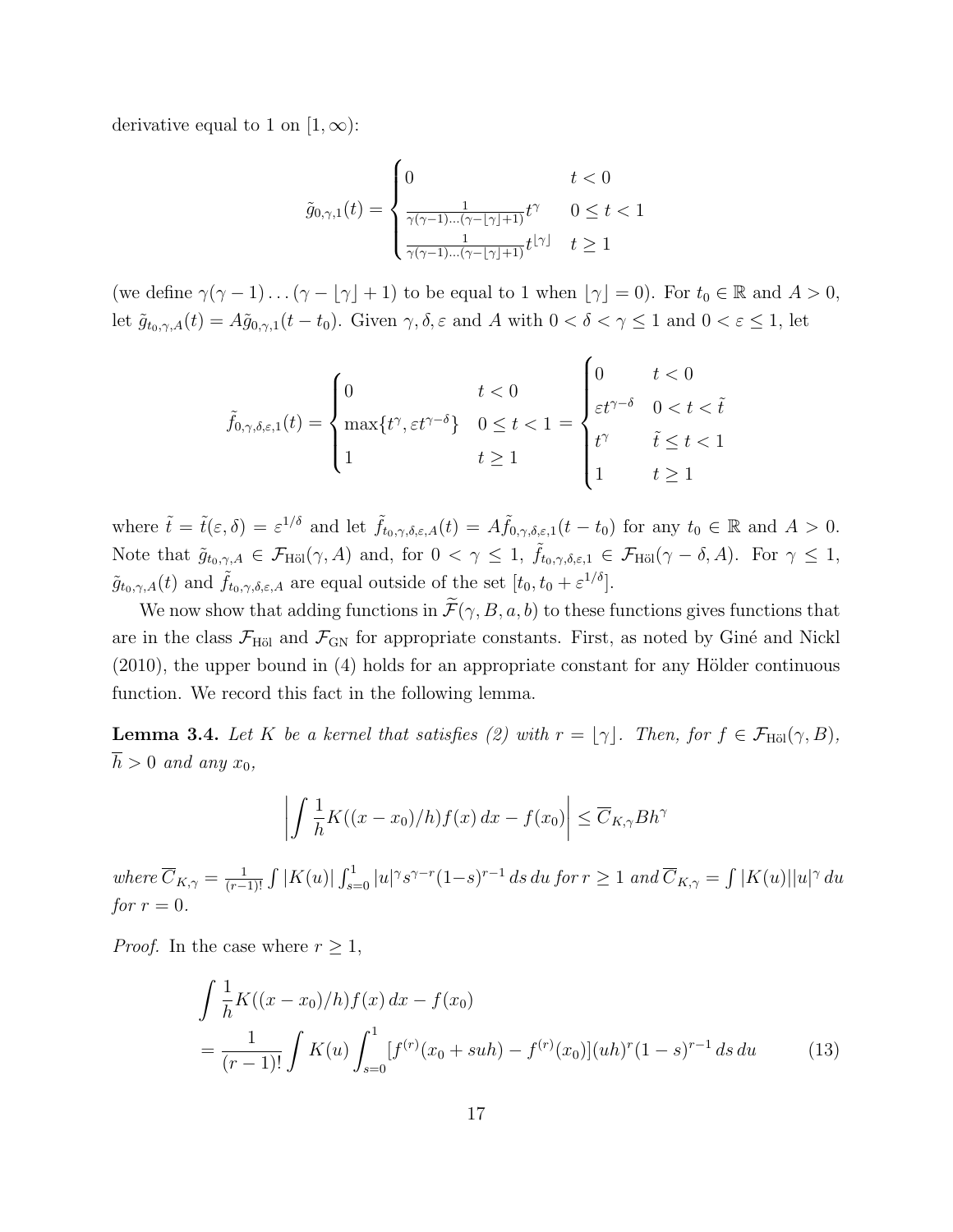where we use a Taylor expansion and the assumptions on the kernel (see Equation 1.18, p. 14 in Tsybakov, 2009). If  $f \in \mathcal{F}_{\text{H\"ol}}(\gamma, B)$ , then the absolute value of (13) is bounded from above by

$$
\frac{1}{(r-1)!} \int |K(u)| \int_{s=0}^1 B|suh|^{\gamma-r} |uh|^r (1-s)^{r-1} ds du = \overline{C}_{K,\gamma} Bh^{\gamma}
$$

as required. For  $r = 0$ , we have  $\int \frac{1}{h} K((x - x_0)/h) f(x) dx - f(x_0) = \int K(u) (f(uh + x_0)$  $f(x_0)$  du which is bounded in absolute value by  $Bh^{\gamma} \int |K(u)||u|^{\gamma} du = Bh^{\gamma} \overline{C}_{K,\gamma}$  for  $f \in$  $\mathcal{F}_{\text{H\"ol}}(\gamma, B)$ .

The next two lemmas show that adding  $\tilde{g}_{t_0,\gamma,A}$  or  $\tilde{f}_{t_0,\gamma,\delta,\varepsilon,A}$  to functions in  $\tilde{\mathcal{F}}(\gamma,B,a,b)$ gives Hölder continuous functions that satisfy the self-similarity condition  $(4)$ .

**Lemma 3.5.** Let  $0 \le a < b < t_0 < 1$  and  $\gamma > 0$ . Let K be a kernel that satisfies  $\int K(u)|u|^\gamma \neq 0$  as well as (2). There exists a  $\overline{h}_{K,t_0,b}$  depending only on  $t_0$ , b and the kernel K, as well as a constant  $\underline{C}_{K,\gamma}$  depending only on K and  $\gamma$  such that for any  $A > 0$ ,  $B > 0$ and  $f \in \widetilde{\mathcal{F}}(\gamma, B, a, b),$ 

$$
f + \tilde{g}_{t_0, \gamma, A} \in \mathcal{F}_{\text{H\"ol}}(\gamma, B + A) \cap \mathcal{F}_{\text{GN}}(\gamma, \underline{C}_{K, \gamma} A, \overline{C}_{K, \gamma} (A + B); K, \overline{h}_{K, t_0, b})
$$

where  $\overline{C}_{K,\gamma}$  is defined in Lemma 3.4

*Proof.* Note that  $\tilde{g}_{t_0,\gamma,A} \in \mathcal{F}_{\text{H\"ol}}(\gamma,A)$  and  $f \in \mathcal{F}_{\text{H\"ol}}(\gamma,B)$ , which implies  $\tilde{g}_{t_0,\gamma,A} + f \in$  $\mathcal{F}_{\text{Höl}}(\gamma, A + B)$ . This also gives the upper bound in (4) with  $b_2 = \overline{C}_{\gamma,K}(A + B)$ , as required. Thus, it remains to verify the lower bound in (4) with  $b_1 = \underline{C}_{K,\gamma}A$  for an appropriate constant  $\underline{C}_{K,\gamma} > 0$ . This follows with  $\underline{C}_{K,\gamma} = \int_0^\infty K(u)u^\gamma du/[\gamma(\gamma-1)\dots(\gamma-\lfloor \gamma \rfloor+1)] =$  $\int K(u)|u|^\gamma du/[2\gamma(\gamma-1)\dots(\gamma-|\gamma|+1)]$  since, for h small enough so that the support of K is bounded by  $\max\{t_0 - b, 1 - t_0\}/h$ ,

$$
\int \frac{1}{h} K((x - t_0)/h)[f(x) + \tilde{g}_{t_0, \gamma, A}(x)] dx - [f(x) + \tilde{g}_{t_0, \gamma, A}(t_0)]
$$
  
= 
$$
\int \frac{1}{h} K((x - t_0)/h)\tilde{g}_{t_0, \gamma, A}(x) dx - \tilde{g}_{t_0, \gamma, A}(t_0) = \frac{A}{\gamma(\gamma - 1)\dots(\gamma - [\gamma] + 1)} \int_0^\infty K(u)(uh)^\gamma du.
$$

**Lemma 3.6.** Let  $0 \le a < b < t_0 < 1$ . Let K be nonnegative kernel that satisfies (2). There exists a  $\overline{h}_{K,t_0,b}$  depending only on  $t_0$ , b and the kernel K, as well as constants  $\overline{C}_K$  and  $\underline{C}_K$ depending only on K such that the following holds.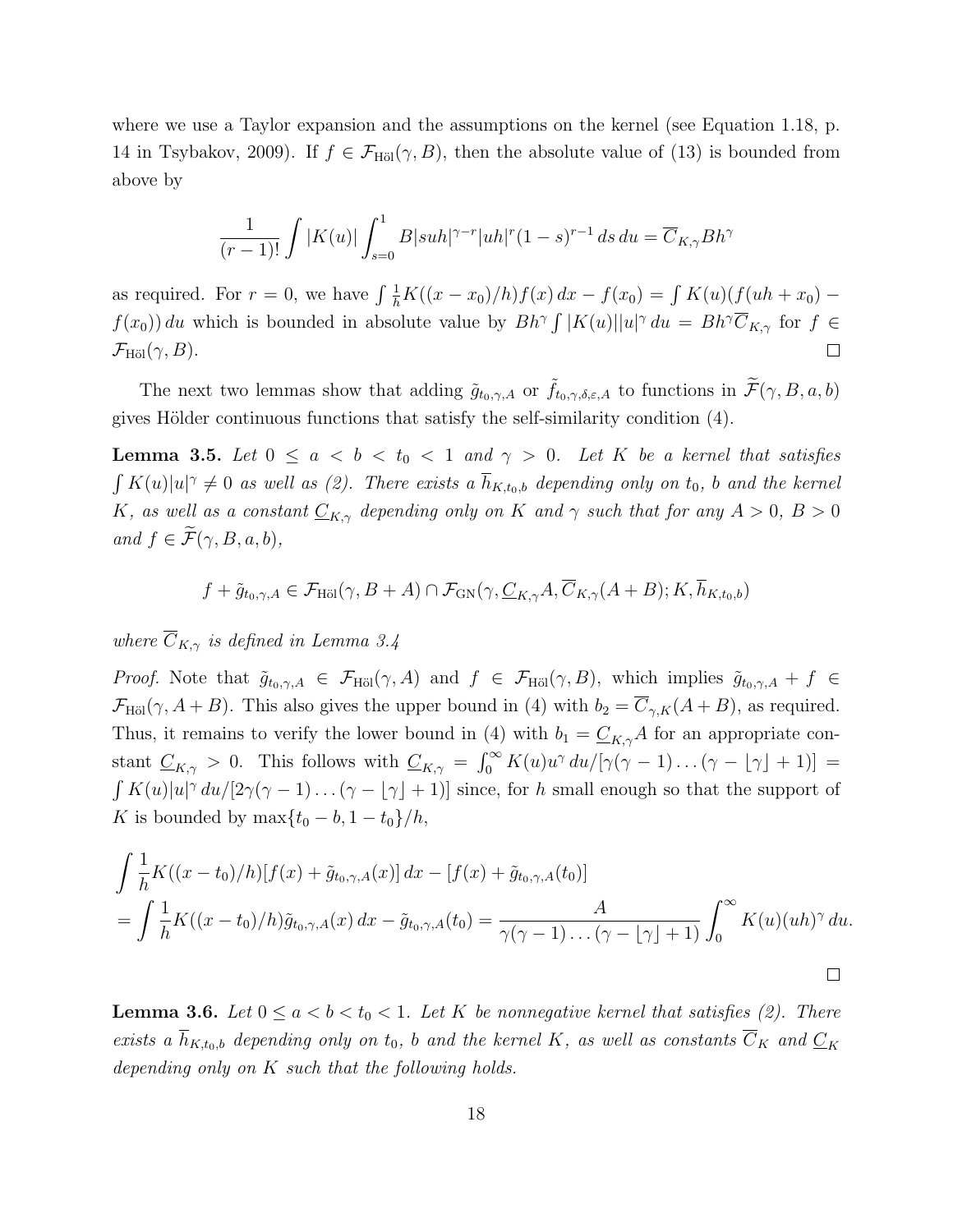For any  $A > 0$ ,  $B > 0$ ,  $\varepsilon > 0$ ,  $0 < \gamma - \delta < \gamma \le 1$  and  $f \in \widetilde{\mathcal{F}}(\gamma, B, a, b)$ ,

$$
f + \tilde{f}_{t_0, \gamma, \delta, \varepsilon, A} \in \mathcal{F}_{\text{H\"{o}l}}(\gamma - \delta, A + B) \cap \mathcal{F}_{\text{GN}}(\gamma - \delta, \underline{C}_K A \varepsilon, \overline{C}_K (A + B); K, \overline{h}_{K, t_0, b})
$$

and

$$
f + \tilde{g}_{t_0, \gamma, A} \in \mathcal{F}_{\text{H\"ol}}(\gamma, B + A) \cap \mathcal{F}_{\text{GN}}(\gamma, \underline{C}_K A, \overline{C}_K (A + B); K, \overline{h}_{K, t_0, b}).
$$

*Proof.* The upper bound follows from the same arguments as in the proof of Lemma 3.5, since  $\tilde{f}_{t_0,\gamma,\delta,\varepsilon,A} \in \mathcal{F}_{\text{H\"ol}}(\gamma-\delta,A)$ , and by noting that the constant  $\overline{C}_{K,\gamma}$  in Lemma 3.4 is bounded uniformly over  $0 \leq \gamma \leq 1$ . For the lower bound, we have, for h small enough that the support of K is bounded by  $\max\{t_0 - b, 1 - t_0\}/h$ ,

$$
\int \frac{1}{h} K((x-t_0)/h)[f(x) + \tilde{f}_{t_0,\gamma,\delta,\varepsilon,A}(x)] dx - [f(t_0) + \tilde{f}_{t_0,\gamma,\delta,\varepsilon,A}(t_0)]
$$
  
=  $A \int_{x=t_0}^{\infty} \frac{1}{h} K((x-t_0)/h) \max\{(x-t_0)^{\gamma}, \varepsilon(x-t_0)^{\gamma-\delta}\} dx \ge h^{\gamma-\delta} A \varepsilon \int_0^{\infty} K(u) u^{\gamma-\delta} du,$ 

where the inequality uses the fact that  $K$  is nonnegative. This is bounded from below by  $A\varepsilon \underline{C}_K h^{\gamma-\delta}$  where  $\underline{C}_K = \int_0^\infty K(u)u du$  (again using nonnegativity of K). The lower bound for  $f + \tilde{g}_{t_0,\gamma,A}$  follows by noting that the constant  $\underline{C}_{K,\gamma}$  in Lemma 3.5 is bounded from below uniformly over  $0 < \gamma \leq 1$ .  $\Box$ 

#### 3.2.1 Testing Bounds for Self-Similar Functions

According to Lemma 3.5, we can obtain bounds for adaptation to the Hölder constant subject to coverage over self-similarity classes using the classes  $\widetilde{\mathcal{F}}(\gamma, B, a, b) + {\tilde{g}_{t_0, \gamma, A}}$ . Similarly, Lemma 3.6 allows us to obtain bounds for adaptation to the Hölder exponent using the classes  $\widetilde{\mathcal{F}}(\gamma, B, a, b) + \{\widetilde{f}_{t_0,\gamma,\delta,\varepsilon,A}\}.$  To obtain these bounds, we can use the results from Section 3.1. We begin with a bound that will be useful for adaptation to the constant.

**Lemma 3.7.** Let K be a kernel that satisfies (2) and let  $\gamma > 0$ ,  $A > 0$ ,  $B > 0$  and  $0 < a < b < t_0 < 1$ . Let

$$
c_n = \left(\frac{4}{2\gamma + 1}\right)^{\frac{\gamma}{2\gamma + 1}} B^{\frac{1}{2\gamma + 1}} \kappa_{\gamma}^*(0) \left(\sigma_n^2 \log(1/\sigma_n)\right)^{\gamma/(2\gamma + 1)}
$$

where  $\kappa^*_{\gamma}$  is the function that solves the optimal recovery problem (4) in Lepski and Tsybakov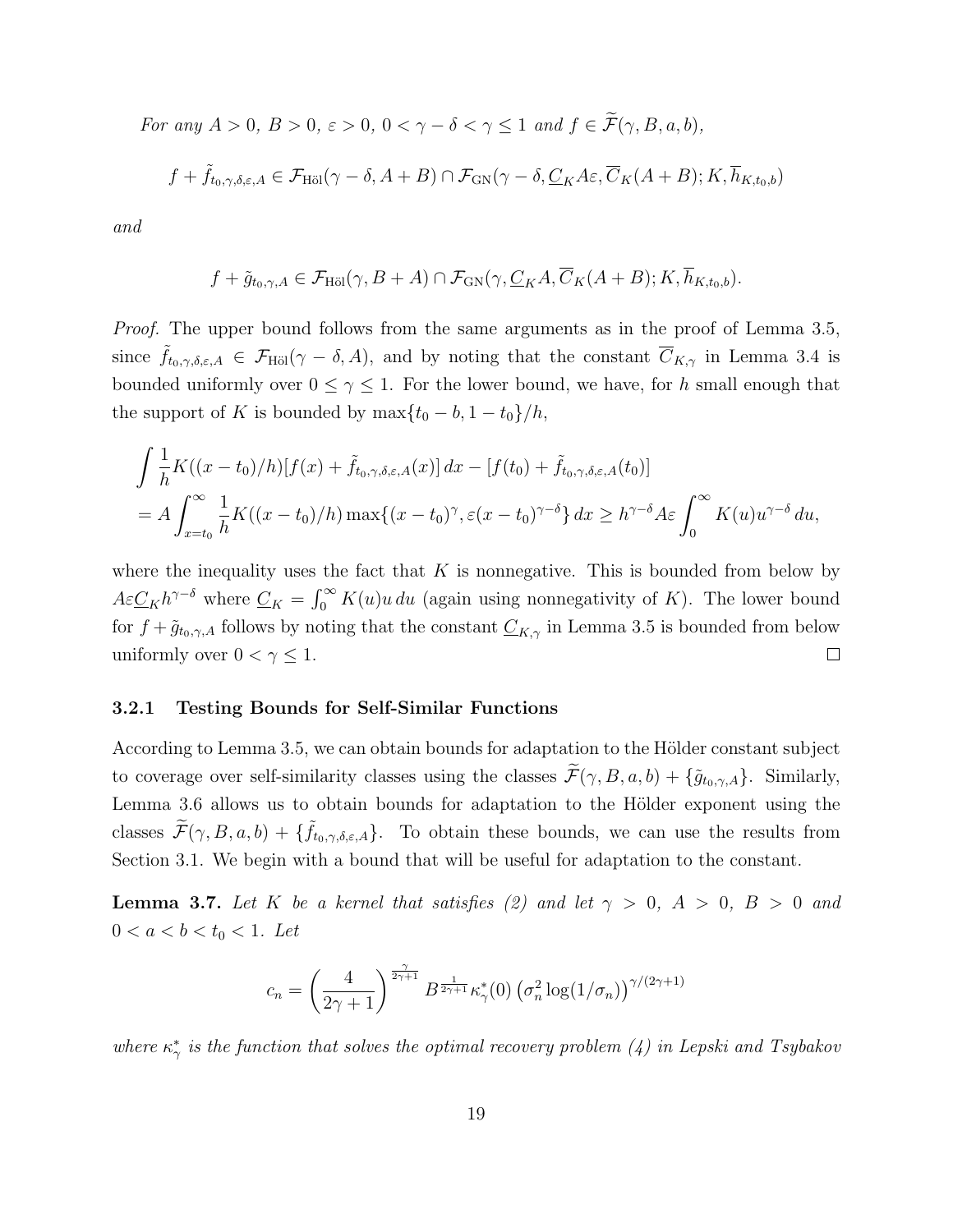(2000). Then, for any  $\eta > 0$ ,

$$
\lim_{n\to\infty} d_{\text{test}}\left(\{\tilde{g}_{t_0,\gamma,A}\},\{\tilde{\mathcal{F}}(\gamma,B,a,b)+\{\tilde{g}_{t_0,\gamma,A}\}\}\cap\{f:\sup_{x\in[a,b]}|f(x)|\geq c_n(1-\eta)\}\right)=0.
$$

Furthermore, if  $\beta > 2\alpha$ ,

$$
R_{n,\alpha,\beta}^*\left(\{\tilde{g}_{t_0,\gamma,A}\},\widetilde{\mathcal{F}}(\gamma,B,a,b)+\{\tilde{g}_{t_0,\gamma,A}\}\right)\geq (1+o(1))c_n.
$$

Proof. The first statement is immediate from Lemma 3.2 and Lemma 3.3, along with the  $\text{fact that } \left\{ \widetilde{\mathcal{F}}(\gamma, B, a, b) + \left\{ \tilde{g}_{t_0, \gamma, A} \right\} \right\} \cap \left\{ f : \sup_{x \in [a, b]} |f(x)| \ge c_n(1 - \eta) \right\} = \widetilde{\mathcal{F}}(\gamma, B, a, b) \cap \left\{ f : \sup_{x \in [a, b]} |f(x)| \ge c_n(1 - \eta) \right\}$  $\sup_{x\in[a,b]}|f(x)|\geq c_n(1-\eta)\}+\{\tilde{g}_{t_0,\gamma,A}\}$  (since  $\tilde{g}_{t_0,\gamma,A}(x)=0$  for  $x\in[a,b]$ ). The second statement is immediate from the first statement and Lemma 3.1.  $\Box$ 

For adaptation to the exponent, we will use testing bounds for the classes  $\{\tilde{f}_{t_0,\gamma,\delta_n,\varepsilon,A}\}$  and  $\widetilde{\mathcal{F}}(\gamma, A, a, b) + \{\widetilde{g}_{t_0, \gamma, A}\}\$  where  $\delta_n$  is a sequence converging to zero. To obtain these bounds using Lemma 3.2 and Lemma 3.3, we need to bound  $\|\tilde{f}_{t_0,\gamma,\delta_n,\varepsilon,A} - \tilde{g}_{t_0,\gamma,A}\|/\sigma_n$ , and to compute the limit of  $(\sigma_n^2 \log(1/\sigma_n))^{(\gamma-\delta_n)/(2(\gamma-\delta_n)+1)}$ . It turns out that setting  $\delta_n$  to decrease at rate  $1/\log n$  gives bounds for both terms.

**Lemma 3.8.** Let  $\delta_n = C_n / \log n$  where  $C_n = (1 - b_n)(2\gamma + 1) \log \varepsilon^{-1}$  with  $b_n = 1/(\log n)^{1/2}$ and let  $\gamma \in (0,1]$ . Then

$$
\|\tilde{f}_{t_0,\gamma,\delta_n,\varepsilon,A}-\tilde{g}_{t_0,\gamma,A}\|^2/\sigma_n^2\to 0.
$$

*Proof.* For any  $\delta \in [0, \gamma)$ ,

$$
\|\tilde{f}_{t_0,\gamma,\delta,\varepsilon,A} - \tilde{g}_{t_0,\gamma,A}\|^2 = A^2 \int_{t=0}^{\varepsilon^{1/\delta}} (\varepsilon t^{\gamma-\delta} - t^{\gamma})^2 dt = A^2 \int_{t=0}^{\varepsilon^{1/\delta}} (\varepsilon^2 t^{2(\gamma-\delta)} + t^{2\gamma} - 2\varepsilon t^{2\gamma-\delta}) dt
$$
  
\n
$$
= A^2 \left[ \frac{\varepsilon^2}{2(\gamma-\delta)+1} t^{2(\gamma-\delta)+1} + \frac{1}{2\gamma+1} t^{2\gamma+1} - \frac{2\varepsilon}{2\gamma-\delta+1} t^{2\gamma-\delta+1} \right]_{t=0}^{\varepsilon^{1/\delta}}
$$
  
\n
$$
= A^2 \left[ \frac{\varepsilon^2}{2(\gamma-\delta)+1} \varepsilon^{[2(\gamma-\delta)+1]/\delta} + \frac{1}{2\gamma+1} \varepsilon^{(2\gamma+1)/\delta} - \frac{2\varepsilon}{2\gamma-\delta+1} \varepsilon^{(2\gamma-\delta+1)/\delta} \right]
$$
  
\n
$$
= A^2 \left[ \frac{1}{2(\gamma-\delta)+1} \varepsilon^{(2\gamma+1)/\delta} + \frac{1}{2\gamma+1} \varepsilon^{(2\gamma+1)/\delta} - \frac{2}{2\gamma-\delta+1} \varepsilon^{(2\gamma+1)/\delta} \right] \le 4A^2 \varepsilon^{(2\gamma+1)/\delta}.
$$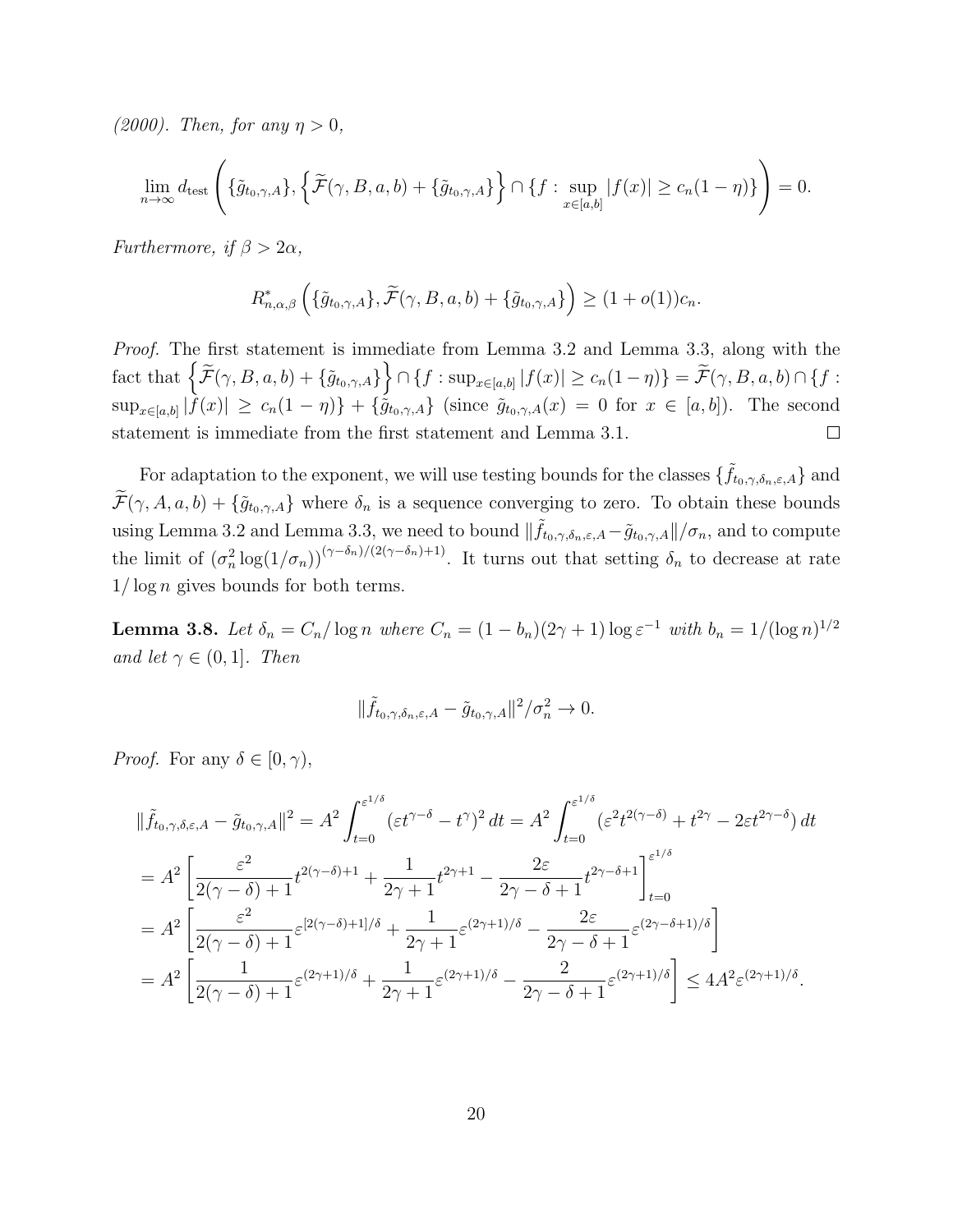Plugging in  $\delta_n = C_n / \log n$ , dividing by  $\sigma_n^2$  and taking logs gives

$$
\log\left[\|\tilde{f}_{t_0,\gamma,\delta_n,\varepsilon,A} - \tilde{g}_{t_0,\gamma,A}\|^2/\sigma_n^2\right] \le \frac{2\gamma+1}{\delta_n} \log \varepsilon + \log(4A^2) - \log(\sigma^2/n)
$$
  
= 
$$
\left(\frac{(2\gamma+1)\log \varepsilon}{C_n} + 1\right) \log n + \log(4A^2/\sigma^2) = \frac{-b_n}{(1-b_n)} \log n + \log(4A^2/\sigma^2),
$$

which diverges to  $-\infty$ , so that exponentiating gives a sequence that converges to zero, as required.

 $\Box$ 

**Lemma 3.9.** Let  $C > 0$  and let  $\delta_n = C_n / \log n$  where  $C_n \to C$ . Then

$$
\lim_{n \to \infty} \frac{(\sigma_n^2 \log(1/\sigma_n))^{(\gamma - \delta_n)/(2(\gamma - \delta_n) + 1)}}{(\sigma_n^2 \log(1/\sigma_n))^{\gamma/(2\gamma + 1)}} = \exp\left(\frac{C}{(2\gamma + 1)^2}\right)
$$

Proof. First, note that

$$
\frac{\gamma - \delta_n}{2(\gamma - \delta_n) + 1} - \frac{\gamma}{2\gamma + 1} = -\frac{\delta_n}{[2(\gamma - \delta_n) + 1](2\gamma + 1)} = -\frac{\delta_n}{(2\gamma + 1)^2} (1 + o(1)).
$$

Thus,

$$
(\sigma_n^2)^{\frac{\gamma-\delta_n}{2(\gamma-\delta_n)+1} - \frac{\gamma}{2\gamma+1}} = (\sigma_n^2)^{-\frac{\delta_n}{(2\gamma+1)^2}(1+o(1))} = (1+o(1))n^{\frac{\delta_n}{(2\gamma+1)^2}(1+o(1))}
$$
  
=  $\exp\left(\frac{\delta_n}{(2\gamma+1)^2}(1+o(1))\log n\right) = \exp\left(\frac{C}{(2\gamma+1)^2}(1+o(1))\right).$ 

For the other term, we have

$$
\left[\log(1/\sigma_n)\right]^{\frac{\gamma-\delta_n}{2(\gamma-\delta_n)+1} - \frac{\gamma}{2\gamma+1}} = \left[\log \sigma^{-1} + (1/2)\log n\right]^{\mathcal{O}(1/\log n)}
$$

$$
= \exp\left(\mathcal{O}(1/\log n)\log\left[\log \sigma^{-1} + (1/2)\log n\right]\right)
$$

which converges to one as  $n \to \infty$ .

Plugging in the constant  $C = (2\gamma + 1) \log \varepsilon^{-1}$  used in Lemma 3.8 gives  $\exp \left( \frac{C}{2\gamma + 1} \right)$  $\frac{C}{(2\gamma+1)^2}$  =  $\varepsilon^{-1/(2\gamma+1)}$ . With these results in hand, we can state a lemma that bounds the scope for adaptation to the Hölder exponent.

**Lemma 3.10.** Let K be a kernel that satisfies (2) and let  $0 < \gamma \leq 1$ ,  $\varepsilon \in (0,1)$ ,  $A > 0$ ,  $B > 0$  and  $0 < a < b < t_0 < 1$ . Let  $\delta_n = C_n / \log n$  where  $C_n = (1 - b_n)(2\gamma + 1) \log \varepsilon^{-1}$  with

 $\Box$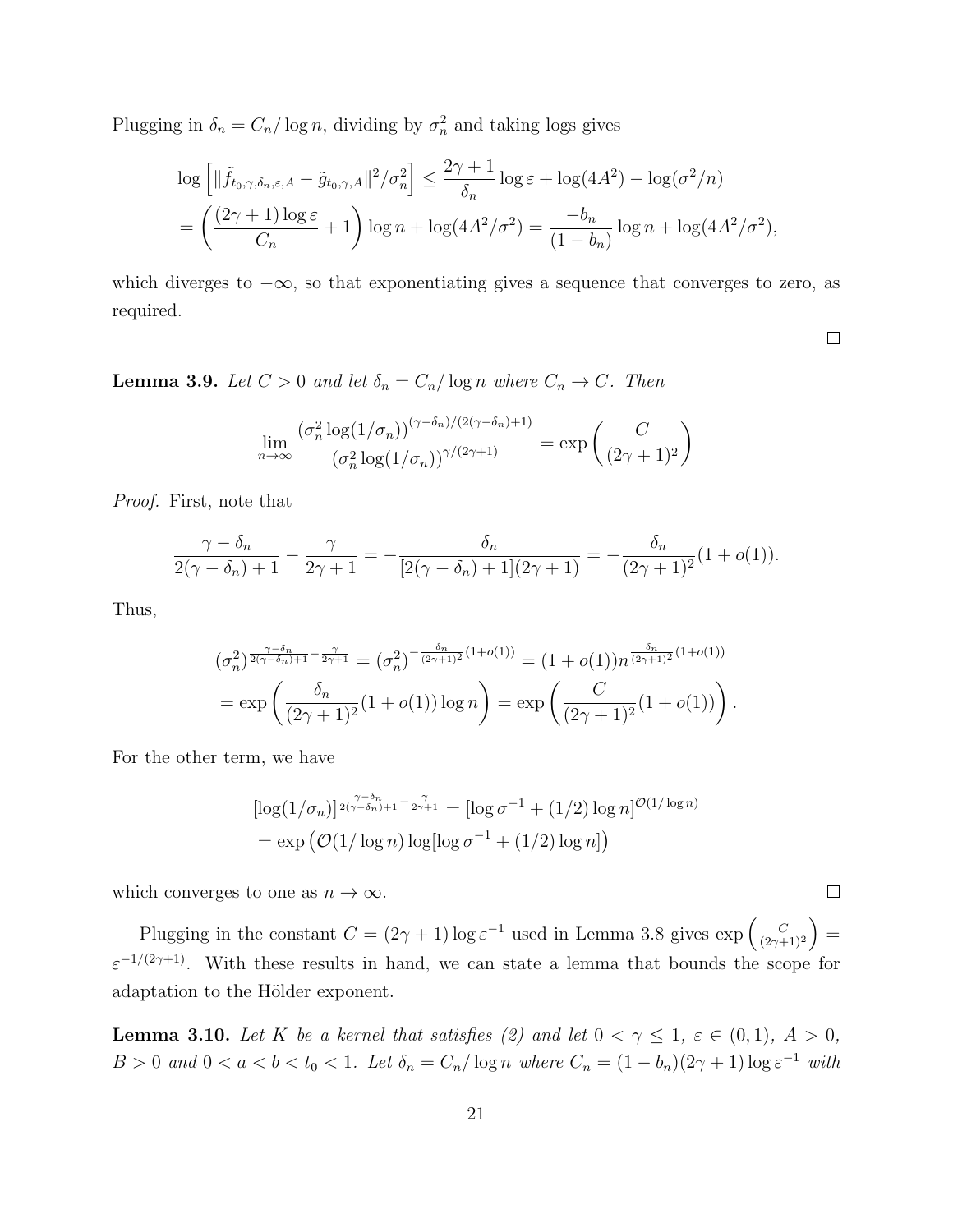$b_n = 1/(\log n)^{1/2}$ , as in Lemma 3.8. Let

$$
c_n = \varepsilon^{-1/(2\gamma+1)} \left[ \frac{4}{2\gamma+1} \left( \int \kappa^*(u)^2 \, du \right)^{-1} \right]^{\frac{\gamma}{2\gamma+1}} A^{\frac{1}{2\gamma+1}} \kappa^*(0) \left( \sigma_n^2 \log(1/\sigma_n) \right)^{\gamma/(2\gamma+1)}
$$

where  $\kappa^*$  is a function in  $\mathcal{F}_{\text{H\"{o}l}}(1,1)$  with support contained in  $(-1/2,1/2)$ . Then, for any  $\eta > 0$ ,

$$
\lim_{n\to\infty} d_{\text{test}}\left(\{\tilde{g}_{t_0,\gamma,A}\},\{\widetilde{\mathcal{F}}(\gamma-\delta_n,A,a,b)+\{\tilde{f}_{t_0,\gamma,\delta_n,\varepsilon,A}\}\}\cap\{f:\sup_{x\in[a,b]}|f(x)|\geq c_n(1-\eta)\}\right)=0.
$$

Furthermore, if  $0 < 2\alpha < \beta < 1$ ,

$$
R_{n,\alpha,\beta}^*\left(\{\tilde{g}_{t_0,\gamma,A}\},\{\widetilde{\mathcal{F}}(\gamma-\delta_n,A,a,b)+\{\tilde{f}_{t_0,\gamma,\delta_n,\varepsilon,A}\}\right\}\cup\{\tilde{g}_{t_0,\gamma,A}\}\right)\geq(1+o(1))c_n.
$$

Proof. First, note that, since  $\tilde{f}_{t_0,\gamma,\delta_n,\varepsilon,A}(x) = 0$  for  $x \in [a,b]$ ,  $\left\{ \widetilde{\mathcal{F}}(\gamma - \delta_n, A, a, b) + \{\widetilde{f}_{t_0,\gamma,\delta_n,\varepsilon,A}\}\right\} \cap$  $\{f : \sup_{x \in [a,b]} |f(x)| \ge c_n(1-\eta)\} = \mathcal{F}(\gamma - \delta_n, A, a, b) \cap \{f : \sup_{x \in [a,b]} |f(x)| \ge c_n(1-\eta)\} +$  $\{\tilde{f}_{t_0,\gamma,\delta_n,\varepsilon,A}\}.$  By Lemma 3.3,

$$
d_{\text{test}}\left(\{\tilde{g}_{t_0,\gamma,A}\},\widetilde{\mathcal{F}}(\gamma-\delta_n,A,a,b)\cap\{f:\sup_{x\in[a,b]}|f(x)|\geq c_n(1-\eta)\}+\{\tilde{f}_{t_0,\gamma,\delta_n,\varepsilon,A}\}\right)
$$
  

$$
\leq d_{\text{test}}\left(\{0\},\widetilde{\mathcal{F}}(\gamma-\delta_n,A,a,b)\cap\{f:\sup_{x\in[a,b]}|f(x)|\geq c_n(1-\eta)\}\right)+\|\tilde{f}_{t_0,\gamma,\delta_n,\varepsilon,A}-\tilde{g}_{t_0,\gamma,A}\|/\sigma_n.
$$

The second term converges to zero by Lemma 3.8. By Lemma 3.2, the first term will converge to zero so long as  $\limsup_{n\to\infty} \frac{c_n(1-\eta)}{C(\gamma-\delta-A\kappa^*)(\sigma^2\log(1/\sigma))}$  $\frac{c_n(1-\eta)}{C(\gamma-\delta_n, A, \kappa^*)(\sigma_n^2 \log(1/\sigma_n))^{(\gamma-\delta_n)/[2(\gamma-\delta_n)+1]}} < 1$ , which holds by Lemma 3.9 and the fact that  $C(\gamma - \delta_n, A, \kappa^*) \to C(\gamma, A, \kappa^*)$  (note that  $\kappa^* \in \mathcal{F}_{\text{H\"ol}}(1, \gamma)$ for all  $\gamma \in (0,1]$ ). This proves the first statement of the lemma, which immediately gives the second statement by Lemma 3.1.  $\Box$ 

### 3.3 Adaptation to the Hölder Constant

We first state a general result, which we then use to prove Theorems 2.1 and 2.4.

**Theorem 3.1.** Let  $\gamma > 0$ . Let K be a kernel that satisfies  $\int K(u)|u|^\gamma \neq 0$  as well as (2). There exists a  $\bar{h}_K$  depending only on the kernel K, as well as constants  $\overline{C}_{K,\gamma}$  and  $\underline{C}_{K,\gamma}$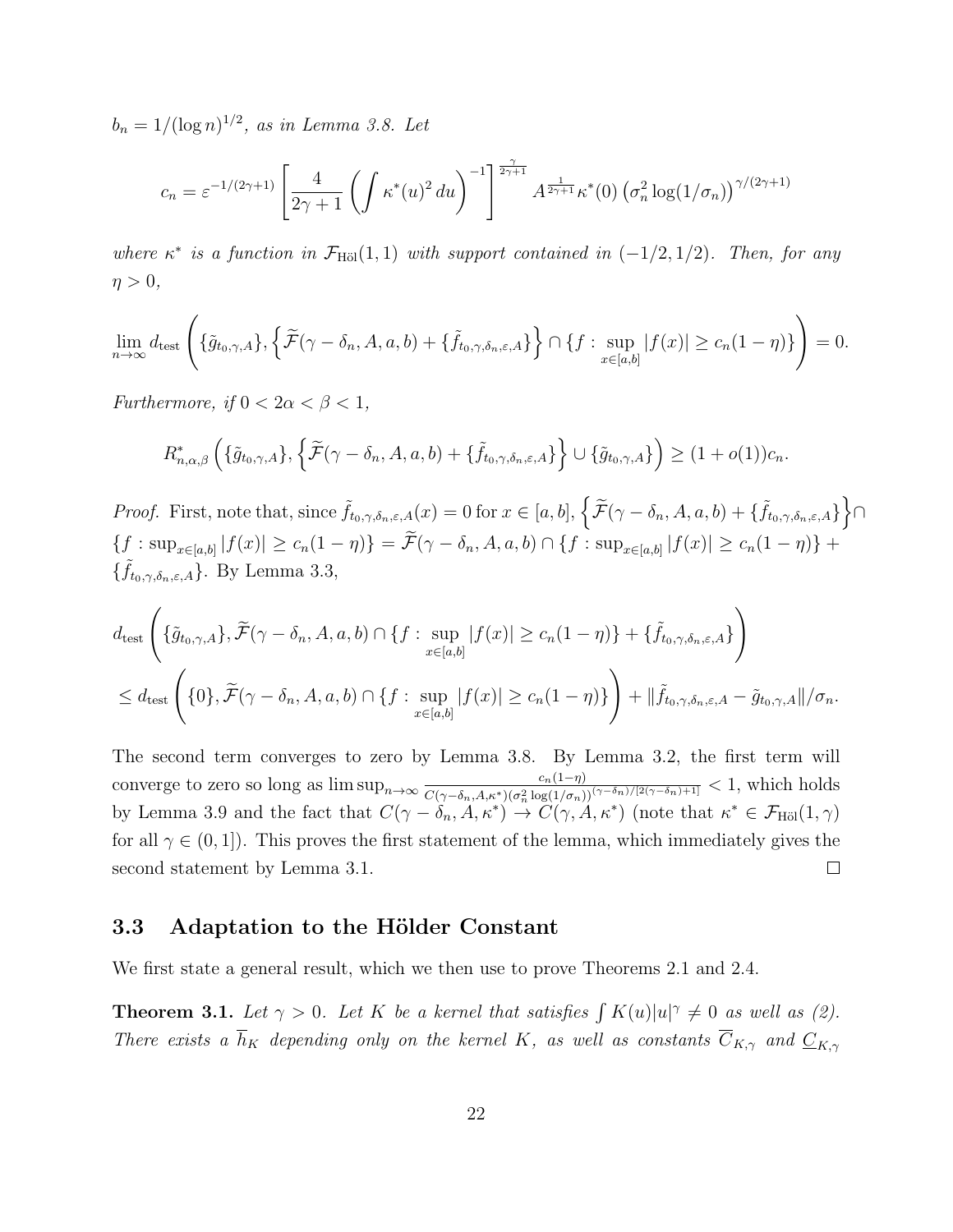depending only on K and  $\gamma$  such that for any  $A > 0$ ,  $B > 0$  and  $0 < 2\alpha < \beta < 1$ ,

$$
R_{n,\alpha,\beta}^{*} \left( \mathcal{F}_{\mathrm{H\ddot{o}l}}(\gamma,A) \cap \mathcal{F}_{\mathrm{GN}}(\gamma,\underline{C}_{K,\gamma}A,\overline{C}_{K,\gamma}(A+B);K,\overline{h}_{K}), \right.\\ \left. \mathcal{F}_{\mathrm{H\ddot{o}l}}(\gamma,B+A) \cap \mathcal{F}_{\mathrm{GN}}(\gamma,\underline{C}_{K,\gamma}A,\overline{C}_{K,\gamma}(A+B);K,\overline{h}_{K}) \right) \\ \geq (1+o(1)) \left( \frac{4}{2\gamma+1} \right)^{\frac{\gamma}{2\gamma+1}} B^{\frac{1}{2\gamma+1}} \kappa_{\gamma}^{*}(0) \left( \sigma_{n}^{2} \log(1/\sigma_{n}) \right)^{\gamma/(2\gamma+1)}.
$$

*Proof.* Let  $a, b$  and  $t_0$  be any constants that satisfy the conditions of Lemma 3.5 (say,  $a = 1/4$ ,  $b = 1/2$  and  $t_0 = 3/4$ ). By Lemma 3.5, we can choose  $\underline{C}_{K,\gamma}$  and  $\overline{C}_{K,\gamma}$  such that

$$
\widetilde{\mathcal{F}}(\gamma, B, a, b) + \{\tilde{g}_{t_0, \gamma, A}\} \subseteq \mathcal{F}_{\text{H\"ol}}(\gamma, B + A) \cap \mathcal{F}_{\text{GN}}(\gamma, \underline{C}_{K, \gamma} A, \overline{C}_{K, \gamma} (A + B); K, \overline{h}_{K, t_0, b})
$$

and

$$
\tilde{g}_{t_0,\gamma,A} \in \mathcal{F}_{\text{H\"{o}l}}(\gamma,A) \cap \mathcal{F}_{\text{GN}}(\gamma,\underline{C}_{K,\gamma}A,\overline{C}_{K,\gamma}(A+B);K,\overline{h}_{K,t_0,b}).
$$

The result now follows from Lemma 3.7.

#### 3.3.1 Proof of Theorem 2.1

Let  $\overline{C}_{K,\gamma}$  and  $\underline{C}_{K,\gamma}$  be as given in Theorem 3.1. We apply Theorem 3.1 with  $\tilde{A} = B/2$  playing the role of A in Theorem 3.1 and  $\tilde{B} = \min\{B\varepsilon^{-1}\underline{C}_{K,\gamma}/2, \overline{B}\}-B/2$  playing the role of B in Theorem 3.1. This gives a lower bound so long as  $\varepsilon \leq \varepsilon' \leq \underline{C}_{K,\gamma}/2$ . To see this, note that

$$
\mathcal{F}_{\text{H\"{o}l}}(\gamma, \tilde{A}) \cap \mathcal{F}_{\text{GN}}(\gamma, \underline{C}_{K,\gamma} \tilde{A}, \overline{C}_{K,\gamma} (\tilde{A} + \tilde{B}); K, \overline{h}_K)
$$
  

$$
\subseteq \mathcal{F}_{\text{self-sim}}(\gamma, B, \underline{C}_{K,\gamma}/2; K, \overline{h}_K) \subseteq \mathcal{F}_{\text{self-sim}}(\gamma, B, \varepsilon; K, \overline{h}_K)
$$

where the last set inclusion holds so long as  $\varepsilon' \leq \underline{C}_{K,\gamma}/2$ . Also,

$$
\mathcal{F}_{\text{H\"ol}}(\gamma, \tilde{A} + \tilde{B}) \cap \mathcal{F}_{\text{GN}}(\gamma, \underline{C}_{K,\gamma} \tilde{A}, \overline{C}_{K,\gamma} (\tilde{A} + \tilde{B}); K, \overline{h}_K)
$$
  
\n
$$
\subseteq \mathcal{F}_{\text{self-sim}}(\gamma, \tilde{A} + \tilde{B}, \underline{C}_{K,\gamma} \tilde{A}/(\tilde{A} + \tilde{B}); K, \overline{h}_K) \subseteq \bigcup_{B' \in [\underline{B}, \overline{B}]} \mathcal{F}_{\text{self-sim}}(\gamma, B', \varepsilon; K, \overline{h}_K)
$$

 $\Box$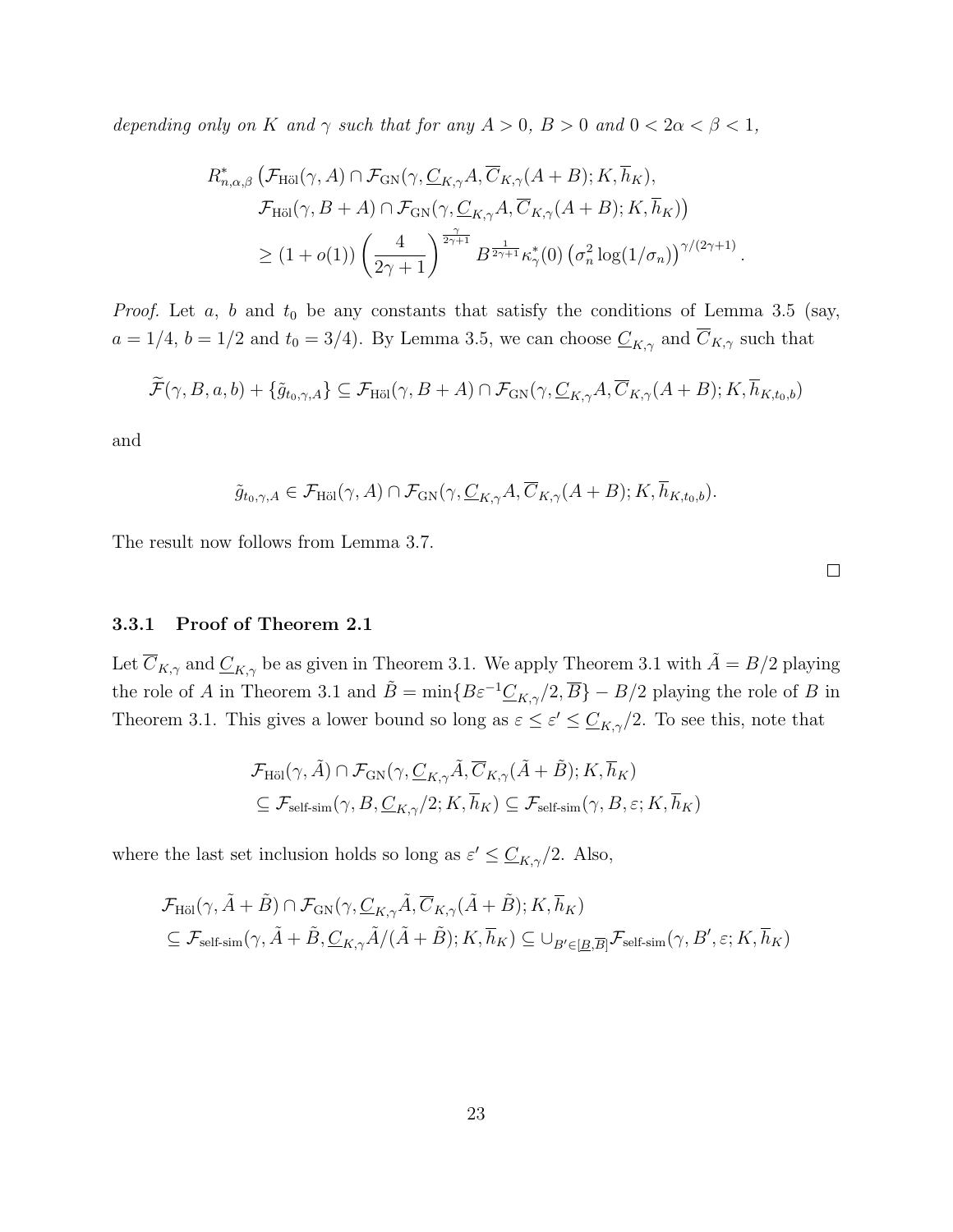where the last set inclusion follows so long as  $\varepsilon \leq \underline{C}_{K,\gamma}/2$  since  $\tilde{A} + \tilde{B} = \min\{B\varepsilon^{-1}\underline{C}_{K,\gamma}/2, \overline{B}\}\in$  $[\underline{B}, \overline{B}]$  where the last step uses  $\varepsilon \leq \underline{C}_{K,\gamma}/2$ , and

$$
\frac{\underline{C}_{K,\gamma}\tilde{A}}{\tilde{A}+\tilde{B}}=\frac{\underline{C}_{K,\gamma}B/2}{\min\{B\varepsilon^{-1}\underline{C}_{K,\gamma}/2,\overline{B}\}}\geq \frac{\underline{C}_{K,\gamma}B/2}{B\varepsilon^{-1}\underline{C}_{K,\gamma}/2}=\varepsilon.
$$

Applying Theorem 3.1 gives the lower bound

$$
R_{n,\alpha,\beta}^{*}\left(\mathcal{F}_{\text{self-sim}}(\gamma,B,\varepsilon';K,\overline{h}_{K}),\cup_{B'\in[\underline{B},\overline{B}]}\mathcal{F}_{\text{self-sim}}(\gamma,B',\varepsilon;K,\overline{h}_{K})\right)
$$
  

$$
\geq (1+o(1))\left(\frac{4}{2\gamma+1}\right)^{\frac{\gamma}{2\gamma+1}}\tilde{B}^{\frac{1}{2\gamma+1}}\kappa_{\gamma}^{*}(0)\left(\sigma_{n}^{2}\log(1/\sigma_{n})\right)^{\gamma/(2\gamma+1)}
$$

The result follows since, so long as  $\varepsilon \leq \underline{C}_{K,\gamma}/2$ , we have  $\tilde{B} = \min\{B\varepsilon^{-1}(\underline{C}_{K,\gamma} - \varepsilon)/2, \overline{B} - \overline{C}_{K,\gamma}\}$  $B/2$ }  $\geq \min\{B\varepsilon^{-1}\underline{C}_{K,\gamma}/4,\overline{B}/2\} \geq \min\{B\varepsilon^{-1},\overline{B}\}\cdot \min\{\underline{C}_{K,\gamma}/4,1/2\}.$ 

#### 3.3.2 Proof of Theorem 2.4

We apply Theorem 3.1 with  $\tilde{A} = b_1/\underline{C}_{K,\gamma}$  playing the role of A in Theorem 3.1 and  $B =$  $\overline{B}-b_1/\underline{C}_{K,\gamma}$  playing the role of B in Theorem 3.1. For  $b_1$  small enough so that  $b_1/\underline{C}_{K,\gamma}\leq B$ , applying Theorem 3.1 with  $\tilde{A}$  and  $\tilde{B}$  gives a lower bound for the quantity in the display in the theorem. If  $b_1$  is small enough that  $b_1 \leq \underline{C}_{K,\gamma} \overline{B}/2$ , then  $\tilde{B} \geq \overline{B}/2$ , and plugging this into the lower bound obtained using Theorem 3.1 gives the result.

### 3.4 Adaptation to the Hölder Exponent

We now prove Theorem 2.2. Let  $a, b$  and  $t_0$  be any constants that satisfy the conditions of Lemma 3.6 (say,  $a = 1/4$ ,  $b = 1/2$  and  $t_0 = 3/4$ ). Let  $\delta_n$  be the sequence in Lemma 3.10. By Lemma 3.6 with  $A = B = 1/2$ , we have  $\tilde{g}_{t_0, \gamma, 1/2} \in \mathcal{F}_{\text{H\"ol}}(\gamma, 1) \cap \mathcal{F}_{\text{GN}}(\gamma, \underline{C}_K/2, \overline{C}_K; K, \overline{h}_{K,t_0, b}).$ For  $\varepsilon' \leq \underline{C}_K/2$ , this set is contained in  $\mathcal{F}_{\text{self-sim}}(\gamma, 1, \varepsilon'; K, \overline{h}_{K,t_0,b})$  (and also in  $\mathcal{F}_{\text{self-sim}}(\gamma, 1, \varepsilon; K, \overline{h}_{K,t_0,b})$ , since  $\varepsilon \leq \varepsilon'$ ). By Lemma 3.6, we also have  $\widetilde{\mathcal{F}}(\gamma, 1/2, a, b) + \{\widetilde{f}_{t_0,\gamma,\delta_n,2\varepsilon/\underline{C}_K,1/2}\} \subseteq \mathcal{F}_{\text{H\"ol}}(\gamma \delta_n, 1) \cap \mathcal{F}_{GN}(\gamma - \delta_n, \varepsilon, \overline{C}_K; K, \overline{h}_{K,t_0,b}).$  For large enough n, we will have  $\gamma - \delta_n \in [\gamma, \overline{\gamma}]$ , so that this set is contained in  $\cup_{\tilde{\gamma}\in[\gamma,\overline{\gamma}]} [\mathcal{F}_{\text{H\"ol}}(\tilde{\gamma},1) \cap \mathcal{F}_{\text{GN}}(\tilde{\gamma},\varepsilon,\overline{C}_K;K,\overline{h})] = \cup_{\tilde{\gamma}\in[\gamma,\overline{\gamma}]} [\mathcal{F}_{\text{self-sim}}(\tilde{\gamma},1,\varepsilon;K,\overline{h})].$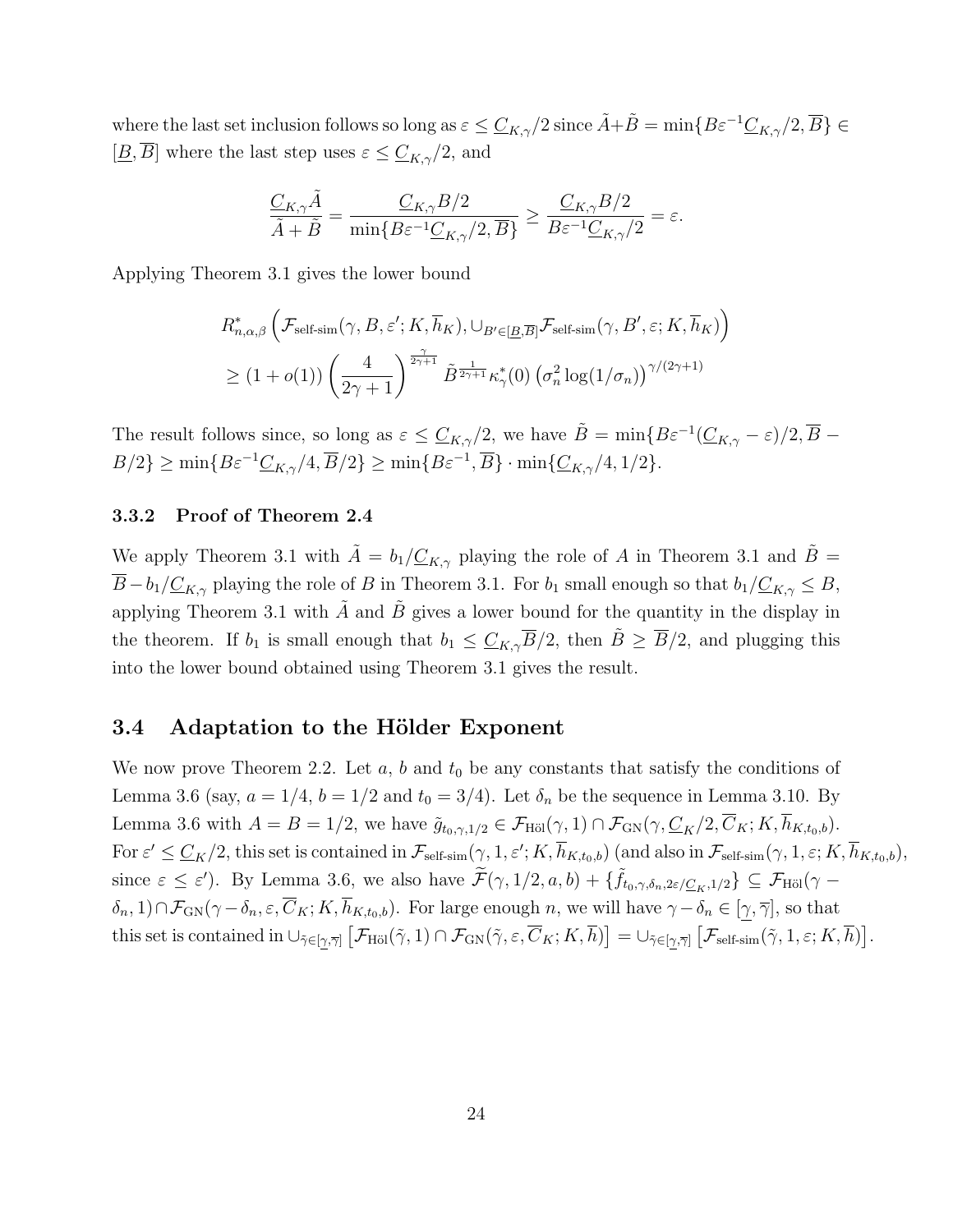Applying Lemma 3.10 gives the lower bound

$$
R_{n,\alpha,\beta}^{*}\left(\mathcal{F}_{\text{self-sim}}(\gamma,1,\varepsilon';K,\overline{h}_{K}),\cup_{\tilde{\gamma}\in[\underline{\gamma},\overline{\gamma}]} \left[\mathcal{F}_{\text{self-sim}}(\tilde{\gamma},1,\varepsilon;K,\overline{h}_{K})\right]\right)
$$
  

$$
\geq (2\varepsilon/\underline{C}_{K})^{-1/(2\gamma+1)}\left[\frac{4}{2\gamma+1}\left(\int \kappa^{*}(u)^{2} du\right)^{-1}\right]^{\frac{\gamma}{2\gamma+1}}(1/2)^{\frac{1}{2\gamma+1}}\kappa^{*}(0)\left(\sigma_{n}^{2}\log(1/\sigma_{n})\right)^{\gamma/(2\gamma+1)}(1+o(1)).
$$

which gives the result after noting that the terms other than  $\varepsilon^{-1/(2\gamma+1)} (\sigma_n^2 \log(1/\sigma_n))^{\gamma/(2\gamma+1)}$ are bounded away from zero over  $\gamma \in (0,1]$ .

# A Details for Section 2.2

This appendix provides details for the results in Section 2.2 concerning the confidence band constructed in that section. In particular, we prove that the conclusions of Theorem 2.3 hold for this confidence band. To this end, we need to show that the upper bound in Theorem 2.3 holds and  $[\hat{\gamma}_{\ell}, \hat{\gamma}_{u}]$  contains  $\gamma$  with probability approaching one uniformly over  $f \in \bigcup_{B \in [B,\overline{B}], \gamma \in [\gamma,\overline{\gamma}]} \mathcal{F}_{\text{GN}}(\gamma, \varepsilon B, \overline{C}_K B).$ 

### A.1 Length of the Confidence Band

This section derives the upper bound on the length of the confidence band. We proceed by bounding (9). By Theorem A.1 below, we will have  $\max\{|\hat{\gamma}_u - \gamma|, |\hat{\gamma}_\ell - \gamma|\} \leq r_n$  with probability approaching one uniformly over  $\cup_{B\in[\underline{B},\overline{B}],\gamma\in[\gamma,\overline{\gamma}]}$   $\mathcal{F}_{\text{GN}}(\gamma,\varepsilon B,\overline{C}_K B)$  for some sequence  $r_n \to 0$ . Using this and substituting  $\tilde{c}(h, h') = c(h) + c(h')$  gives the bound (up to the term  $(1 + \eta_n) \rightarrow 1$  of two times

$$
\sup_{\gamma_{\ell},\gamma_{u}\in[\gamma-r_{n},\gamma+r_{n}]}\inf_{h,h_{1},h_{2}\in(0,\overline{h}]}\left[c(h)+\frac{\overline{C}_{K}B(h_{1}^{\gamma}+h_{2}^{\gamma})+2c(h_{1})+2c(h_{2})}{a(\varepsilon,h_{1},h_{2},h,\gamma_{\ell},\gamma_{u})}\right]
$$

where

$$
c(h) = \left\{ q_n (\log e/(2Rh))^{-1/2} [\log \log(e^e/(2Rh))] + (2 \log(1/(2Rh)))^{1/2} \right\} / \left[ \sqrt{n h}/(\sigma ||K||) \right]
$$

for  $q_n$  a slowly increasing sequence, as defined in Section 2.2.

It turns out that it will suffice to get an upper bound for the infimum by taking  $h =$  $h_{n,\gamma} = [\lambda_{\gamma} (\log n)/n]^{1/(2\gamma+1)}$ ,  $h_1 = h_{1,n,\gamma} = d_{1,n}h_{n,\gamma}$  and  $h_2 = h_{2,n,\gamma} = d_{2,n}h_{n,\gamma}$  where  $\lambda_{\gamma}$  is a constant depending on  $\gamma$  and  $d_{1,n}$  and  $d_{2,n}$  are sequences satisfying  $d_{2,n} \to \infty$ ,  $d_{1,n}/d_{2,n} \to \infty$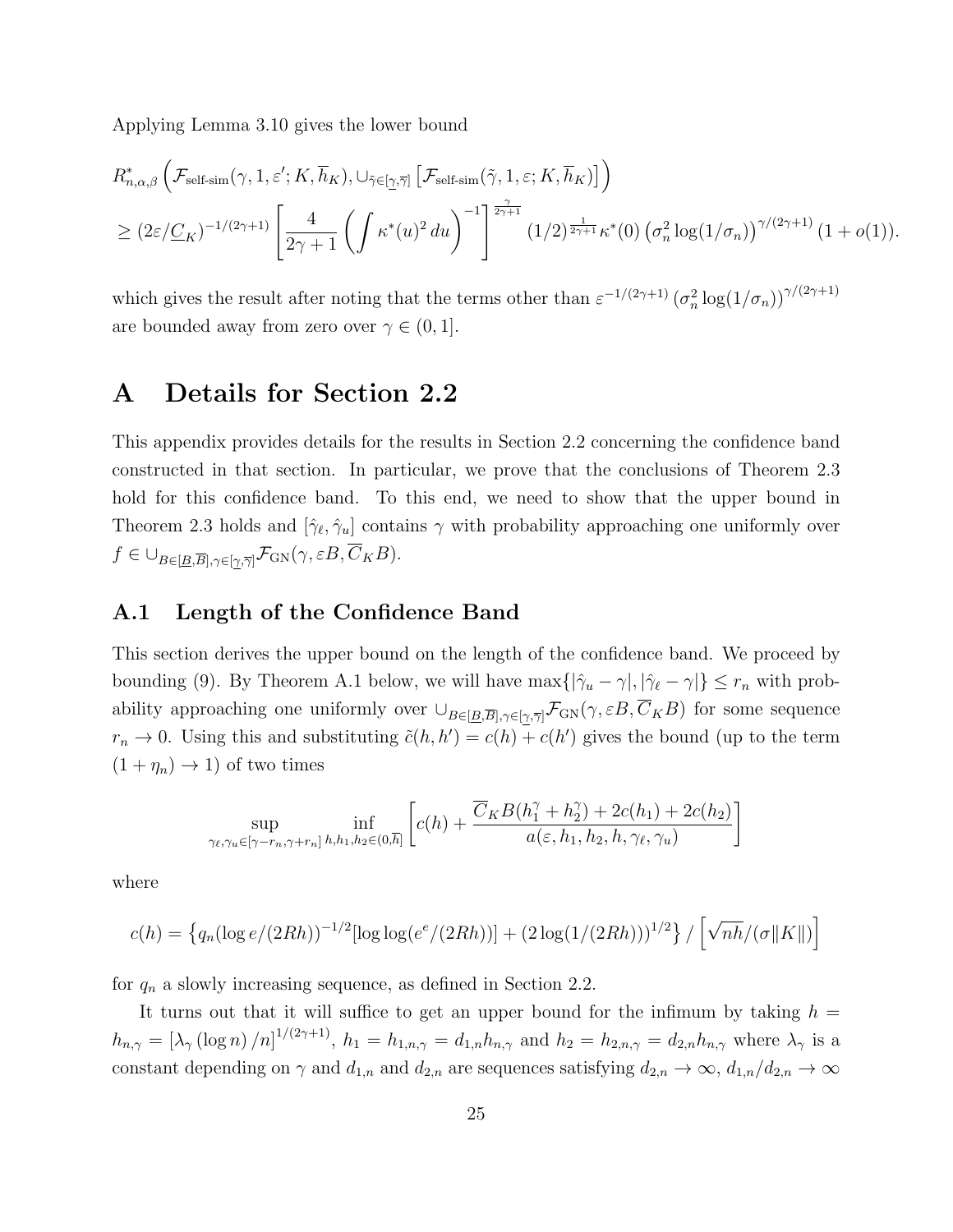and  $r_n \log d_{1,n} \to 0$ . For these choices of h,  $h_1$  and  $h_2$ , it can be checked that, letting

$$
\bar{c}_n(h) = \sigma ||K|| (2 \log h^{-1})^{1/2} / \sqrt{nh},
$$

we have  $c_n(h_{n,\gamma}) = \bar{c}_n(h_{n,\gamma})(1 + o(1))$  where the  $o(1)$  term is uniform over  $\gamma \in [\gamma, \overline{\gamma}]$ , and similarly for  $h_{1,n,\gamma}$  and  $h_{2,n,\gamma}$ , so long as  $q_n$ ,  $d_{1,n}$  and  $d_{2,n}$  increase slowly enough. In addition, we have

$$
\sup_{\gamma \in [\underline{\gamma}, \overline{\gamma}]}\sup_{\gamma_{\ell}, \gamma_{u} \in [\gamma - r_{n}, \gamma + r_{n}]} \left| \frac{a(\varepsilon, h_{1,n,\gamma}, h_{2,n,\gamma}, h_{n,\gamma}, \gamma_{\ell}, \gamma_{u})}{a(\varepsilon, h_{1,n,\gamma}, h_{2,n,\gamma}, h_{n,\gamma}, \gamma, \gamma)} - 1 \right| \to 0.
$$

(see Lemma A.1 below) and

$$
\frac{h_{1,n,\gamma}^{\gamma}+h_{2,n,\gamma}^{\gamma}}{a(\varepsilon,h_{1,n,\gamma},h_{2,n,\gamma},h_{n,\gamma},\gamma,\gamma)}=h_{n,\gamma}^{\gamma}(C_K/\varepsilon)(1+o(1))
$$

(see Lemma A.2 below). This gives the upper bound

$$
\left[\bar{c}_n(h_{n,\gamma}) + (C_K^2 B/\varepsilon)h_{n,\gamma}^{\gamma} + (C_K/\varepsilon)h_{n,\gamma}^{\gamma}\frac{2\bar{c}_n(h_{1,n,\gamma}) + 2\bar{c}_n(h_{2,n,\gamma})}{h_{1,n,\gamma}^{\gamma} + h_{2,n,\gamma}^{\gamma}}\right](1+o(1))
$$

where the  $o(1)$  term is uniform over  $\gamma \in [\underline{\gamma}, \overline{\gamma}]$  and  $B \in [\underline{B}, \overline{B}]$ . Some calculation (Lemma A.3 below) shows that this is equal to  $[(\log n)/n]^{\gamma/(2\gamma+1)}$  times

$$
\sigma \|K\| \left(\frac{2}{2\gamma+1}\right)^{1/2} \lambda_\gamma^{-1/[2(2\gamma+1)]} + (C_K^2 B/\varepsilon) \lambda_\gamma^{\gamma/(2\gamma+1)}
$$

times a term that converges to one uniformly over  $\gamma \in [\gamma, \overline{\gamma}]$  and  $B \in [\underline{B}, \overline{B}]$ . Choosing  $\lambda_{\gamma}$ to minimize this expression for each  $\gamma$  (and noting that the resulting choice of  $\lambda_{\gamma}$  is bounded away from zero and  $\infty$  as required by the lemmas below) gives the result.

#### Lemma A.1.

$$
\sup_{\gamma \in [\underline{\gamma}, \overline{\gamma}]}\sup_{\gamma_{\ell}, \gamma_{u} \in [\gamma - r_{n}, \gamma + r_{n}]} \left| \frac{a(\varepsilon, h_{1,n,\gamma}, h_{2,n,\gamma}, h_{n,\gamma}, \gamma_{\ell}, \gamma_{u})}{a(\varepsilon, h_{1,n,\gamma}, h_{2,n,\gamma}, h_{n,\gamma}, \gamma, \gamma)} - 1 \right| \to 0.
$$

*Proof.* Note that, once *n* is large enough so that  $d_{1,n} \geq 1$  and  $d_{2,n} \geq 1$ , we will have, for any  $\gamma \in [\gamma, \overline{\gamma}]$  and  $\gamma_{\ell}, \gamma_u \in [\gamma - r_n, \gamma + r_n]$  with  $\gamma_{\ell} \leq \gamma_u$ ,

$$
(\varepsilon/\overline{C}_K)d_{1,n}^{\gamma-r_n} - d_{2,n}^{\gamma+r_n} \le a(\varepsilon, h_{1,n,\gamma}, h_{2,n,\gamma}, h_{n,\gamma}, \gamma_\ell, \gamma_u) \le (\varepsilon/\overline{C}_K)d_{1,n}^{\gamma+r_n} - d_{2,n}^{\gamma-r_n}
$$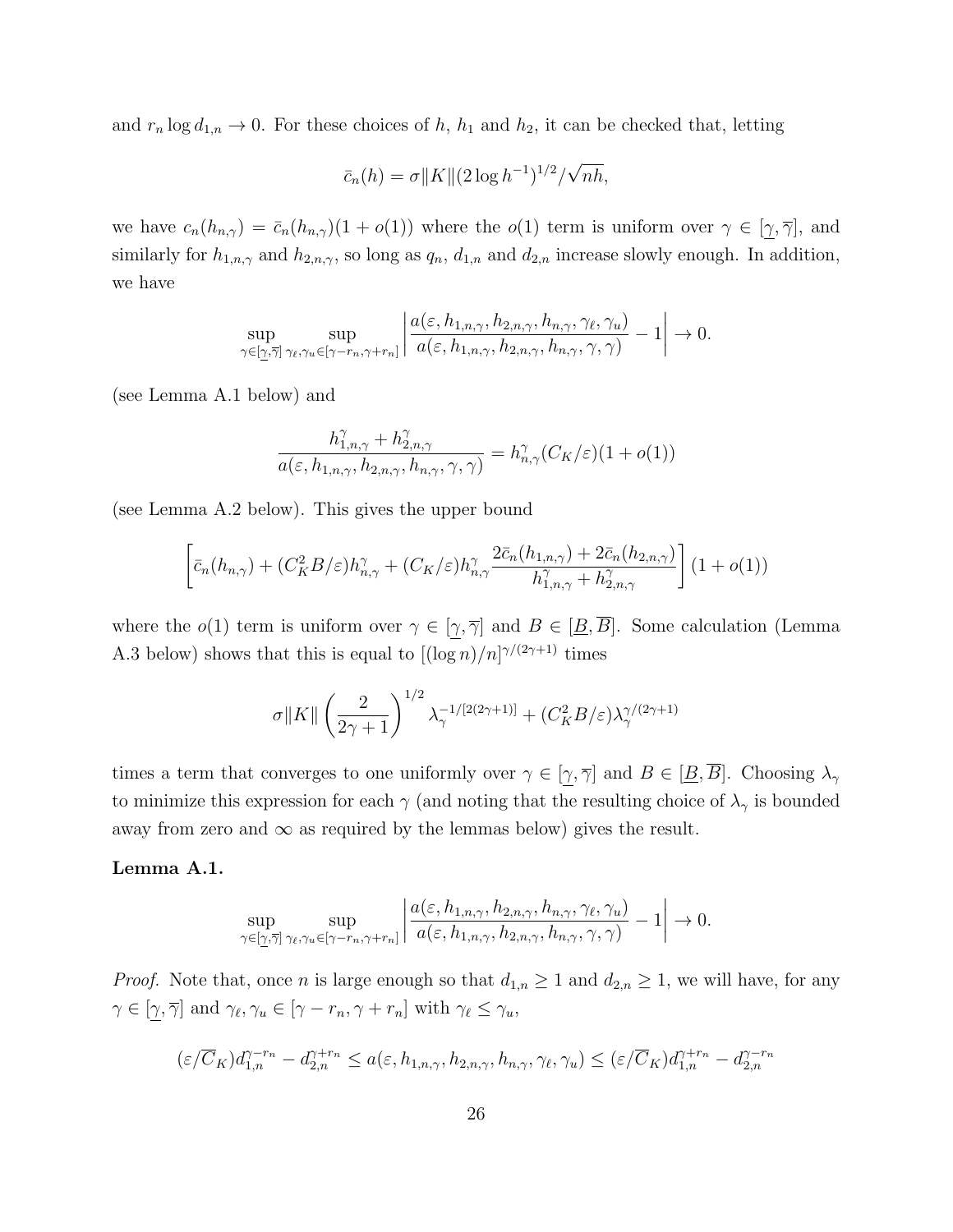and  $a(\varepsilon, h_{1,n,\gamma}, h_{2,n,\gamma}, h_{n,\gamma}, \gamma, \gamma) = (\varepsilon/\overline{C}_K) d_{1,n}^{\gamma} - d_{2,n}^{\gamma}$ . Thus, uniformly over  $\gamma \in [\gamma, \overline{\gamma}]$ ,

$$
\frac{a(\varepsilon,h_{1,n,\gamma},h_{2,n,\gamma},h_{n,\gamma},\gamma_{\ell},\gamma_u)}{a(\varepsilon,h_{1,n,\gamma},h_{2,n,\gamma},h_{n,\gamma},\gamma,\gamma)} \leq \frac{(\varepsilon/\overline{C}_K)d_{1,n}^{\gamma+r_n} - d_{2,n}^{\gamma-r_n}}{(\varepsilon/\overline{C}_K)d_{1,n}^{\gamma} - d_{2,n}^{\gamma}} = \frac{d_{1,n}^{r_n} - (\varepsilon/\overline{C}_K)^{-1}d_{2,n}^{-r_n}(d_{2,n}/d_{1,n})^{\gamma}}{1 - (\varepsilon/\overline{C}_K)^{-1}(d_{2,n}/d_{1,n})^{\gamma}} \to 1,
$$

using the fact that  $d_{1,n}^{r_n} = \exp(r_n \log d_{1,n}) \to 1$  and  $d_{2,n}^{r_n} = \exp(r_n \log d_{2,n}) \to 1$ . The result follows from this and a similar argument for the lower bound.  $\Box$ 

#### Lemma A.2.

$$
\frac{h_{1,n,\gamma}^{\gamma} + h_{2,n,\gamma}^{\gamma}}{a(\varepsilon, h_{1,n,\gamma}, h_{2,n,\gamma}, h_{n,\gamma}, \gamma, \gamma)} = h_{n,\gamma}^{\gamma}(\overline{C}_K/\varepsilon)(1 + o(1))
$$

where the o(1) term is uniform over all  $\gamma \in [\gamma, \overline{\gamma}]$ .

*Proof.* Once  $h_{2,n,\gamma}/h_{1,n,\gamma} = d_{2,n}/d_{1,n}$  is small enough,

$$
\frac{h_{1,n,\gamma}^\gamma+h_{2,n,\gamma}^\gamma}{a(\varepsilon,h_{1,n,\gamma},h_{2,n,\gamma},h,\gamma,\gamma)}=\frac{(d_{1,n}h_{n,\gamma})^\gamma+(d_{2,n}h_{n,\gamma})^\gamma}{(\varepsilon/\overline{C}_K)d_{1,n}^\gamma-d_{2,n}^\gamma}=h_{n,\gamma}^\gamma(\overline{C}_K/\varepsilon)\frac{1+(d_{2,n}/d_{1,n})^\gamma}{1-(\overline{C}_K/\varepsilon)(d_{2,n}/d_{1,n})^\gamma}
$$

and the last term converges to one uniformly over  $\gamma \in [\underline{\gamma}, \overline{\gamma}]$  as required.

**Lemma A.3.** Let  $h_{n,\gamma}$  be given above with  $\lambda_{\gamma}$  bounded away from zero and infinity uniformly *over*  $\gamma \in [\underline{\gamma}, \overline{\gamma}]$ . *Then* 

$$
\bar{c}_n(h_{n,\gamma}) = (1 + o(1))\sigma \|K\| \left(\frac{2}{2\gamma + 1}\right)^{1/2} \left[\frac{\log n}{n}\right]^{\gamma/(2\gamma + 1)} \lambda_{\gamma}^{-1/[2(2\gamma + 1)]}
$$

where the o(1) term is uniform over  $\gamma \in [\gamma, \overline{\gamma}]$ . In addition,  $\bar{c}_n(h_{1,n,\gamma})/h_{1,n,\gamma}^{\gamma} \to 0$  and  $\bar{c}_n(h_{2,n,\gamma})/h_{2,n,\gamma}^{\gamma} \to 0$  uniformly over  $\gamma \in [\gamma, \overline{\gamma}].$ 

 $\Box$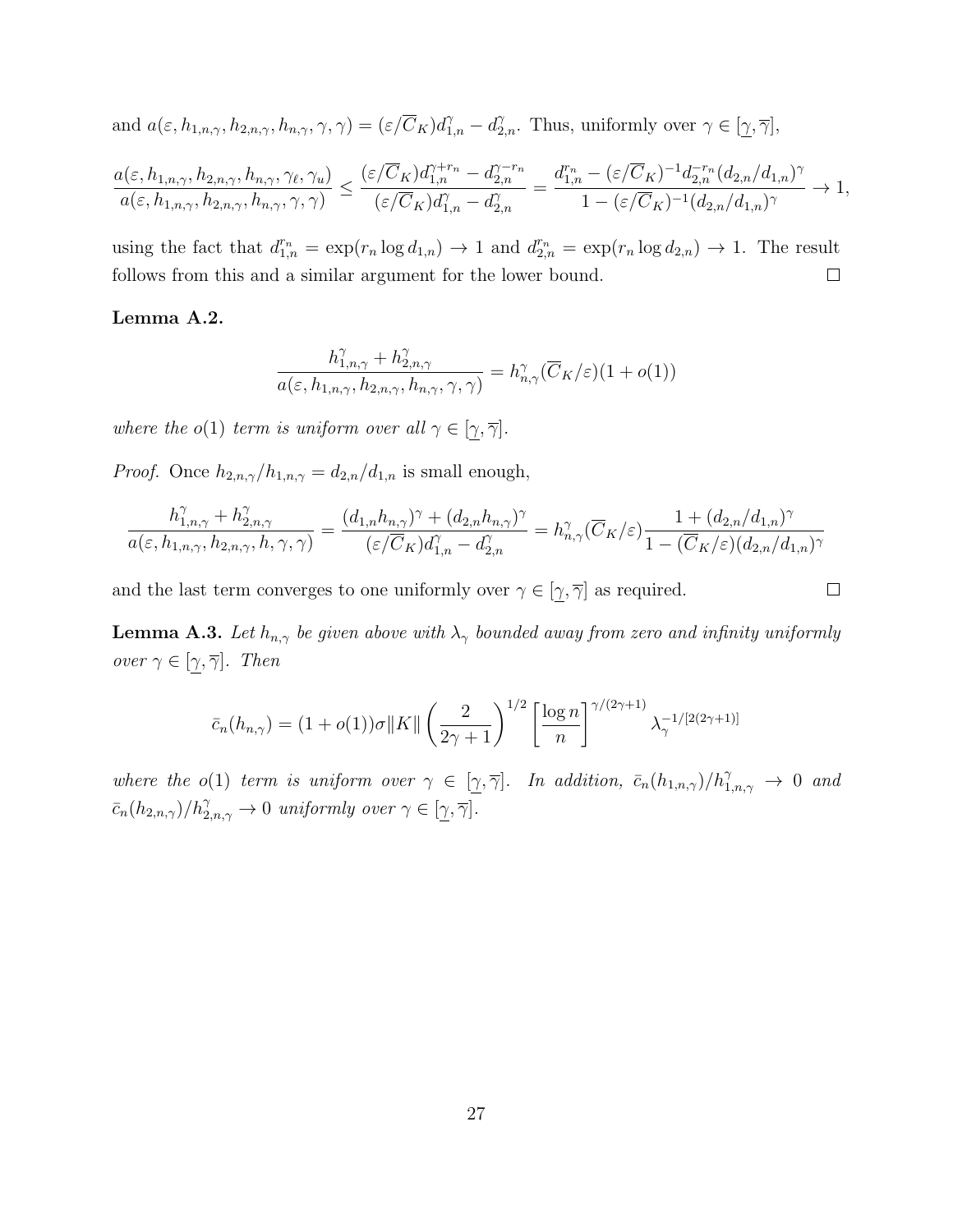Proof. We have

$$
\bar{c}_{n}(h_{n,\gamma}) = \sigma ||K|| \left(\frac{2 \log h_{n,\gamma}^{-1}}{nh_{n,\gamma}}\right)^{1/2} = \sigma ||K|| \left(\frac{2 \log \left[\lambda_{\gamma}^{-1} n/\log n\right]^{1/(2\gamma+1)}}{n \left[\lambda_{\gamma} (\log n)/n\right]^{1/(2\gamma+1)}}\right)^{1/2}
$$
\n
$$
= \sigma ||K|| \lambda_{\gamma}^{-1/[2(2\gamma+1)]} \left(\frac{\frac{2}{2\gamma+1} \left[\log n - \log \lambda_{\gamma} - \log \log n\right]}{n \left[(\log n)/n\right]^{1/(2\gamma+1)}}\right)^{1/2}
$$
\n
$$
= \sigma ||K|| \lambda_{\gamma}^{-1/[2(2\gamma+1)]} \left(\frac{2}{2\gamma+1}\right)^{1/2} \left(\frac{\log n}{n \left[(\log n)/n\right]^{1/(2\gamma+1)}}\right)^{1/2} \left(\frac{[\log n - \log \lambda_{\gamma} - \log \log n]}{\log n}\right)^{1/2}
$$
\n
$$
= \sigma ||K|| \lambda_{\gamma}^{-1/[2(2\gamma+1)]} \left(\frac{2}{2\gamma+1}\right)^{1/2} \left(\frac{\log n}{n}\right)^{\gamma/(2\gamma+1)} \left(\frac{[\log n - \log \lambda_{\gamma} - \log \log n]}{\log n}\right)^{1/2}.
$$

The last term converges to one uniformly over  $\lambda_{\gamma}$  bounded away from zero and infinity. For the second part of the lemma, it follows from similar calculations that  $\bar{c}_n(h_{1,n,\gamma})/h_{1,n,\gamma}^{\gamma}$  is equal to

$$
\sigma ||K||(d_{1,n}\lambda_{\gamma})^{-(1+2\gamma)/(2(2\gamma+1))}\left(\frac{2}{2\gamma+1}\right)^{1/2}\left(\frac{[\log n-\log(d_{1,n}\lambda_{\gamma})-\log\log n]}{\log n}\right)^{1/2},
$$

which converges to zero uniformly over  $\gamma \in [\gamma, \overline{\gamma}]$ , and similarly for  $\bar{c}_n(h_{2,n,\gamma})/h_{2,n,\gamma}^{\gamma}$ .  $\Box$ 

## **A.2** Estimating  $\gamma$

The following theorem shows that the estimator  $\hat{\gamma}$  given in Section 2.2 converges at the required rate uniformly over  $\cup_{\gamma \in [\gamma, \overline{\gamma}]} \cup_{B \in [\underline{B}, \overline{B}]} \mathcal{F}_{\text{self-sim}}(\varepsilon, \gamma, B).$ 

**Theorem A.1.** Let  $\tilde{h}_{1,n}$  and  $\tilde{h}_{2,n}$  be sequences satisfying  $\tilde{h}_{1,n} \to 0$ ,  $\tilde{h}_{2,n} \to 0$ ,  $\tilde{h}_{1,n}/\tilde{h}_{2,n} \to \infty$ and such that  $\tilde{h}_{2,n}n^{\delta} \to \infty$  for all  $\delta > 0$ . Let  $\hat{\gamma} = -\frac{\log \hat{\Delta}(\tilde{h}_{1,n},\tilde{h}_{2,n})}{\log \tilde{h}^{-1}}$  $\frac{\Delta(n_1,n,n_2,n)}{\log \tilde{h}_{1,n}^{-1}}$ . Then, for any  $\varepsilon > 0$ ,  $h > 0, 0 < \gamma < \overline{\gamma} < \infty$  and  $0 < \underline{B} < \overline{B} < \infty$  and any sequence  $\tilde{b}_n \to \infty$ , we have  $|\hat{\gamma} - \gamma| \leq$  $\tilde{b}_n/\log \tilde{h}_{1,n}^{-1}$  with probability approaching one uniformly over  $\bigcup_{\gamma\in[\gamma,\overline{\gamma}]} \bigcup_{B\in[\underline{B},\overline{B}]} \mathcal{F}_{\text{self-sim}}(\varepsilon,\gamma,B).$ 

*Proof.* Note that, by (5), we have, letting  $\tilde{d}_n = \tilde{h}_{1,n}/\tilde{h}_{2,n}$ ,

$$
\tilde{h}_{1,n}^{\gamma}\overline{C}_{K}B[\varepsilon/\overline{C}_{K}-\tilde{d}_{n}^{-\gamma}] \leq \Delta(\tilde{h}_{1,n},\tilde{h}_{2,n};f) \leq \tilde{h}_{1,n}^{\gamma}\overline{C}_{K}B[1+\tilde{d}_{n}^{-\gamma}]
$$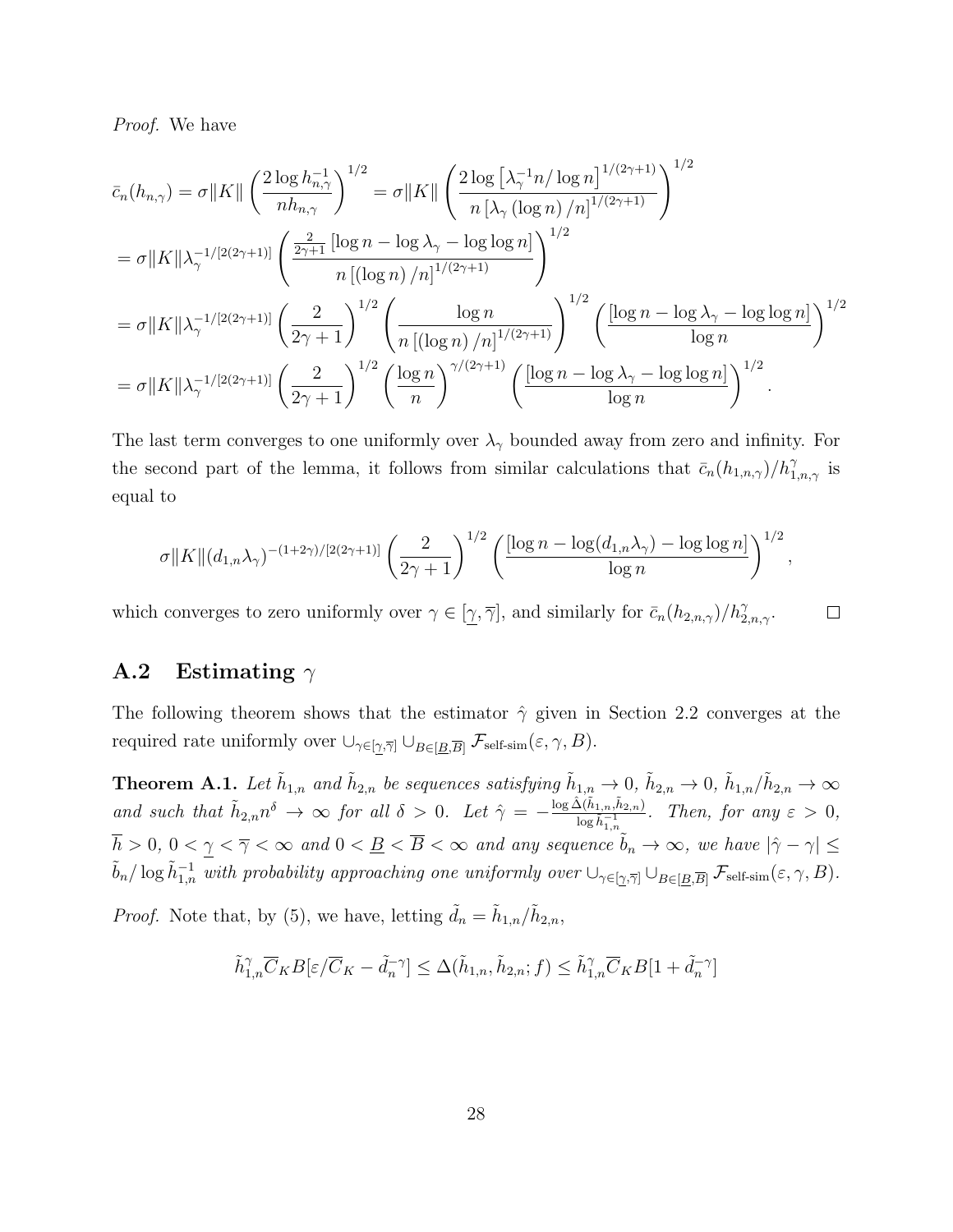which implies

$$
\begin{aligned} &-\gamma\log\tilde{h}_{1,n}^{-1}+\log\{\overline{C}_{K}B[\varepsilon/\overline{C}_{K}-\tilde{d}_{n}^{-\gamma}]\}\leq\log\Delta(\tilde{h}_{1,n},\tilde{h}_{2,n};f)\leq-\gamma\log\tilde{h}_{1,n}^{-1}+\log\{\overline{C}_{K}B[1+\tilde{d}_{n}^{-\gamma}]\}\\ &\Longrightarrow -\gamma+\frac{\log\{\overline{C}_{K}B[\varepsilon/\overline{C}_{K}-\tilde{d}_{n}^{-\gamma}]\}}{\log\tilde{h}_{1,n}^{-1}}\leq\frac{\log\Delta(\tilde{h}_{1,n},\tilde{h}_{2,n};f)}{\log\tilde{h}_{1,n}^{-1}}\leq-\gamma+\frac{\log\{\overline{C}_{K}B[1+\tilde{d}_{n}^{-\gamma}]\}}{\log\tilde{h}_{1,n}^{-1}}\\ &\Longrightarrow -\frac{\log\{\overline{C}_{K}B[\varepsilon/\overline{C}_{K}-\tilde{d}_{n}^{-\gamma}]\}}{\log\tilde{h}_{1,n}^{-1}}\geq-\frac{\log\Delta(\tilde{h}_{1,n},\tilde{h}_{2,n};f)}{\log\tilde{h}_{1,n}^{-1}}-\gamma\geq-\frac{\log\{\overline{C}_{K}B[1+\tilde{d}_{n}^{-\gamma}]\}}{\log\tilde{h}_{1,n}^{-1}}. \end{aligned}
$$

For large enough *n*, we will have, for all  $\gamma \in [\underline{\gamma}, \overline{\gamma}], B \in [\underline{B}, \overline{B}],$ 

$$
\max\left\{|\log\{\overline{C}_K B[1+\tilde{d}_n^{-\gamma}]\}|, |\log\{\overline{C}_K B[\varepsilon/\overline{C}_K-\tilde{d}_n^{-\gamma}]\}|\right\} \le \tilde{b}_n - 1
$$

so that

$$
\left| -\frac{\log \Delta(\tilde{h}_{1,n}, \tilde{h}_{2,n}; f)}{\log \tilde{h}_{1,n}^{-1}} - \gamma \right| \le \frac{\tilde{b}_n - 1}{\log \tilde{h}_{1,n}^{-1}}.
$$

By Theorem 2.1 of Dumbgen and Spokoiny (2001),

$$
\begin{aligned} & |\hat{\Delta}(\tilde{h}_{1,n},\tilde{h}_{2,n}) - \Delta(\tilde{h}_{1,n},\tilde{h}_{2,n};f)| \le C \left[ (\log \tilde{h}_{1,n}^{-1})^{1/2} / (n\tilde{h}_{1,n})^{1/2} + (\log \tilde{h}_{2,n}^{-1})^{1/2} / (n\tilde{h}_{2,n})^{1/2} \right] \\ &\le 2C (\log \tilde{h}_{2,n}^{-1})^{1/2} / (n\tilde{h}_{2,n})^{1/2} \end{aligned}
$$

with probability approaching one, where C is a constant that depends only on  $\sigma$  and  $||K||$ . Using the fact that  $|\log a - \log b|$  ≤  $|a - b|/\min\{a, b\}$  along with the lower bound  $\Delta(\tilde{h}_{1,n},\tilde{h}_{2,n};f)\geq \tilde{h}_{1,n}^{\gamma}\overline{C}_{K}B[\varepsilon/\overline{C}_{K}-\tilde{d}_{n}^{-\gamma}]\geq \tilde{h}_{1,n}^{\gamma}\overline{C}_{K}B[\varepsilon/\overline{C}_{K}-\tilde{d}_{n}^{-\gamma}] \geq \tilde{h}_{2,n}^{\gamma}\overline{C}_{K}B[\varepsilon/\overline{C}_{K}-\tilde{d}_{n}^{-\gamma}],$ this gives

$$
|\log\hat{\Delta}(\tilde{h}_{1,n},\tilde{h}_{2,n}) - \log\Delta(\tilde{h}_{1,n},\tilde{h}_{2,n};f)| \leq \frac{2C(\log\tilde{h}_{2,n}^{-1})^{1/2}/(n\tilde{h}_{2,n})^{1/2}}{\tilde{h}_{2,n}^{\overline{\gamma}}\overline{C}_{K} \underline{B}[\varepsilon/\overline{C}_{K} - \tilde{d}_{n}^{-\underline{\gamma}}]-2C(\log\tilde{h}_{2,n}^{-1})^{1/2}/(n\tilde{h}_{2,n})^{1/2}}
$$

so long as the denominator on the right hand side is positive. For large enough  $n$ , we will have  $\tilde{h}_{2,n}^{\overline{\gamma}}\overline{C}_{K}\underline{B}[\varepsilon/\overline{C}_{K}-\tilde{d}_{n}^{-1}]/2 \geq 2C(\log \tilde{h}_{2,n}^{-1})^{1/2}/(n\tilde{h}_{2,n})^{1/2}$  (using the fact that  $\tilde{h}_{2,n}$  decreases more slowly than any power of  $n$ ), so that the right hand side will be bounded by 1. Thus, with probability approaching one uniformly over the relevant set of functions  $f$ , we have  $|\hat{\gamma} - \gamma| \leq \tilde{b}_n / \log \tilde{h}_{1,n}^{-1}$  as required.  $\Box$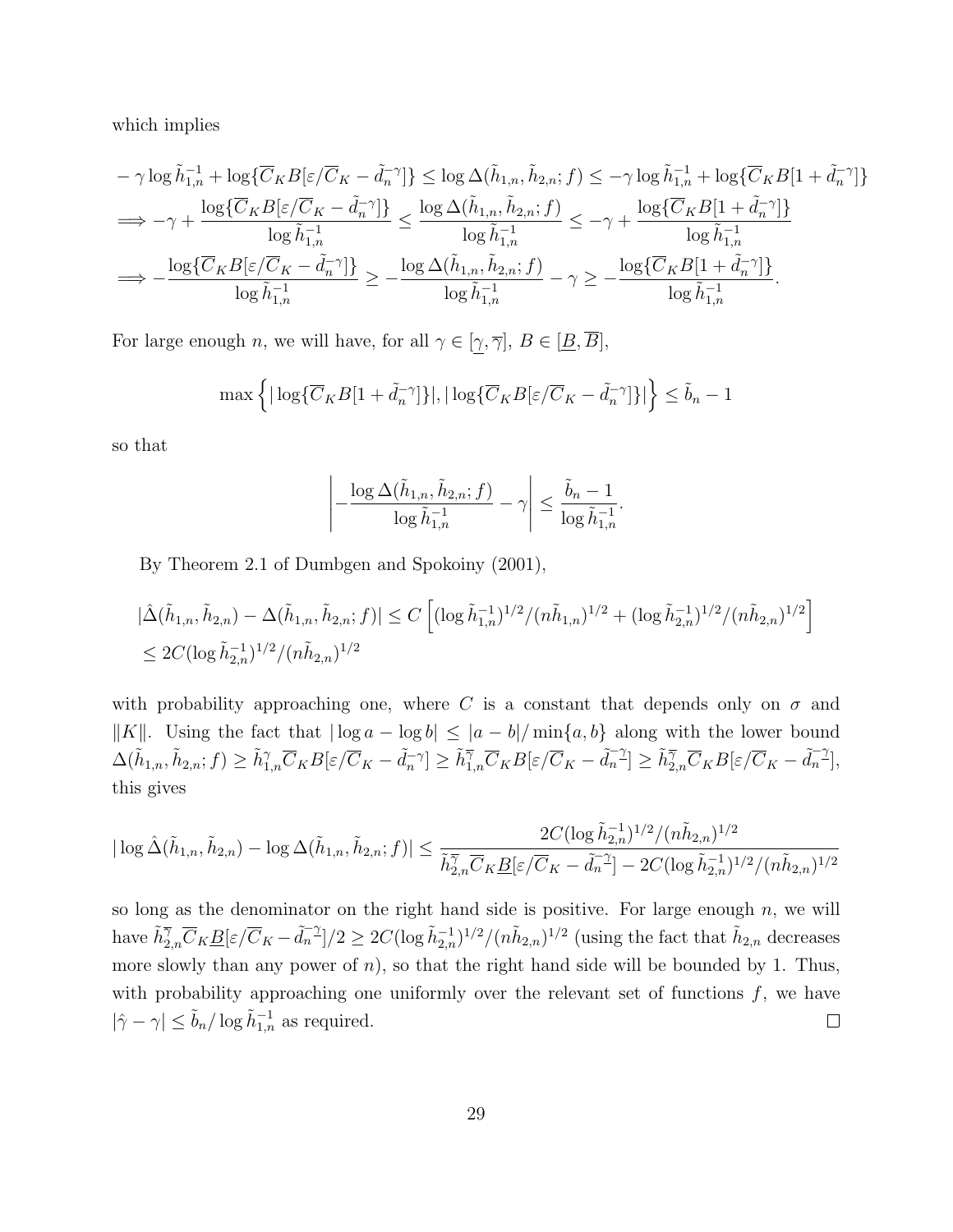# References

- BAHADUR, R. R. AND L. J. SAVAGE (1956): "The Nonexistence of Certain Statistical Procedures in Nonparametric Problems," The Annals of Mathematical Statistics, 27, 1115– 1122.
- Brown, L. D. and M. G. Low (1996): "Asymptotic equivalence of nonparametric regression and white noise," The Annals of Statistics, 24, 2384–2398.
- BULL, A. D. (2012): "Honest adaptive confidence bands and self-similar functions," *Elec*tronic Journal of Statistics, 6, 1490–1516.
- Cai, T. T. and M. G. Low (2004): "An Adaptation Theory for Nonparametric Confidence Intervals," The Annals of Statistics, 32, 1805–1840.
- CHERNOZHUKOV, V., D. CHETVERIKOV, AND K. KATO (2014): "Anti-concentration and honest, adaptive confidence bands," The Annals of Statistics, 42, 1787-1818.
- DONOHO, D. L. (1994): "Statistical Estimation and Optimal Recovery," The Annals of Statistics, 22, 238–270.
- DUMBGEN, L. AND V. G. SPOKOINY (2001): "Multiscale Testing of Qualitative Hypotheses," The Annals of Statistics, 29, 124–152.
- GINÉ, E. AND R. NICKL  $(2010)$ : "Confidence bands in density estimation," The Annals of Statistics, 38, 1122–1170.
- HOFFMANN, M. AND R. NICKL (2011): "On adaptive inference and confidence bands," The Annals of Statistics, 39, 2383–2409.
- Ingster, Y. and I. A. Suslina (2003): Nonparametric Goodness-of-Fit Testing Under Gaussian Models, Springer.
- Lepski, O. and A. Tsybakov (2000): "Asymptotically exact nonparametric hypothesis testing in sup-norm and at a fixed point," Probability Theory and Related Fields, 117, 17–48.
- Low, M. G. (1997): "On nonparametric confidence intervals," The Annals of Statistics, 25, 2547–2554.